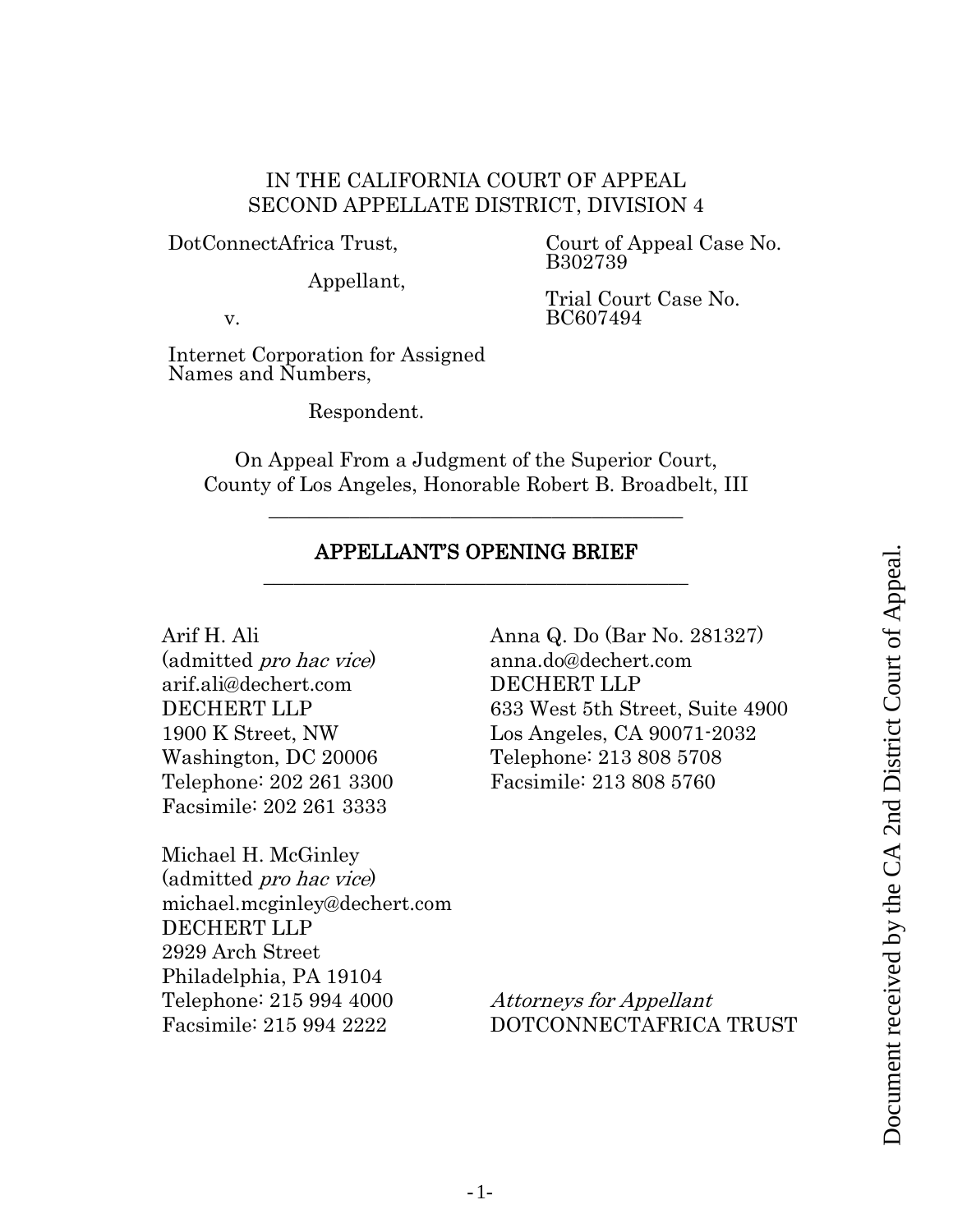# CERTIFICATE OF INTERESTED PARTIES

<span id="page-1-0"></span>Pursuant to California Rules of Court, Rule 8.208, the following entities and persons may have an interest in this case: ZA Central Registry, a South African non-profit company; DotAfricaRegistry Ltd., a company organized and incorporated under the laws of Kenya and which is affiliated with Plaintiff-Appellant DotConnectAfrica Trust, incorporated in Mauritius.

Dated: October 30, 2020 Respectfully submitted,

By: /s/ Anna Q. Do

Anna Q. Do (Bar No. 281327) anna.do@dechert.com DECHERT LLP 633 West 5th Street Suite 4900 Los Angeles, CA 90071 Telephone: 213 808 5708 Facsimile: 213 808 5760

Attorney for Appellant DOTCONNECTAFRICA TRUST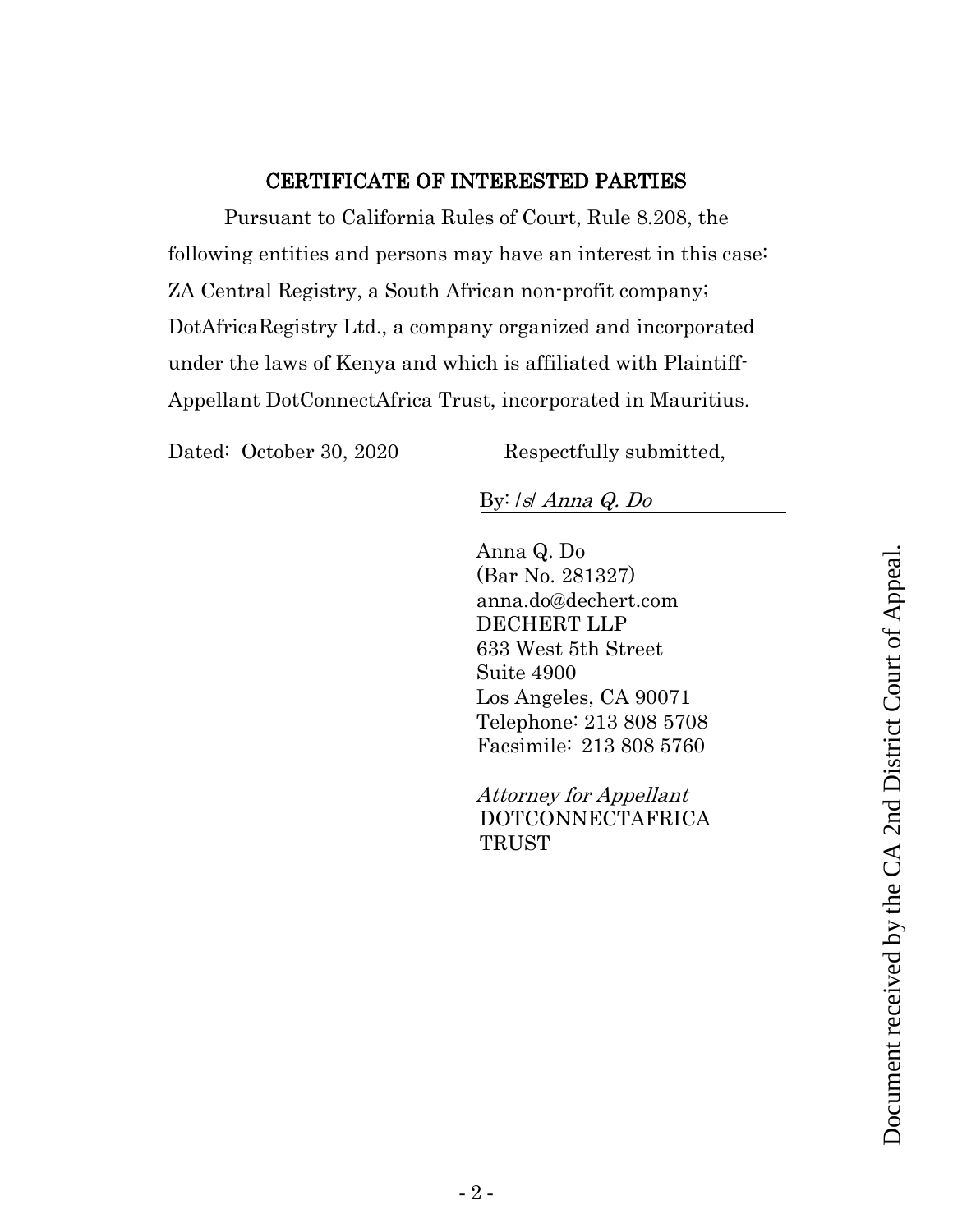# TABLE OF CONTENTS

| $A_{\cdot}$    |                                                                                                                  |
|----------------|------------------------------------------------------------------------------------------------------------------|
| <b>B.</b>      | $\text{ICANN's New gTLD Process}.\dots$                                                                          |
| C.             |                                                                                                                  |
| D.             |                                                                                                                  |
| Е.             |                                                                                                                  |
| $\mathbf{F}$ . |                                                                                                                  |
| G.             |                                                                                                                  |
| H.             | ICANN's Motion for Summary Judgment 32                                                                           |
| Ι.             | The Judicial Estoppel Bench Trial and Decision 32                                                                |
|                |                                                                                                                  |
| I.             | DCA's Positions Were Not "Totally Inconsistent."  38                                                             |
| А.             | Many of DCA's Current Claims Are Based on Conduct<br>that Occurred after the Review Process Finished, or Claims  |
| $\mathbf{B}$ . | DCA's Statements Were Based on the Expectation that                                                              |
| C.             | This Situation Is Analogous to Other Cases that                                                                  |
|                | D. Context Matters When Analyzing Whether Two                                                                    |
| Е.             | Courts Are Especially Reluctant To Apply Judicial                                                                |
| П.             | ICANN's Own Actions Prevented The IRP Here From<br>Functioning As A Judicial Or "Quasi-Judicial" Proceeding.  53 |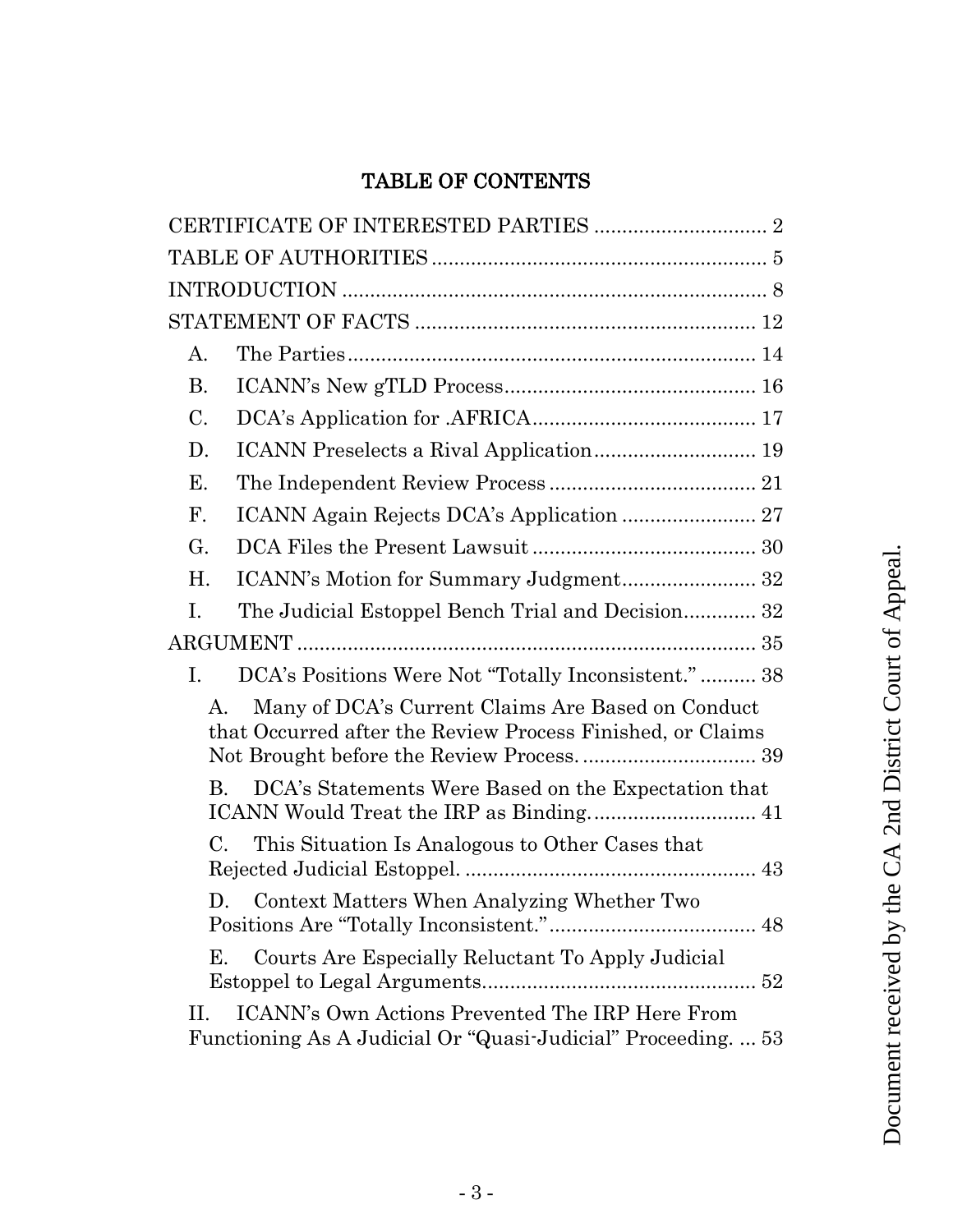| III. DCA Did Not "Succeed" On Any Prior Position It Took58 |  |
|------------------------------------------------------------|--|
|                                                            |  |
|                                                            |  |
|                                                            |  |
|                                                            |  |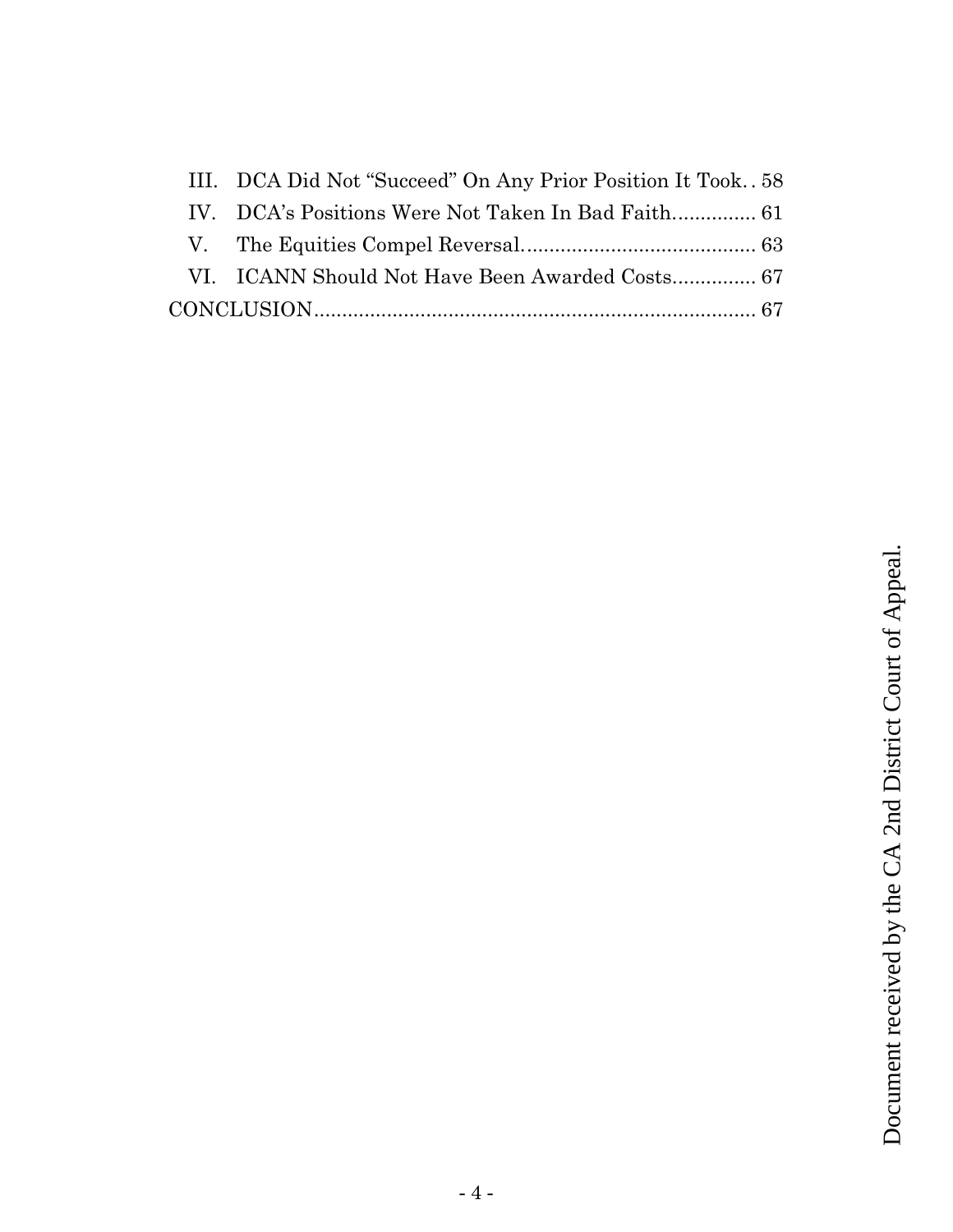# TABLE OF AUTHORITIES

<span id="page-4-0"></span>

| <b>Cases</b>                                                              |
|---------------------------------------------------------------------------|
| ABF Capital Corp. v. Berglass (2005) 130 Cal. App. 4th 825                |
|                                                                           |
|                                                                           |
| Bell v. Wells Fargo Bank, N.A. (1998) 62 Cal.App.4th 1382                 |
| Bray v. Int'l Molders & Allied Workers Union (1984) 155                   |
| <i>Cal. Amplifier, Inc. v. RLI Ins. Co.</i> $(2001)$ 94 Cal. App. 4th 102 |
| Cal. Coastal Com. v. Tahmassebi (1998) 69 Cal.App.4th 255 48              |
| Cleveland v. Policy Mgmt. Sys. Corp. (1999) 526 U.S. 795  38              |
| Cloud v. Northrop Grumman Corp. (1998) 67 Cal.App.4th 995                 |
| Conrad v. Bank of Am. (1996) 45 Cal.App.4th 133 49                        |
| Daar & Newman v. VLR International (2005) 129 Cal.App.4th                 |
| Drain v. Betz Laboratories, Inc. (1999) 69 Cal.App.4th 950 50             |
| <i>Eaton v. Siemens</i> (E.D. Cal., May 23, 2007, No. civ.s-07-315) 2007  |
| <i>Ferraro v. Camarlinghi</i> (2008) 161 Cal.App.4th 509 49, 63           |
|                                                                           |
|                                                                           |
| <i>Haley v. Dow Lewis Motors, Inc.</i> (1999) 72 Cal.App.4th 497 60       |
|                                                                           |
| In re Cass (9th Cir. Bankr. Apr. 11, 2013, No. 12-1513) 2013 WL           |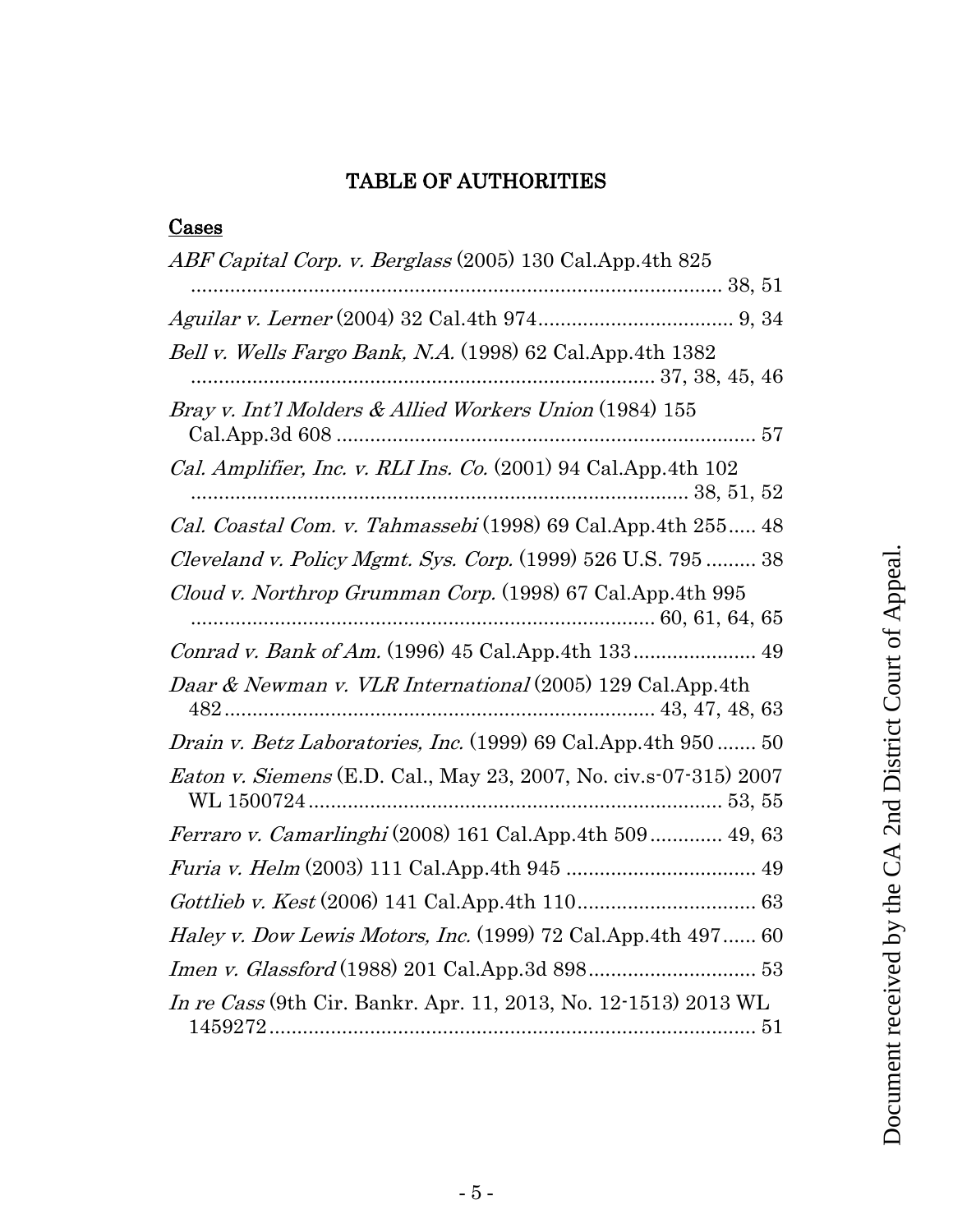| Jackson v. Cty. of Los Angeles (1997) 60 Cal.App.4th 171          |
|-------------------------------------------------------------------|
| Jogani v. Jogani (2006) 141 Cal.App.4th 158 8, 35, 36, 63         |
| Kelsey v. Waste Mgmt. of Alameda Cty. (1999) 76 Cal.App.4th       |
| Kitty-Anne Music Co. v. Swan (2003) 112 Cal.App.4th 30  45, 48    |
|                                                                   |
| Lee v. W. Kern Water Dist. (2016) 5 Cal. App. 5th 606 60, 61      |
|                                                                   |
| Merced Cty. Taxpayers' Ass'n v. Cardella (1990) 218 Cal.App.3d    |
| Miller v. Bank of Am., N.A. (2013) 213 Cal.App.4th 1  35, 36, 63  |
| Milton H. Greene Archives, Inc. v. Marilyn Monroe LLC (9th Cir.   |
| Minish v. Hanuman Fellowship (2013) 214 Cal.App.4th 437           |
| Montegani v. Johnson (2008) 162 Cal.App.4th 1231  44, 48          |
| Nada Pac. Corp. v. Power Eng'g and Mfg., Ltd. (N.D. Cal. 2014)    |
| New Hampshire v. Maine (2001) 532 U.S. 742  58                    |
|                                                                   |
| Powers v. Northside Indep. Sch. Dist. (W.D. Tex., Jan. 27, 2016,  |
| Prilliman v. United Air Lines, Inc. (1997) 53 Cal.App.4th 935     |
|                                                                   |
| <i>Risam v. Cty. of Los Angeles</i> (2002) 99 Cal.App.4th 412  57 |
|                                                                   |
| State Farm Gen. Ins. Co. v. Watts Regulator Co. (2017) 17         |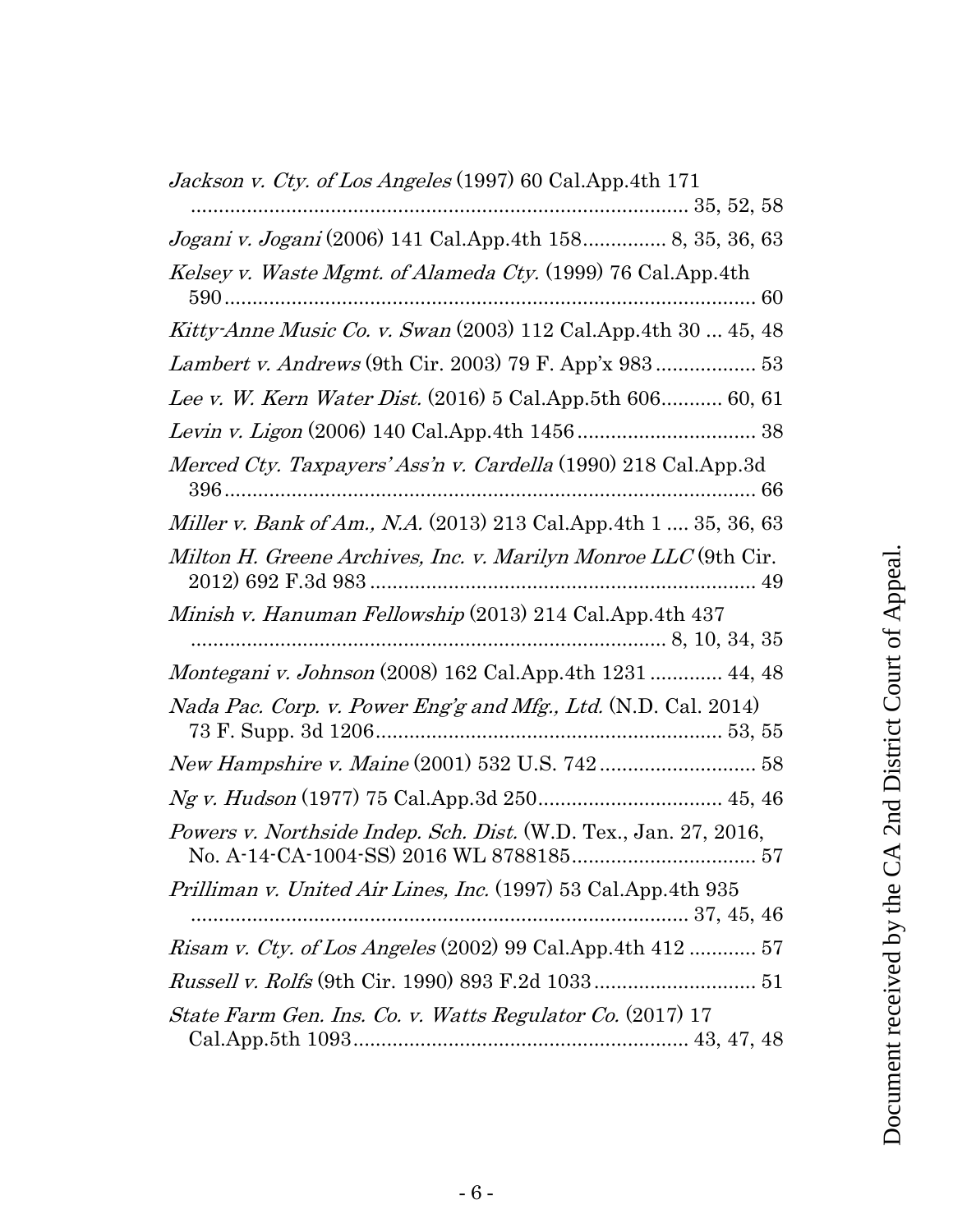| The Swahn Grp., Inc. v. Segal (2010) 183 Cal.App.4th 83158, 59 |  |
|----------------------------------------------------------------|--|
|                                                                |  |
| Wehrli v. Cty. of Orange (9th Cir. 1999) 175 F.3d 692 54, 55   |  |

# **Statutes**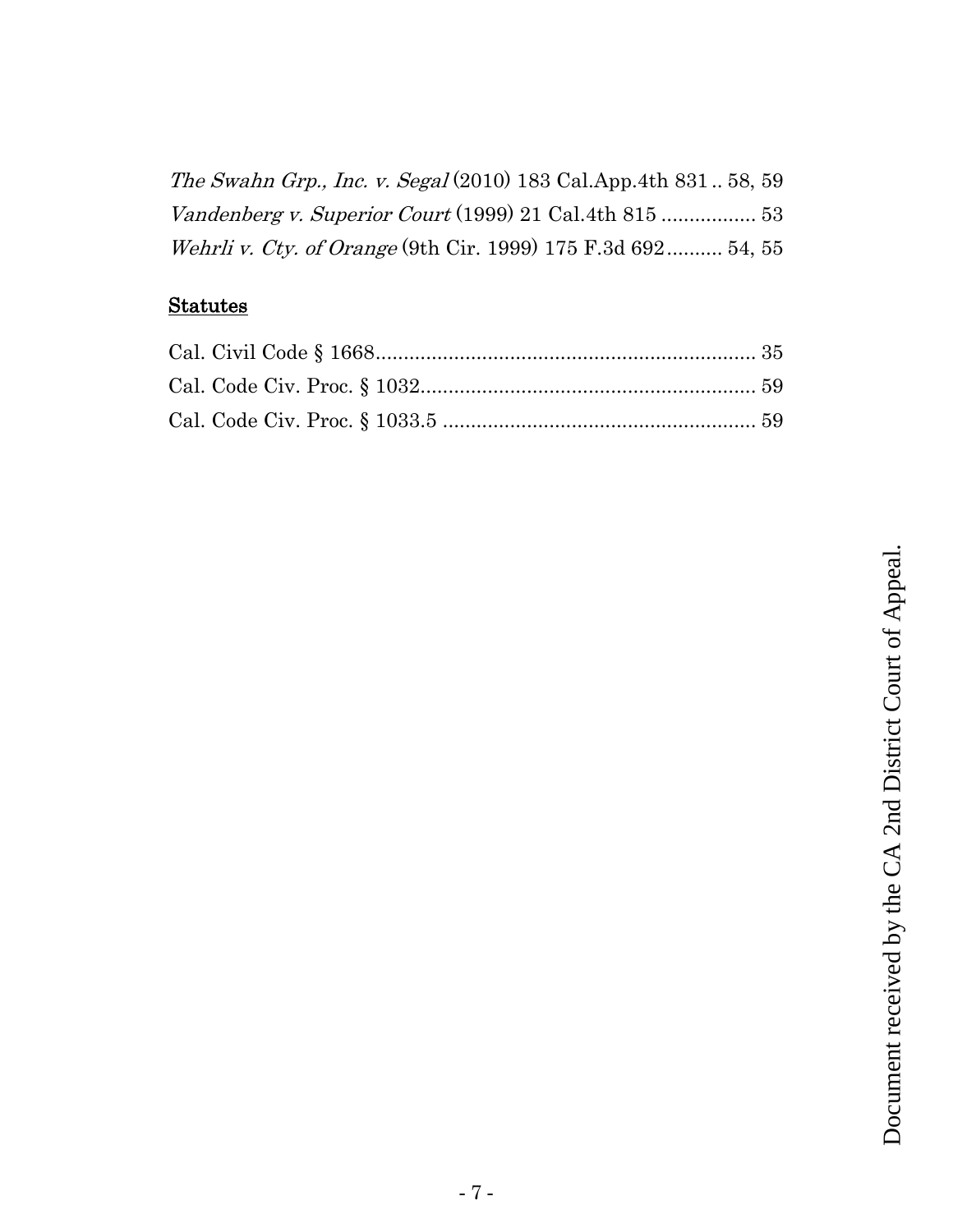#### INTRODUCTION

<span id="page-7-0"></span>This is a case of judicial estoppel gone haywire. Plaintiff-Appellant DotConnectAfrica Trust ("DCA") brought this suit after Defendant-Respondent, the Internet Corporation for Assigned Names and Numbers ("ICANN"), rigged an application and bidding process for the rights to the .AFRICA Internet generic top-level domain ("gTLD") in favor of a competing application and to DCA's detriment.

Pursuant to ICANN's requirements for participating in the bidding process, DCA invoked a tailor-made, ICANN-created accountability mechanism that ICANN calls an Independent Review Process ("IRP") to vindicate its rights. A three-member IRP panel issued a decision in favor of DCA, which required ICANN to provide an effective remedy for the harm it had caused to DCA when it failed to adhere to published standards, rules, and policies in ICANN's Articles of Incorporation ("Articles"), Bylaws, and the Applicant Guidebook for New gTLDs (the "Guidebook"). Instead of complying with the panel's decision, ICANN treated the panel's ruling as an advisory opinion with no binding effect. ICANN then engaged in **further** deception and anticompetitive and retaliatory conduct to shut DCA out of the bidding process for the .AFRICA gTLD.

When DCA filed this lawsuit following ICANN's refusal to abide by the IRP panel's decision, ICANN invoked the doctrine of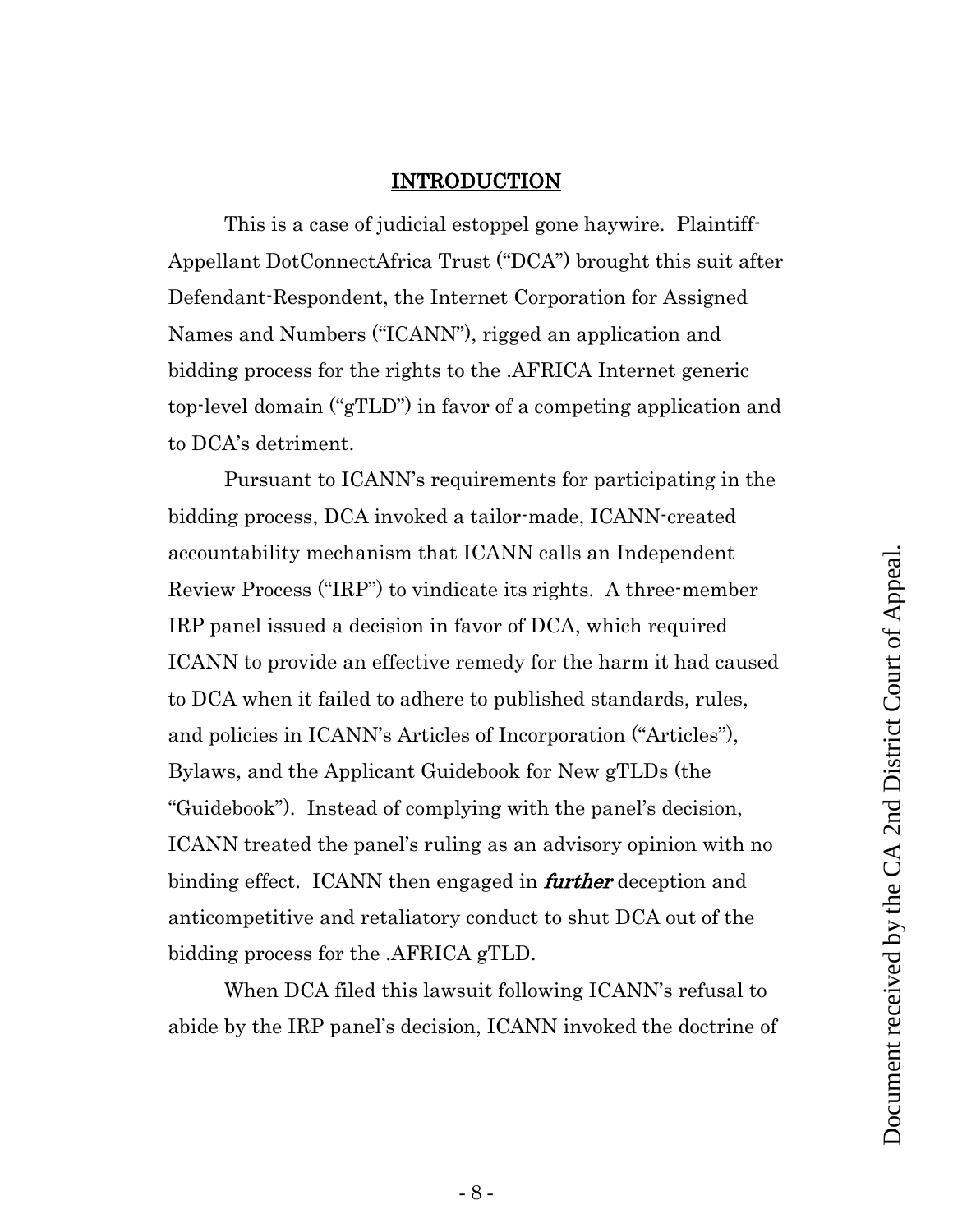judicial estoppel—arguing that DCA had stated in the IRP that a litigation waiver it had accepted as a condition for applying for the .AFRICA gTLD barred DCA from pursuing any lawsuit on any basis against ICANN in any court of competent jurisdiction worldwide. The trial court erroneously agreed with ICANN.

ICANN's arguments and the lower court's decision turned the equitable doctrine of judicial estoppel on its head. In the IRP, DCA never suggested that the litigation waiver immunizes ICANN *forever* from all suits anywhere, including those based on fraud and anticompetitive conduct, and certainly not for conduct after the conclusion of the IRP. DCA simply could not have anticipated that ICANN would treat the IRP result as nonbinding, and then engage in further wrongdoing.

At every turn, the lower court's ruling was wrong as a matter of law and should be reversed. Judicial estoppel is "an extraordinary and equitable remedy" that "must be 'applied with caution and limited to egregious circumstances'" because it "can impinge on the truth-seeking function of the court and produce harsh consequences." (*Minish v. Hanuman Fellowship* (2013) 214 Cal.App.4th 437, 449 (hereinafter *Minish*), quoting *Jogani v.*  $Jogani (2006)$  141 Cal.App.4th 158, 170 (hereinafter  $Jogani$ ). Rather than abide by this standard, the court improperly applied the doctrine broadly in a manner that would inequitably block DCA from pursuing its claims before any judicial body.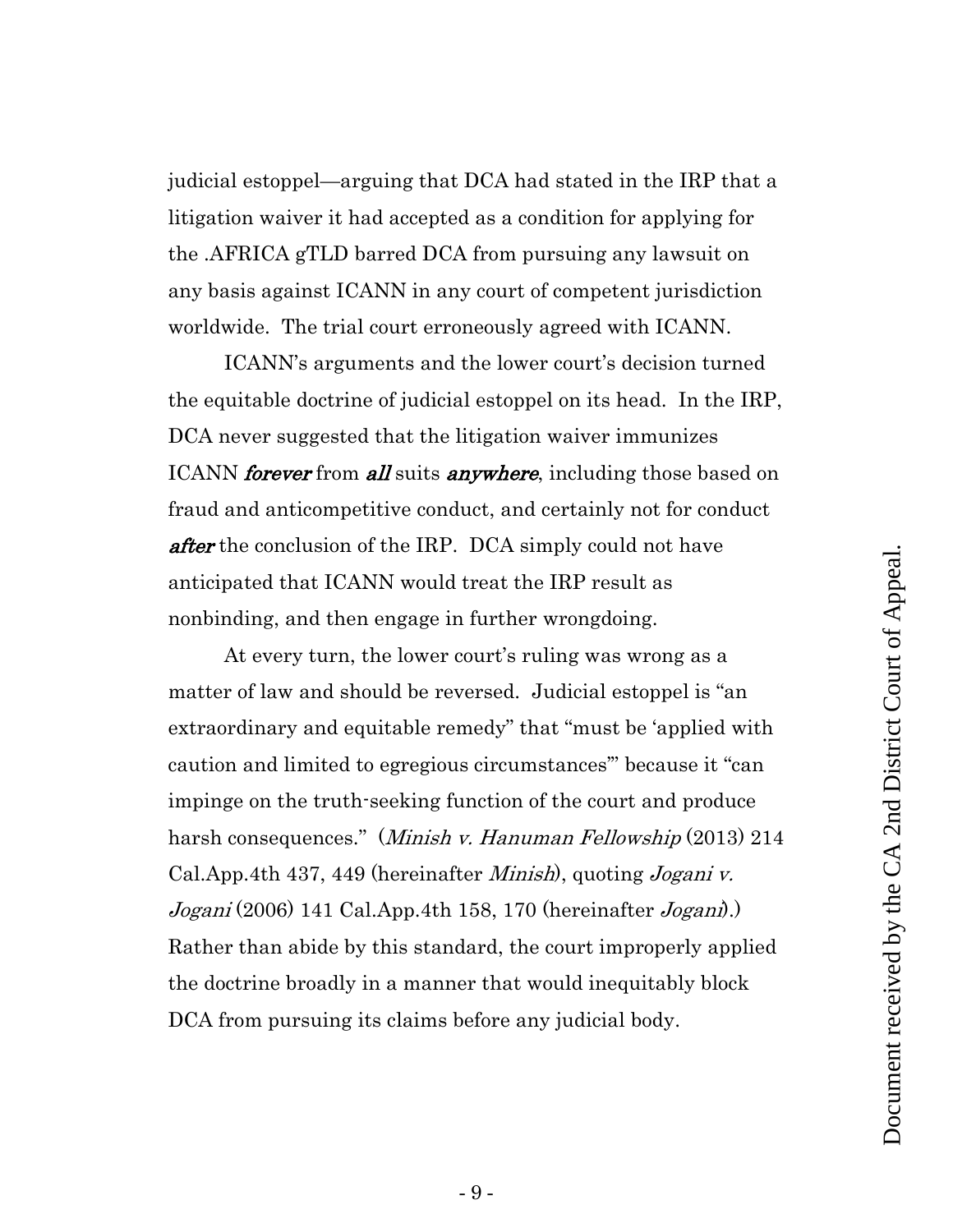Judicial estoppel requires courts to consider four factors, none of which are met here, as well as an equitable balancing that the lower court here never conducted. **First**, the party must have taken two "totally inconsistent" positions. (See Aguilar v. Lerner (2004) 32 Cal.4th 974, 986 (hereinafter  $Aguilar$ ).) Yet, here, DCA's statements about the litigation waiver made during the IRP could not have referred to causes of action and conduct that arose **after** that IRP concluded. **Second**, both the positions must have been made before "judicial or quasi-judicial administrative proceedings." (See *ibid.*) But ICANN, the party that now seeks to invoke judicial estoppel on the basis that the IRP was a judicial or quasi-judicial administrative proceeding, itself treated the IRP's outcome as nonbinding. Third, the party against whom estoppel is asserted must have been "successful in asserting the first position" in terms of outcome and effect. (See *ibid.*) But any "success" that DCA achieved in the IRP was fleeting and illusory, as ICANN intentionally distorted the rules of the IRP and the Guidebook to deny DCA an effective remedy for the harm that the IRP panel found ICANN had caused to DCA. **Fourth**, the party's position must not have been "taken as a result of ignorance, fraud, or mistake." (*Ibid.*) DCA's arguments in the IRP were based on ICANN's representations that, as a condition of accepting the litigation waiver, an aggrieved party like DCA would be able to obtain an effective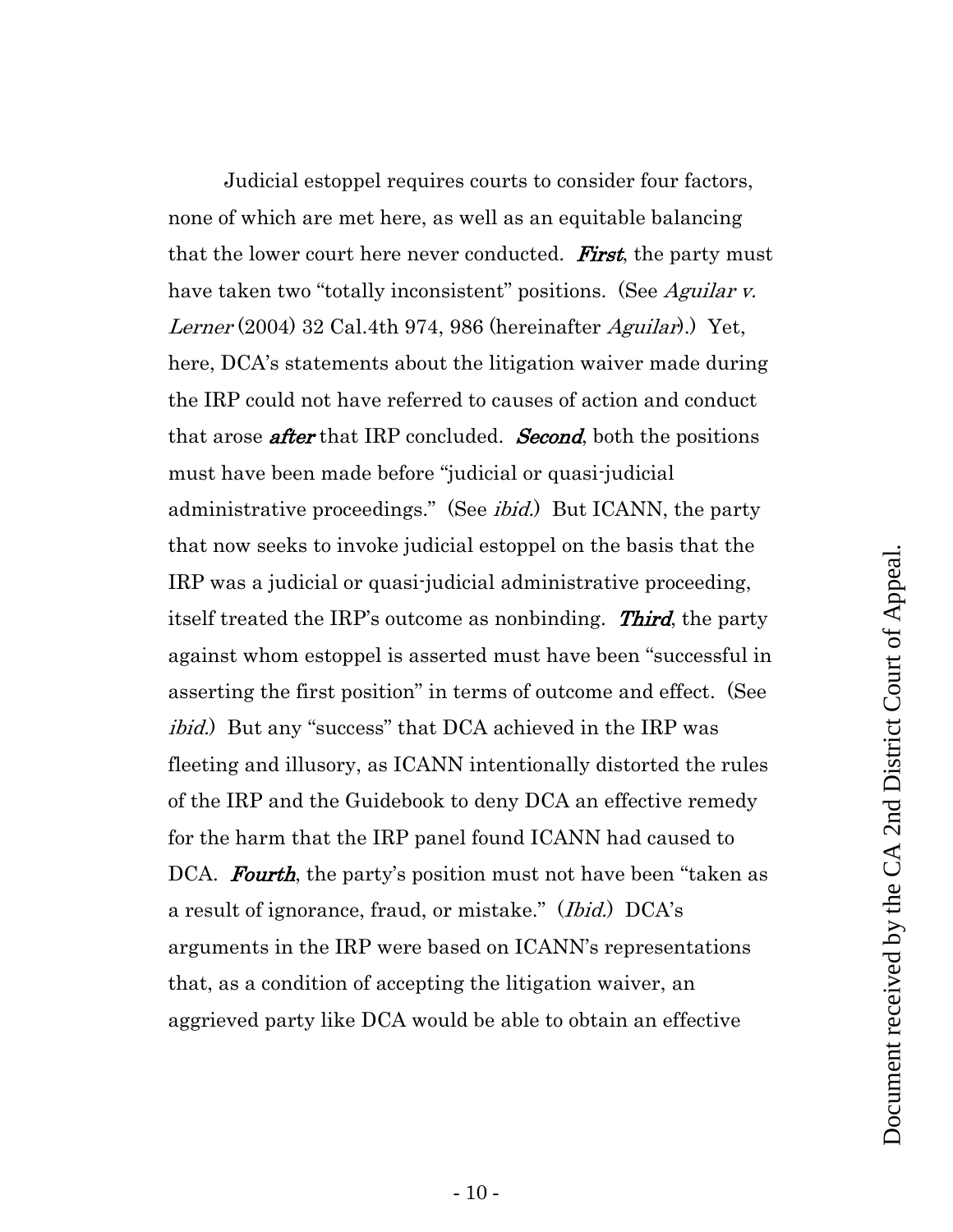remedy through the IRP. And ICANN's conduct following the outcome of the IRP shows that ICANN's representations were simply untrue. **Finally**, because "judicial estoppel *is an equitable* doctrine, ... its application, even where all necessary elements are present, is discretionary." (Minish, supra, 214 Cal.App.4th at p. 449.) But the Superior Court completely ignored this requirement: it neither weighed the equities nor explained why this "harsh" and "extraordinary" doctrine was warranted here. (See ibid.)

For years now, DCA has sought to hold ICANN accountable before a tribunal that could offer real, effective relief, while ICANN's procedural gamesmanship and intentional distortions of DCA's positions have denied it that right. But it cannot be that DCA is estopped from suing ICANN at all because of comments made on an ancillary issue in an IRP that ICANN itself treated as non-binding and that took place before much of the malfeasance at issue even occurred. Estopping DCA now would be manifestly unjust, would reward ICANN for abusive and contradictory procedural tactics, and would only embolden ICANN to engage in similar gamesmanship in future proceedings.

Respectfully, this Court should reverse, allow DCA to prove in court how it has been wronged, and thereby obtain a remedy that ICANN will be powerless to ignore.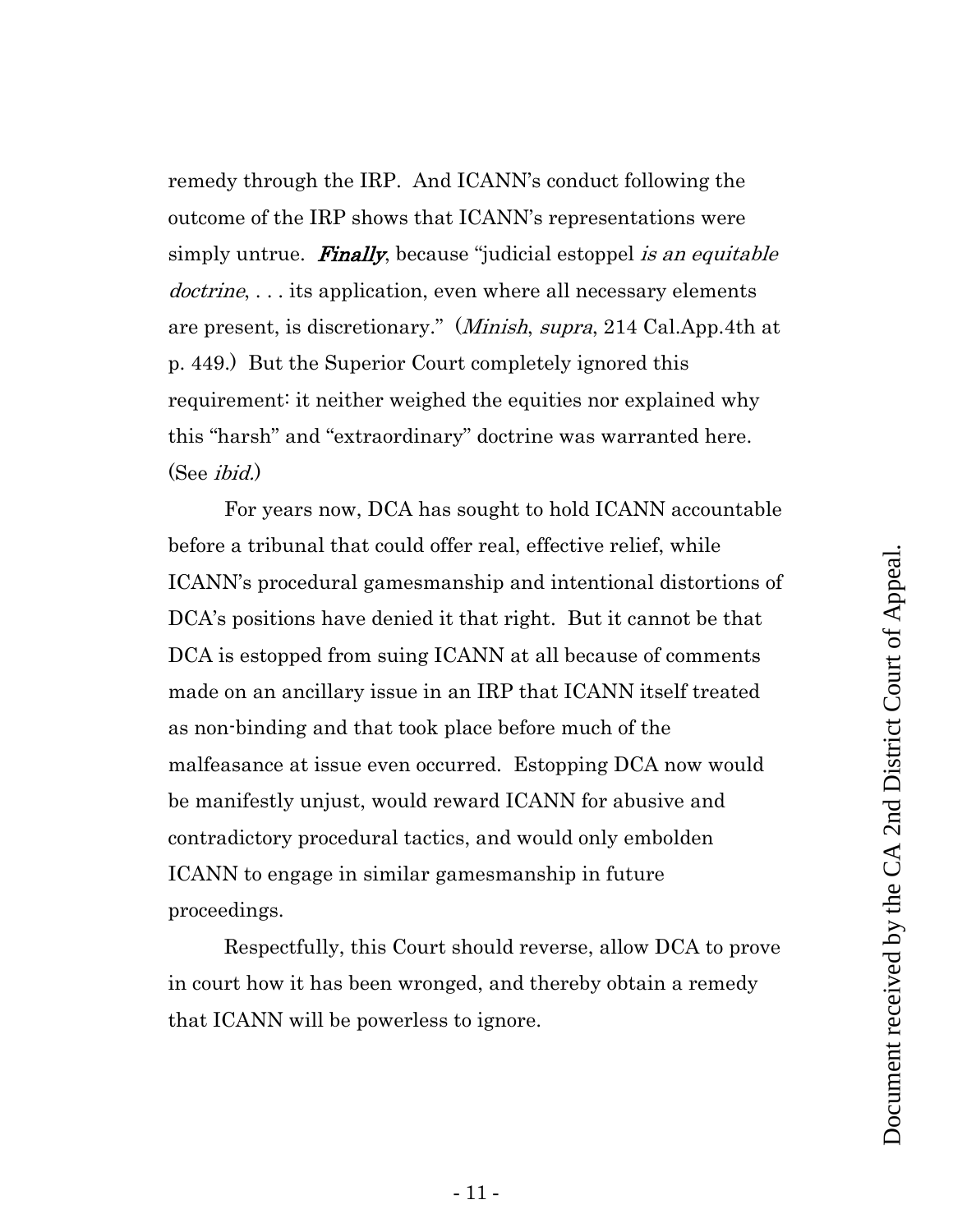# STATEMENT OF FACTS

<span id="page-11-0"></span>This case involves many twists and turns, spanning nearly a decade of DCA's efforts to hold ICANN accountable. To provide an overview:

ICANN promised DCA that it would hold a fair and unbiased bidding process to delegate a unique and valuable Internet resource, the .AFRICA gTLD. As a condition for applying for .AFRICA, ICANN required a litigation waiver. DCA accepted this condition, relying on ICANN's promise that, if ICANN violated its promises, DCA would be able to hold ICANN accountable through an IRP—a dispute resolution procedure designed to mimic a full-fledged and binding international arbitration process.

Yet, despite ICANN's assurances that it would evaluate DCA's application even-handedly, fairly, and transparently, ICANN instead preselected a rival application for .AFRICA and relied on pretextual reasons to reject DCA's application. DCA then instituted an IRP to hold ICANN accountable using the very system that ICANN had represented would be available for such purposes. But rather than participate in the IRP in good faith, ICANN pulled every trick in the book in its effort to strip the IRP of basic procedural protections.

In response, DCA argued that for the IRP to serve the purposes for which it was created—ICANN accountability—it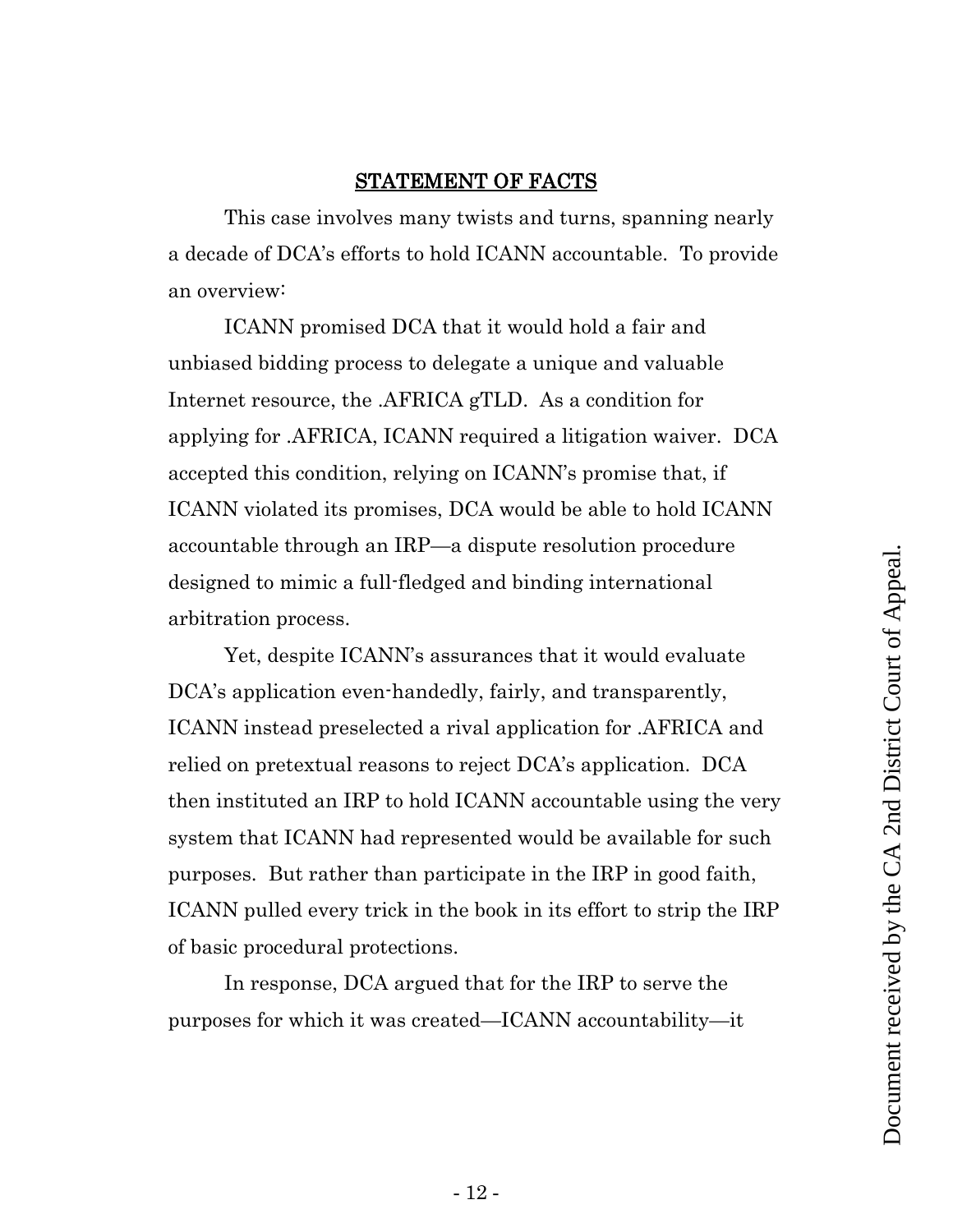was imperative that the IRP panel implement a robust procedure reflecting international arbitration practice and the applicable procedural rules for IRPs: the Rules of Arbitration of International Centre for Dispute Resolution of the American Arbitration Association (as supplemented by certain bespoke rules created by ICANN). In this context, DCA also referenced the litigation waiver that ICANN had required it to accept, noting that the waiver could be an additional factor for the IRP panel to consider. The IRP panel ultimately accepted most of DCA's procedural proposals, mainly because these were plainly required by the applicable procedural rules and the circumstances of the dispute before it. On the merits of DCA's claims, the IRP panel concluded that ICANN had wronged DCA and that its decision had binding effect on ICANN.

Rather than treat the IRP panel's decision as binding, ICANN proceeded to undermine it and treat it as merely advisory. ICANN then, once again, threw out DCA's .AFRICA application on similarly pretextual grounds as it had done the first time. Because it hardly made any sense for DCA to initiate yet another IRP, given how ICANN had treated the outcome of the first IRP, DCA sued ICANN in court to hold it accountable for its fraud and anticompetitive conduct. Then, when DCA got to court, ICANN turned around and claimed that DCA was judicially estopped from suing ICANN at all because of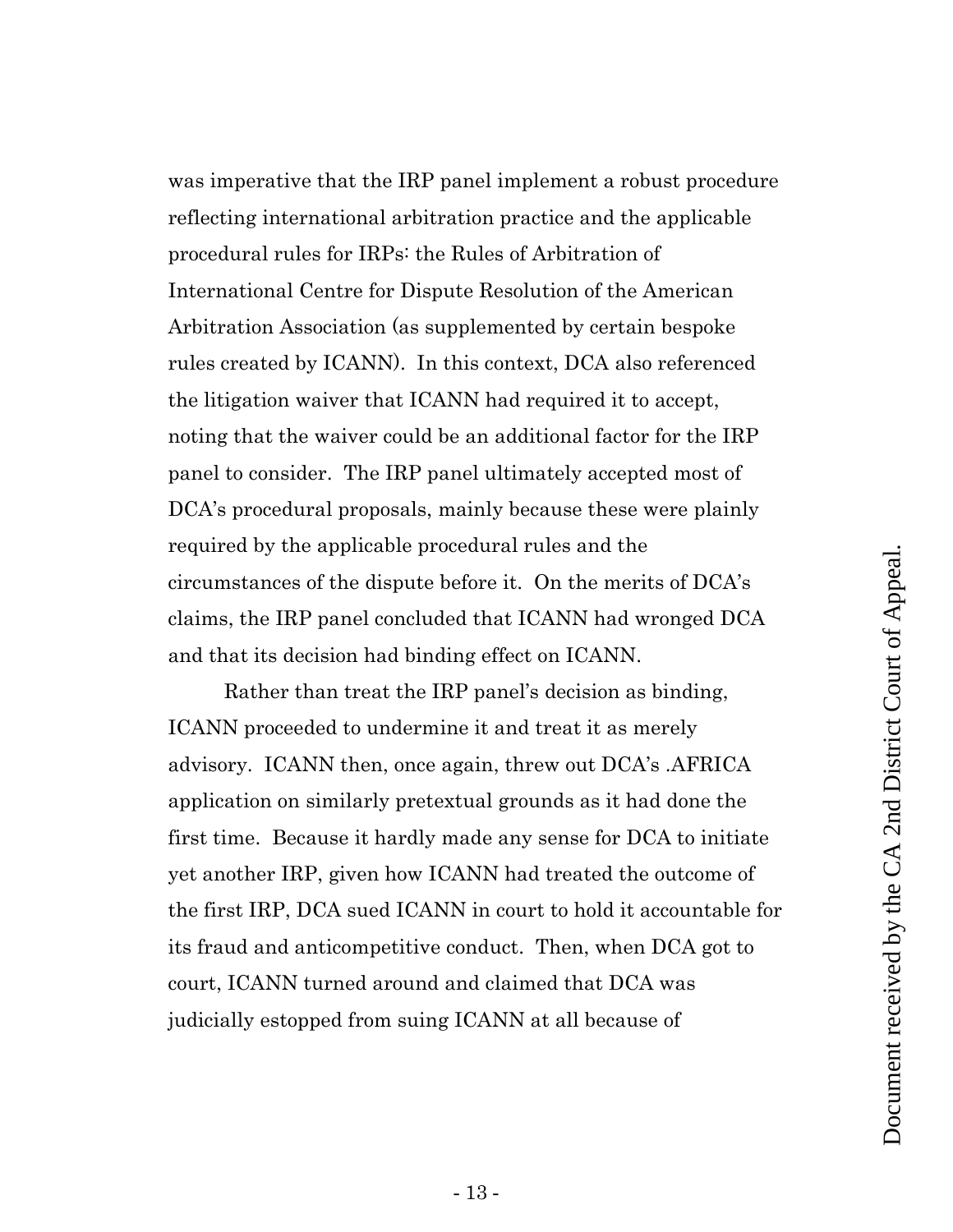statements it had made before the IRP panel about the litigation waiver—and the trial court agreed.

As a result, ICANN has succeeded in having it both ways, treating the IRP as a non-binding advisory decision when it suited its needs, and now exalting that same IRP as the equivalent of a binding judicial proceeding, in order to continue depriving DCA of any meaningful forum for relief.

A more detailed account of the facts follows.

#### A. The Parties

<span id="page-13-0"></span>DCA is a non-profit organized under the laws of Mauritius, dedicated to bridging the Digital Divide in Africa. Its primary purpose is to educate the African public about the Internet and to promote access to the Internet across Africa. (Ex. 3, at p. 8.) In accordance with that mission, it has sponsored initiatives such as Generation.Africa and Miss.Africa that seek to empower a new generation of Internet users in Africa and improve young Africans'—particularly young African women's—ability to benefit from the Internet. (Ex. 3, at p. 8-9.) DCA's founder and executive director, Sophia Bekele, is widely recognized as the intellectual parent of the .AFRICA gTLD and its most fervent advocate.

ICANN is a California not-for-profit corporation. It was established by the U.S. government in 1998 to coordinate the global Internet's system of unique identifiers, including gTLDs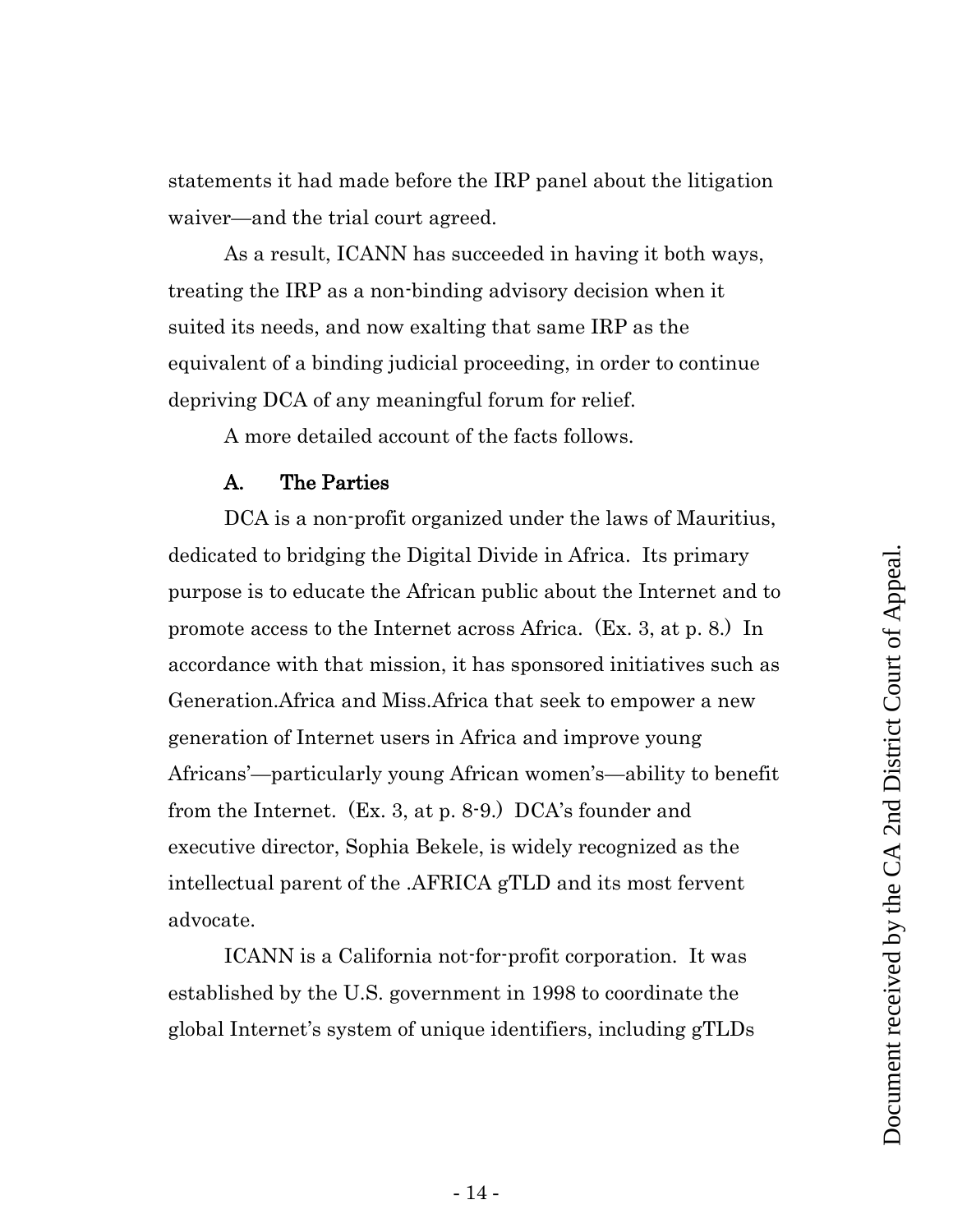like .COM, .NET, .ORG and .AFRICA. (19 CT 4257.) Until 2016, it was subject to U.S. Government oversight and control. Today, ICANN is a self-governing organization that operates based on a multi-stakeholder policy-making model. ICANN is bound to conduct all of its activities in strict compliance with its Articles and Bylaws, as well as applicable principles of international and California law.

Top-level domains, including gTLDs, are essential to the functioning of the Internet. They allow users to access specific websites by inputting unique web addresses into computers—for example, www.google.com is different from www.google.org. (*Ibid.*; 6 CT 1277-78.) They are highly valuable commercially, and also enable the growth of virtual communities and online innovation. In accordance with its mission, ICANN supervises these gTLDs, coordinates them to ensure the stability of the Internet, and approves the creation of new gTLDs when it—and it alone—deems appropriate. (6 CT 1277-78; 19 CT 4257.) Given its authority over the Domain Name System, ICANN wields significant and unparalleled influence over the functioning and development of the Internet.

Due to that power, ICANN is required by its governance documents and applicable law to function as a neutral arbiter, approving new gTLDs without bias or favoritism. (E.g., Ex. 1, at p. 2; Ex. 4, at pp. 1-3.) It promises to employ open and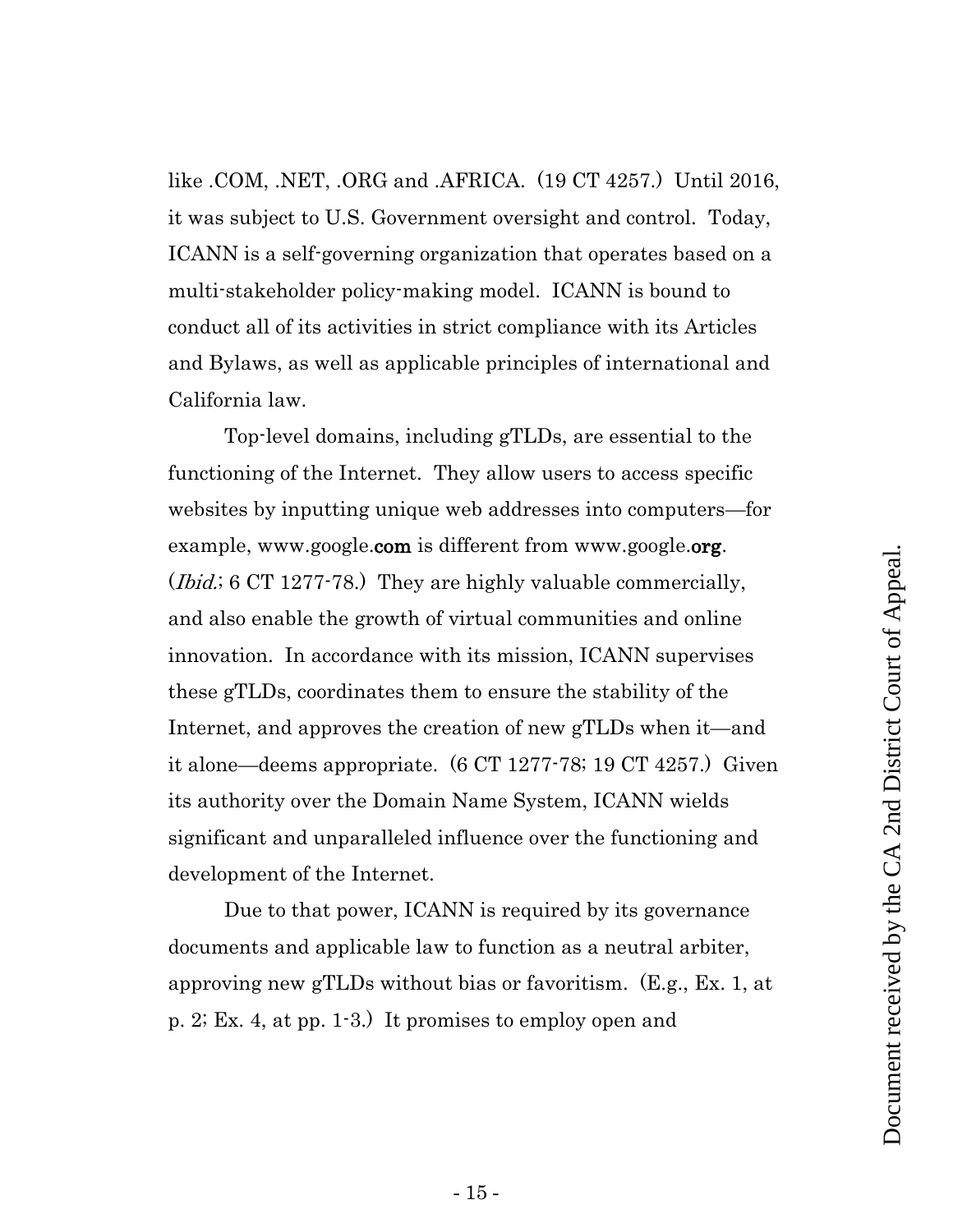transparent policies and processes that are neutral, objective, and fair. (Ex. 1, at p. 2; Ex. 4, at pp. 1-3.) And it represents that it has accountability mechanisms in place to ensure that applicants for gTLDs have access to due process in the event of disputes with ICANN over non-compliance with its policies and rules. (E.g., Ex. 4, at p. 3.)

#### B. ICANN's New gTLD Process

<span id="page-15-0"></span>In 2012, in connection with the largest expansion of the Internet domain space, ICANN announced that it was accepting applications for hundreds of new gTLDs. (See Ex. 2, at p. 2.) To implement this program, ICANN issued the gTLD Applicant Guidebook, which comprises 338 pages of comprehensive guidelines and processes for applicants, as well as standards and procedures that would apply to ICANN's review of applications ("New gTLD Rules"). Under the requirements set out in its Articles and Bylaws, ICANN committed to implement the New gTLD Rules fairly, neutrally, transparently, and without discrimination, bias, or favoritism, as well as in accordance with California law and applicable principles of international law. (See Ex. 2; e.g., id. at pp. 83-84.)

The New gTLD Rules required applicants to submit a detailed application, to show that they could run and maintain the gTLD. For applications pertaining to geographic identifiers, such as .AFRICA, applicants had to demonstrate support from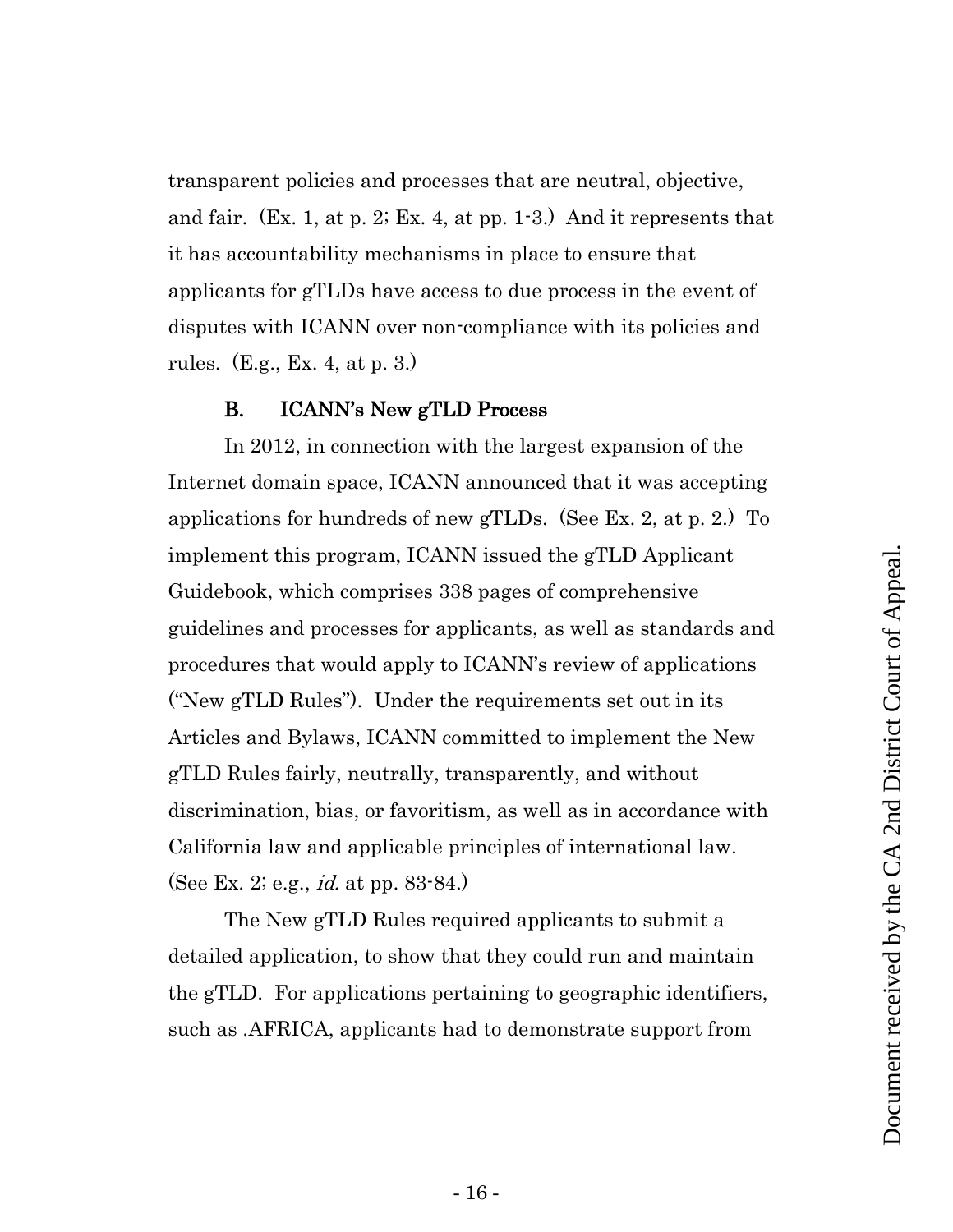60% of the region's national governments.  $(Id. 4t$  pp. 67-69. Applicants also had to pay a \$185,000 application fee and agree to a Prospective Release of ICANN "from any and all claims by applicant that arise out of, are based upon, or are in any way related to any action . . . by ICANN . . . in connection with ICANN's . . . review of this application." (15 CT 3302; 19 CT 4258; Ex. 2, at p. 44.)

The Guidebook also provided that ICANN would allow applicants to seek review of ICANN's decisions through an "Independent Review Process." (19 CT 4259.) ICANN was required to participate in that process in good faith. It represented that the process would function like an international arbitration, and that it would allow independent third-party IRP panels to hold ICANN accountable. (Ex. 1, at p. 2; Ex. 4, at pp. 3, 13-17; Ex. 23, at p. 20.) Throughout these proceedings, ICANN has represented that applicants could use only the IRP (or other ICANN internal processes) to obtain relief for a grievance with ICANN. (15 CT 3220-3239.)

# C. DCA's Application for .AFRICA

<span id="page-16-0"></span>In accordance with its charitable mission of serving the African continent through expanded Internet access and training, and Ms. Bekele's status as the chief proponent of the .AFRICA gTLD, DCA applied for the .AFRICA gTLD in June 2012. (See generally Ex. 3.) As it stated in its application, DCA planned to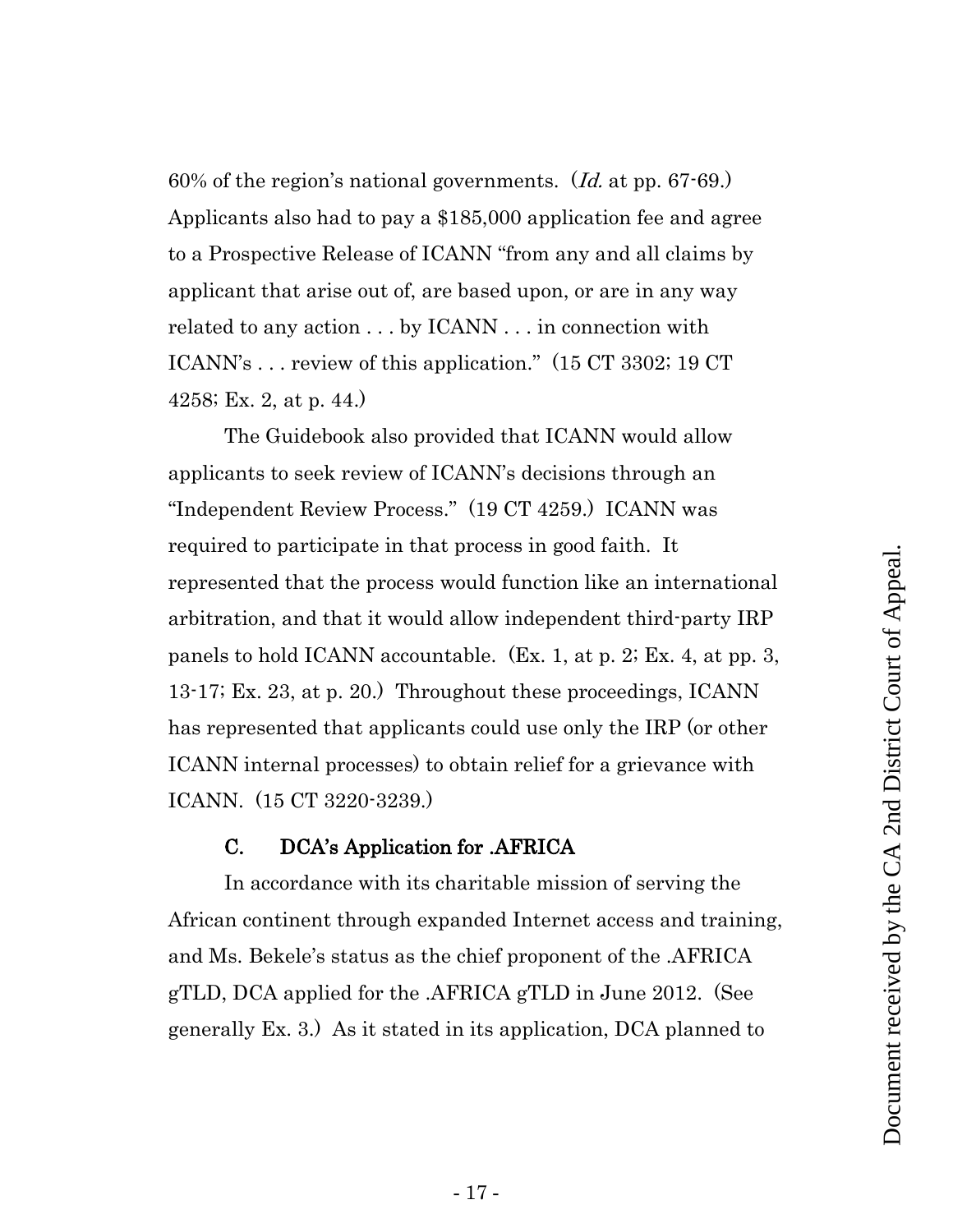maintain the .AFRICA gTLD in a way that would expand Internet use in Africa. (Ex. 3, at p. 8.) It intended to use any surplus proceeds from .AFRICA to fund its charitable projects, such as providing low-cost computers, Internet bandwidth, and user training for disadvantaged communities in Africa. (*Ibid.*) And, more broadly, it intended to use .AFRICA to "promote an African identity on the Internet" while selling domain registrations (or website names) to users at lower prices that would be "commensurate with the income levels of Africans." (Id. at pp.  $9-10.$ )<sup>1</sup>

When DCA submitted its application, it did so in reliance on ICANN's representations in its Bylaws that it would undertake its review and processing of DCA's application "neutrally and objectively, with integrity and fairness." (15 CT 3303-04, 3348.) When DCA accepted ICANN's litigation waiver, it did so based on the understanding that ICANN would participate in the IRP in good faith, that any IRP would afford real accountability, and that ICANN would not seek to undermine the IRP in any way. *(Ibid.)* Thus, when incurring the significant expense in preparing its application and raising the

<sup>1</sup> In particular, DCA represented that it would sell domain registrations under .AFRICA for a substantially lower price than its competitors' bids allowed. (Compare Ex. 3, at 10 [\$10 per domain], with 16 CT 3619 [\$18 per domain].)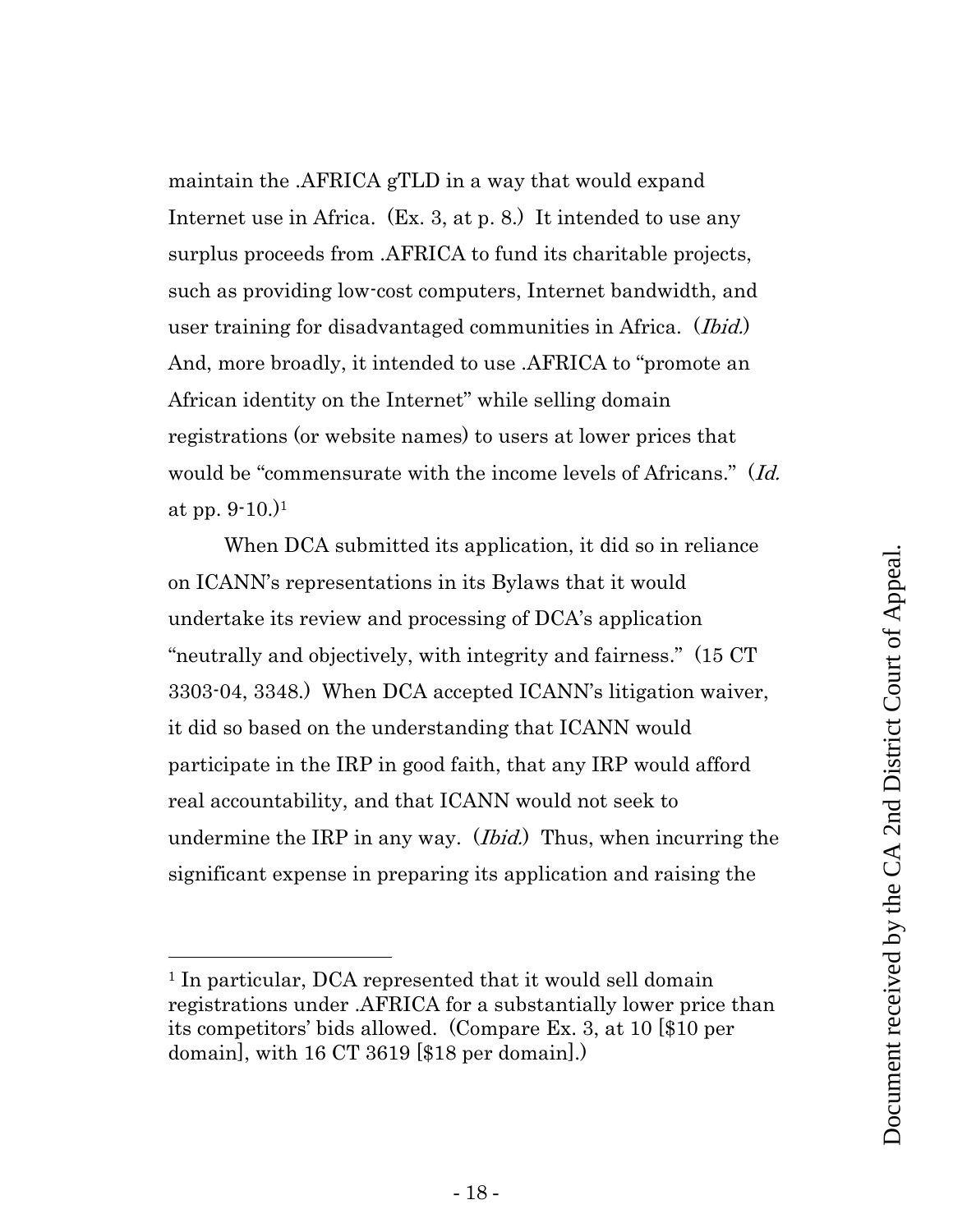capital required for .AFRICA, DCA believed that ICANN would accept applications and judge them on their merits, without bias.

#### <span id="page-18-0"></span>D. ICANN Preselects a Rival Application

Despite its promises, ICANN acted neither fairly nor without bias. Instead, it preselected a rival entity—ZA Central Registry ("ZACR")2—as the winner of .AFRICA. Throughout the application process, ICANN favored ZACR, even going so far as to draft application documents for ZACR and to ask ZACR for advice on how ICANN should handle DCA's application. (See Ex. 33; Ex. 137; 16 CT 3648-17 CT 3650; 02/08/2019 Tr. at pp. 372:24- 375:7.) Moreover, ICANN turned a blind eye to the fact that ZACR was serving as a proxy applicant for the African Union Commission ("AUC")—an entity to which ICANN had already refused to delegate .AFRICA. <sup>3</sup> (5 CT 1054; 15 CT 3291.)

As part of ICANN's evaluation criteria, applicants for .AFRICA had to obtain letters of endorsements from 60% of the region's national governments, showing that those governments supported the applicant. (Ex. 2, at pp. 67-69.) These letters had

<sup>2</sup> ZACR is a non-profit entity that is responsible for running the Internet registry for .ZA, the country-code top-level domain for South Africa.

<sup>3</sup> The AUC is the secretariat for the African Union, an intergovernmental organization comprising 55 member states across the African continent. ICANN refused to delegate .AFRICA to the AUC, however, saying that it could not give the AUC "the special treatment [it had] requested." (5 CT 1054.)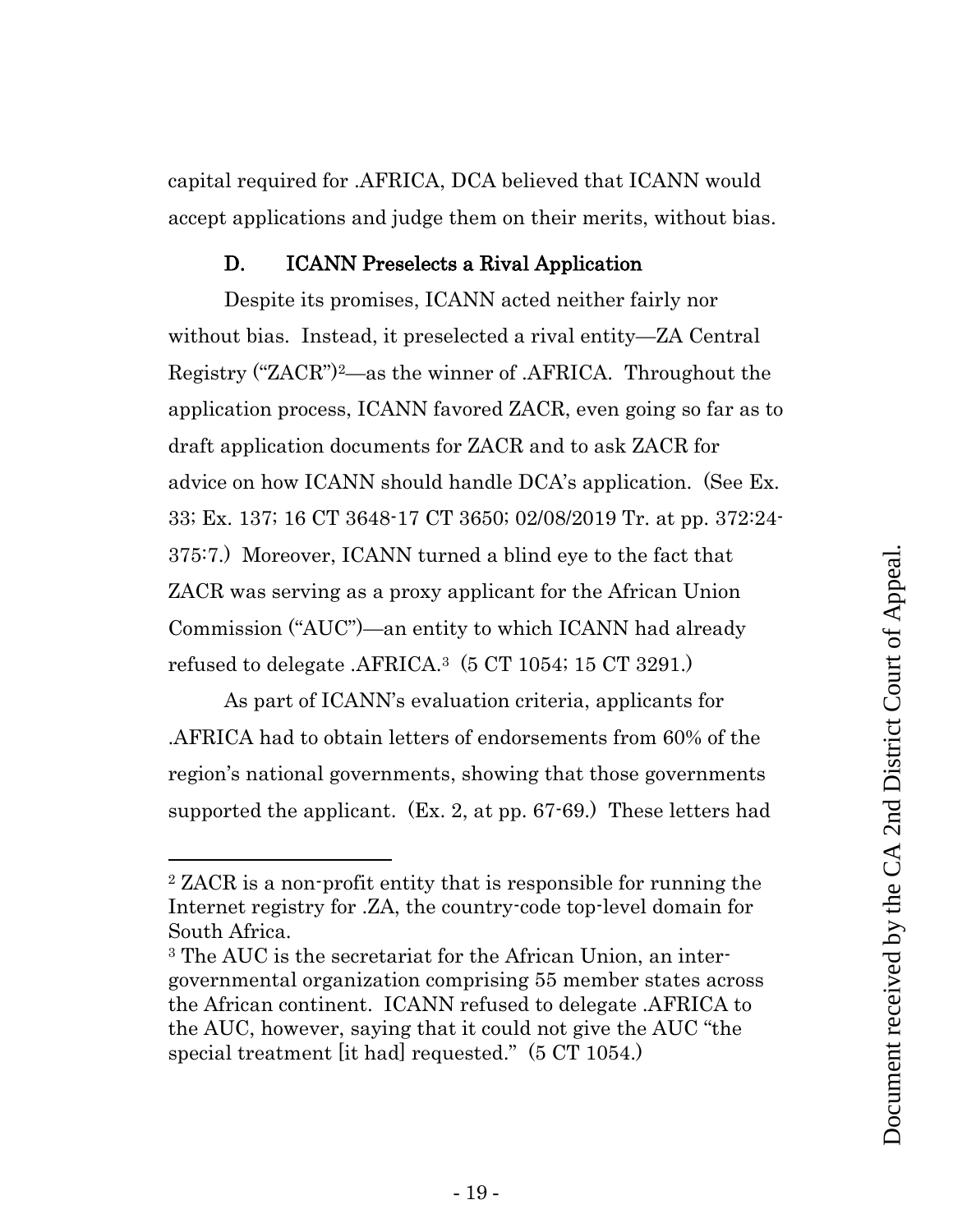to "clearly express the government's or public authority's support" for the applicant.  $(Id.$  at 71.) DCA accordingly obtained and timely submitted numerous endorsements, including letters from both the AUC and the United Nations Economic Commission for Africa ("UNECA"). (16 CT 3546, 3553-56.)

By contrast, when ZACR needed to secure its endorsement letters, ICANN delayed its evaluation of ZACR's application to give ZACR time to get its act together. ICANN even went so far as to ghostwrite an endorsement letter for the AUC to use in endorsing ZACR—thus helping ZACR's application outside the neutral process promised by the New gTLD Rules and ICANN's Bylaws. (16 CT 3648-17 CT 3650; see generally Ex. 2.)<sup>4</sup>

Part of the evaluation process for .AFRICA called for input from ICANN's Government Advisory Committee ("GAC")—an ICANN advisory body composed of representatives from the

<sup>4</sup> After first endorsing DCA, the AUC later provided an endorsement letter for ZACR's application for .AFRICA. (16 CT 3626-27.) Nothing in the Guidebook prohibited a government or public authority from endorsing two applicants. (See generally Ex. 2.) The AUC then purported to revoke its endorsement of DCA, saying that the AUC "no longer endorses individual initiatives" (despite endorsing ZACR's application). (16 CT 3549.) But ICANN's Guidebook said that a government could withdraw its support for an applicant only "if the registry operator has deviated from the <u>conditions</u> of original support." (*Ibid.*; Ex. 2, at p. 71.) Because DCA's original letter had no conditions, DCA could not have violated any.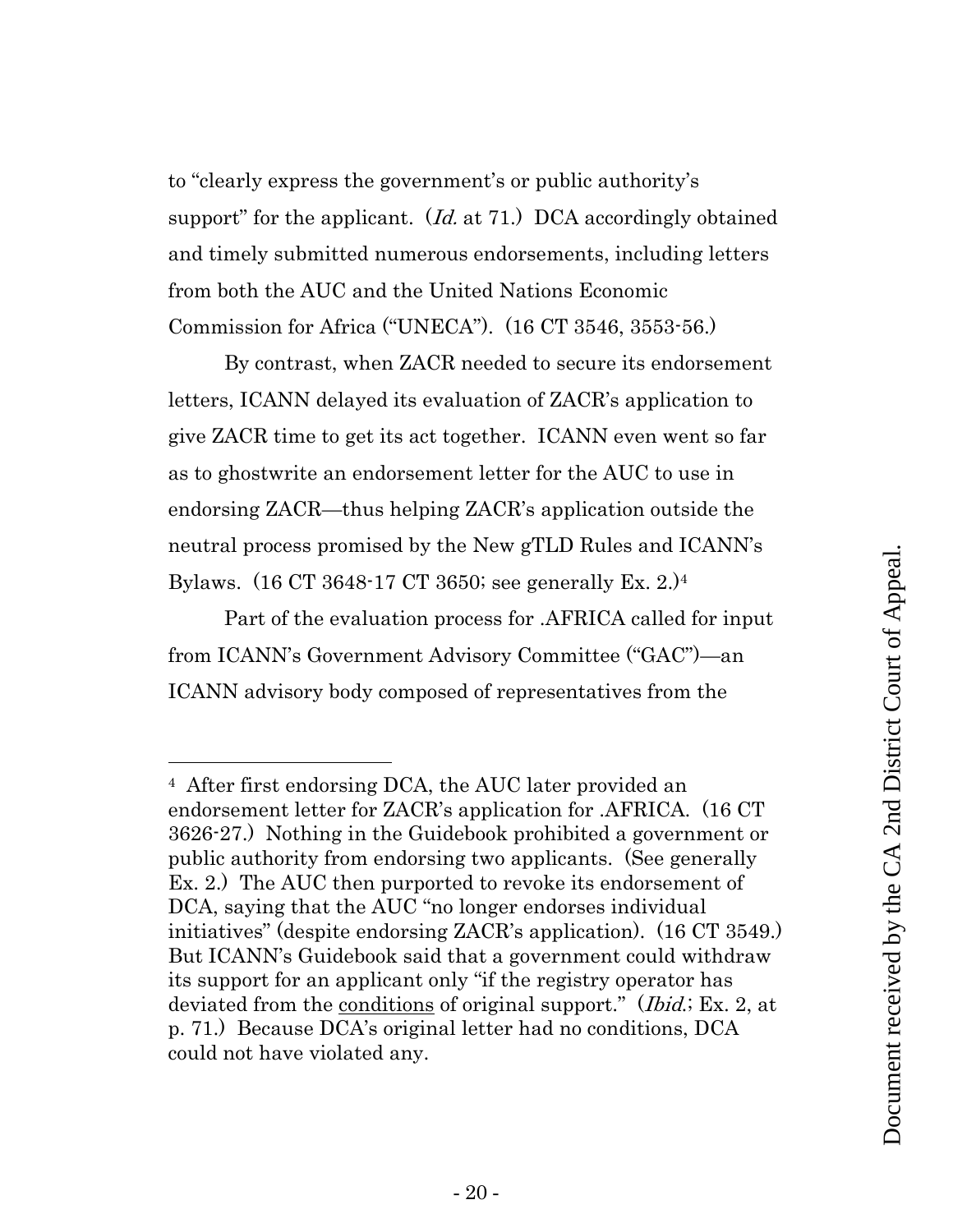world's governments and international organizations. (19 CT 4257; Ex. 33, at p. 38.) The AUC—whose own application for .AFRICA had been rejected—is a member of the GAC. (Ex. 33, at p. 38.) Despite having previously endorsed DCA, the AUC manipulated the GAC to issue a formal, purportedly consensusbased statement to ICANN that DCA's application should be thrown out. The GAC statement, however, was not the result of GAC consensus, as not all members of that body agreed with the advice, and some of the governments were not even present at the relevant meeting. (Ex. 6, at pp. 18-19; Ex. 37, at p. 10.) Despite the lack of consensus and the AUC's clear conflict of interest (because it was itself applying for .AFRICA through a proxy applicant, ZACR), ICANN relied on the GAC's communication to reject DCA's application. (Ex. 6, at pp. 18-20; Ex. 33, at pp. 43-46.) As the IRP panel would later find, ICANN failed to undertake any reasonable due diligence to investigate the AUC's conflict of interest or whether the GAC's advice was truly consensus advice.

#### E. The Independent Review Process

<span id="page-20-0"></span>DCA invoked ICANN's IRP in October 2013. (Ex. 6; Ex. 11, at p. 10.) In its triggering notice, DCA brought a simple, straightforward claim: ICANN had violated its Articles, Bylaws, and the New gTLD Rules by blindly accepting the GAC's advice and ignoring the AUC's clear conflicts of interest. (Ex. 6, at pp.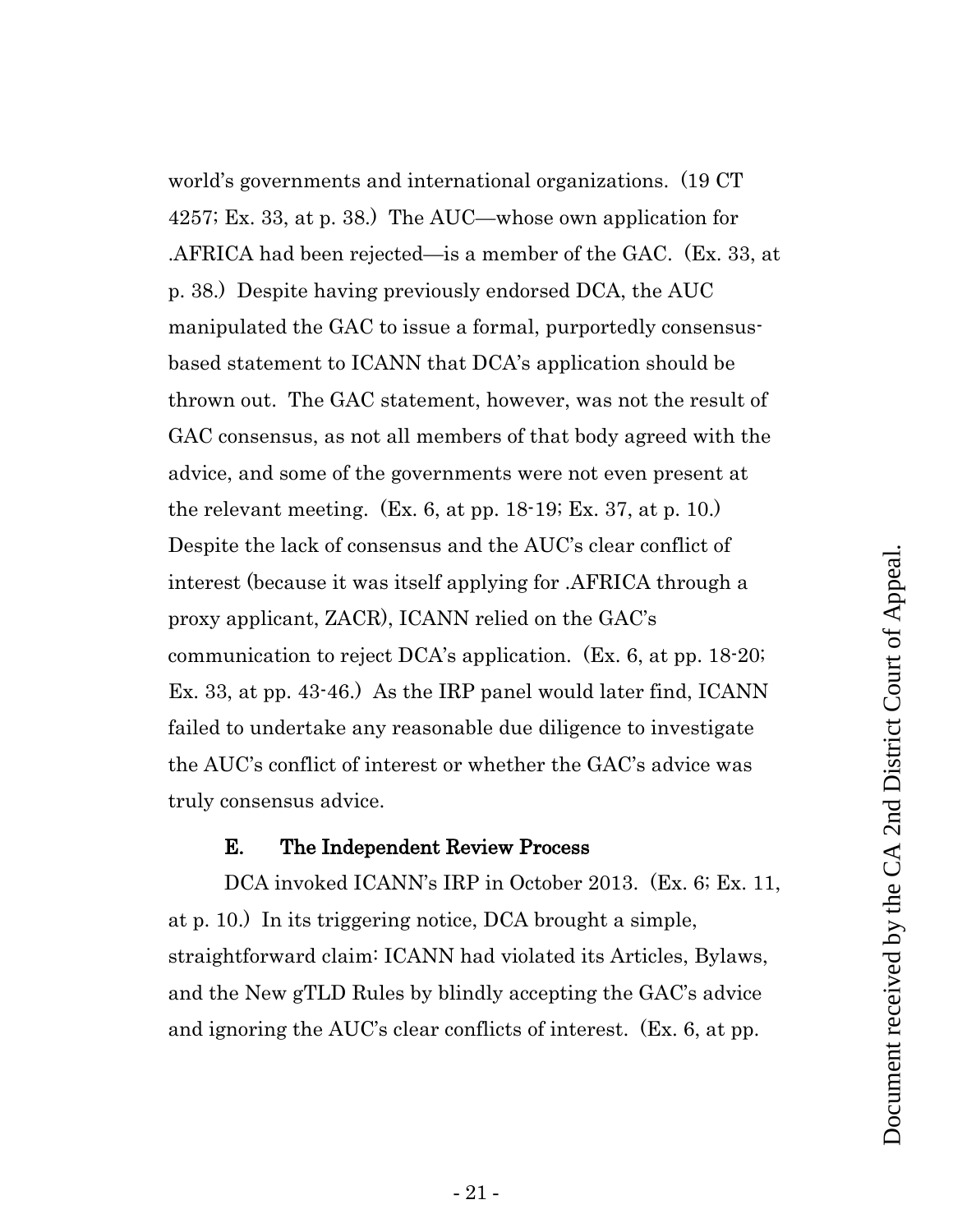23-25.) According to DCA, ICANN had taken the GAC's advice without inquiring at all into its rationale or whether its advice had been tainted by bias. (*Ibid.*)

Under ICANN's Bylaws, the IRP panel was charged with "comparing contested actions of the Board to the Articles of Incorporation and Bylaws, and with declaring whether the Board has acted consistently with the provisions of those Articles of Incorporation and Bylaws." (Ex. 4, at pp. 13-14.) The IRP was supposed to mimic the procedures of an international arbitration, overseen by a three-member panel and administered by an international dispute resolution provider appointed by ICANN. (*Ibid.*) In DCA's case, this meant that the IRP was conducted under the International Dispute Resolution Procedures of the International Centre for Dispute Resolution ("ICDR"), <sup>5</sup> as well as ICANN's Supplementary Procedures for the Review Process and the IRP panel's own procedural orders. (19 CT 4259.)

DCA invoked the IRP because it believed that ICANN would participate in the process in good faith and in accordance with its own procedural framework. But before the IRP panel had even been convened, ICANN tried to short-circuit the entire process by delegating .AFRICA to ZACR. (Ex. 33, at p. 3, Ex.

<sup>5</sup> The International Centre for Dispute Resolution is the international division of the American Arbitration Association. (19 CT 4259.)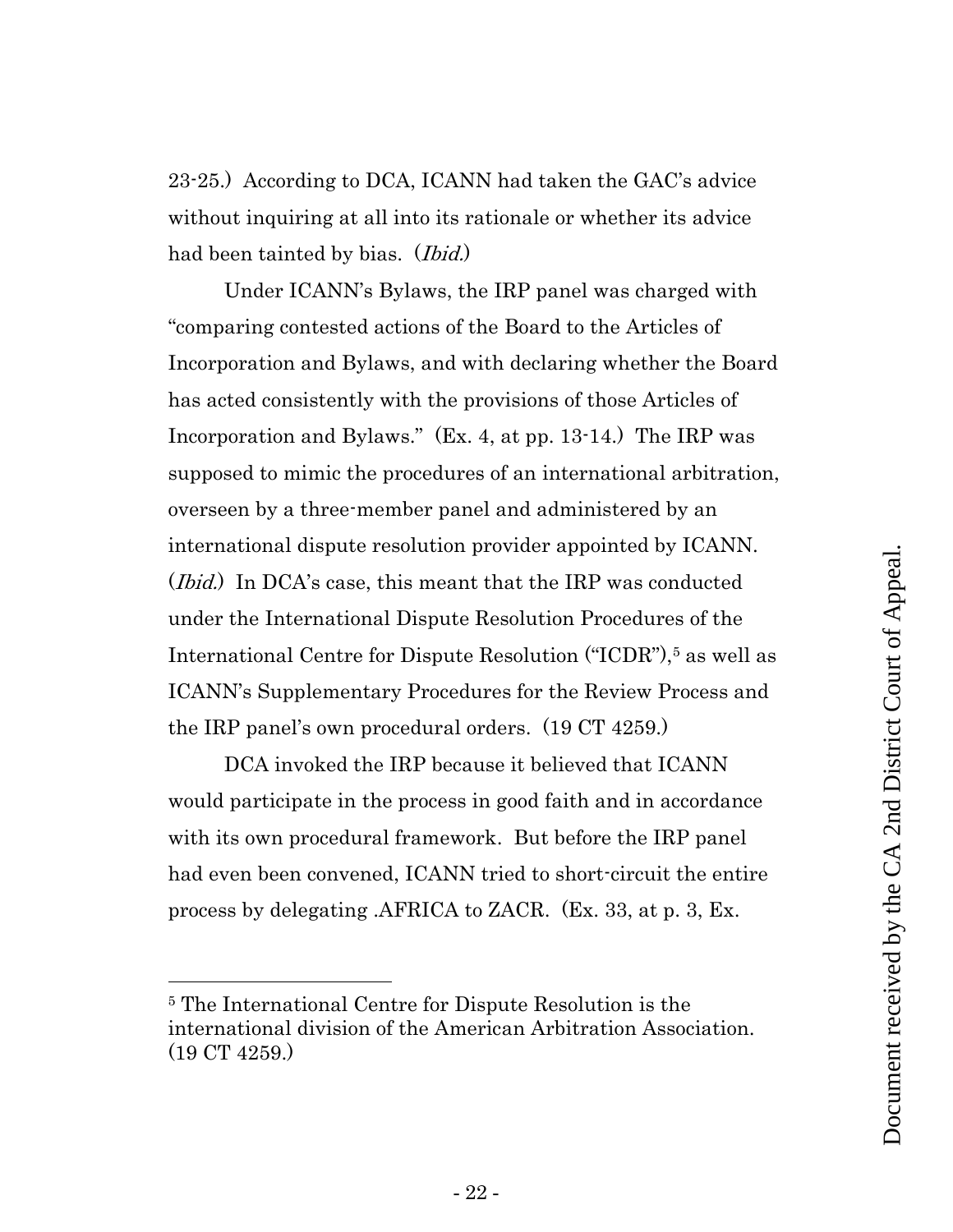100, at pp. 1-2.) DCA requested emergency injunctive relief under the ICDR's special rules for such purposes, asking that ICANN be required to refrain from taking any steps to execute a registry contract with ZACR until DCA had had a chance to be heard. (Ex. 11; Ex. 100.) The IRP panel agreed and ordered ICANN to refrain from any further delegation of .AFRICA until the IRP was completed. (Ex. 33, at p. 4.)

 Even so, ICANN's gamesmanship continued. In spite of its commitment to due process and accountability, ICANN argued that the IRP panel needed only to conduct a single telephonic hearing, that there should be no form of discovery, witness examination, additional briefing, or any other basic procedural safeguards. ICANN also argued that the outcome of the IRP would not be binding on it, because the process was merely an "internal accountability mechanism." (See Ex. 109; Ex. 121, at 7- 17; Ex. 124.)

DCA opposed ICANN's position on several grounds. It argued that the IRP was designed to resemble arbitration, and that universally-recognized principles of due process required more procedural safeguards than ICANN was willing to accept. (E.g., Ex. 16, at p. 10.) It pointed to numerous provisions in ICANN's own Bylaws and the New gTLD Rules, raising legal arguments like *contra proferentem* and the plain meaning canon to argue that the very rules that ICANN had promulgated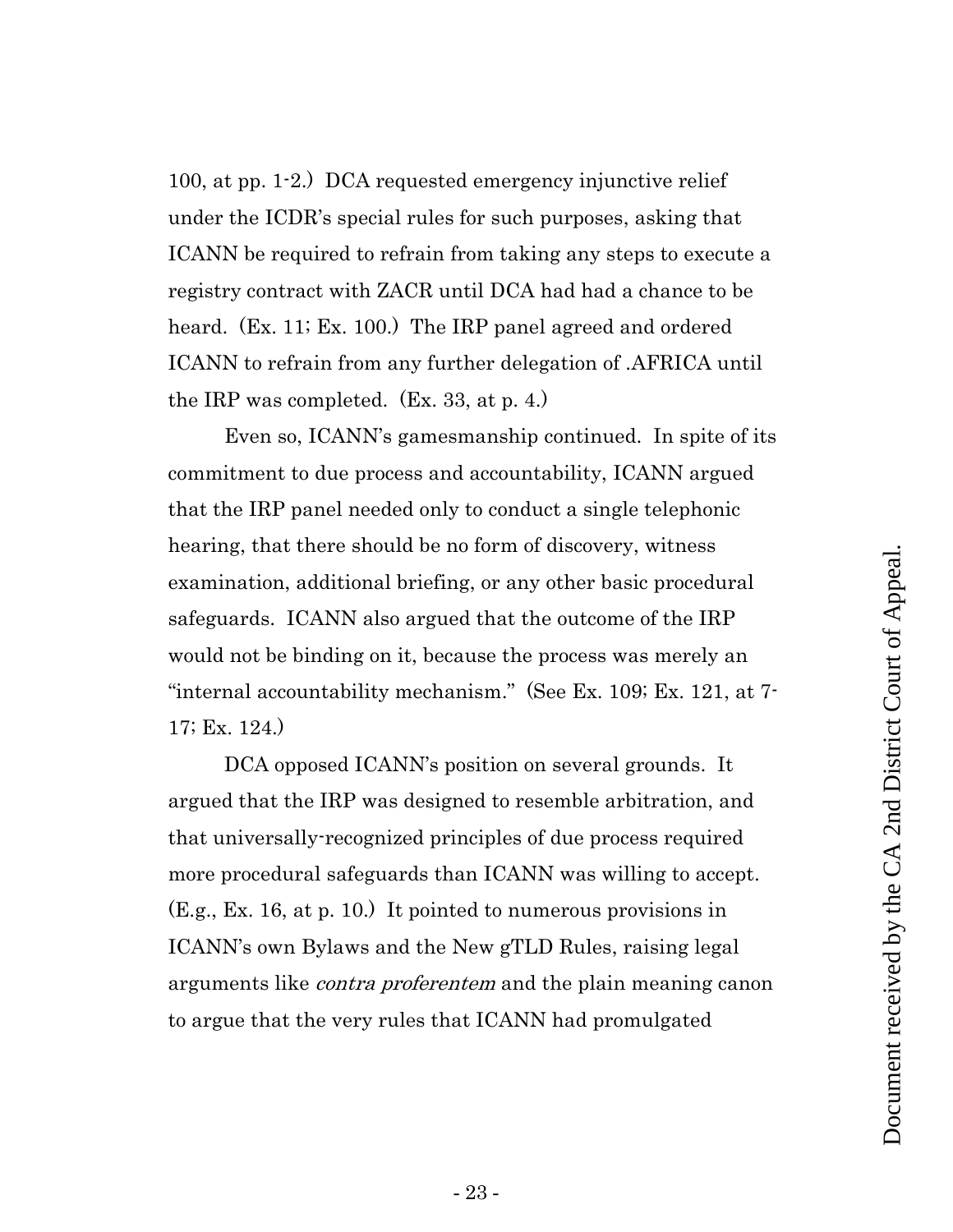contemplated a binding process with the chance for discovery and examining witnesses. (E.g., Ex. 15, at pp. 22-32; Ex. 16, at pp. 1- 2, 6-11.) It relied on claims of fairness and equity, arguing that DCA should be given a fair chance to present its case. (E.g., Ex. 15, at p. 29.) And it pointed to ICANN's agreement to adhere to the Rules of Arbitration of the International Centre for Dispute Resolution. (Ex. 15, at pp. 6-7.)

To buttress their various arguments as to what procedure the IRP panel should adopt, DCA and ICANN **both** pointed to the litigation waiver that ICANN had required DCA and other applicants to accept. (*Id.* at p. 14; 19 CT 4261; Ex. 121, at p. 2) n.1; Ex. 122, at pp. 8-9.) For example, ICANN said in its written submission to the IRP panel: "DCA voluntarily applied for a gTLD and lawfully waived its right to sue ICANN for claims arising out of its gTLD application." (Ex. 122, at p. 8; Ex. 121, at p. 2 n.1.) DCA, in turn, acknowledged that "[b]y submitting its application for a gTLD, DCA agreed to eight pages of terms and conditions, including a nearly page-long string of waivers and releases. Among those conditions was the waiver of all its rights to challenge ICANN's decision on DCA's application in court. For DCA and other gTLD applicants, the IRP is their only recourse; no other legal remedy is available." (Ex. 15, at pp. 6-7; Ex. 17;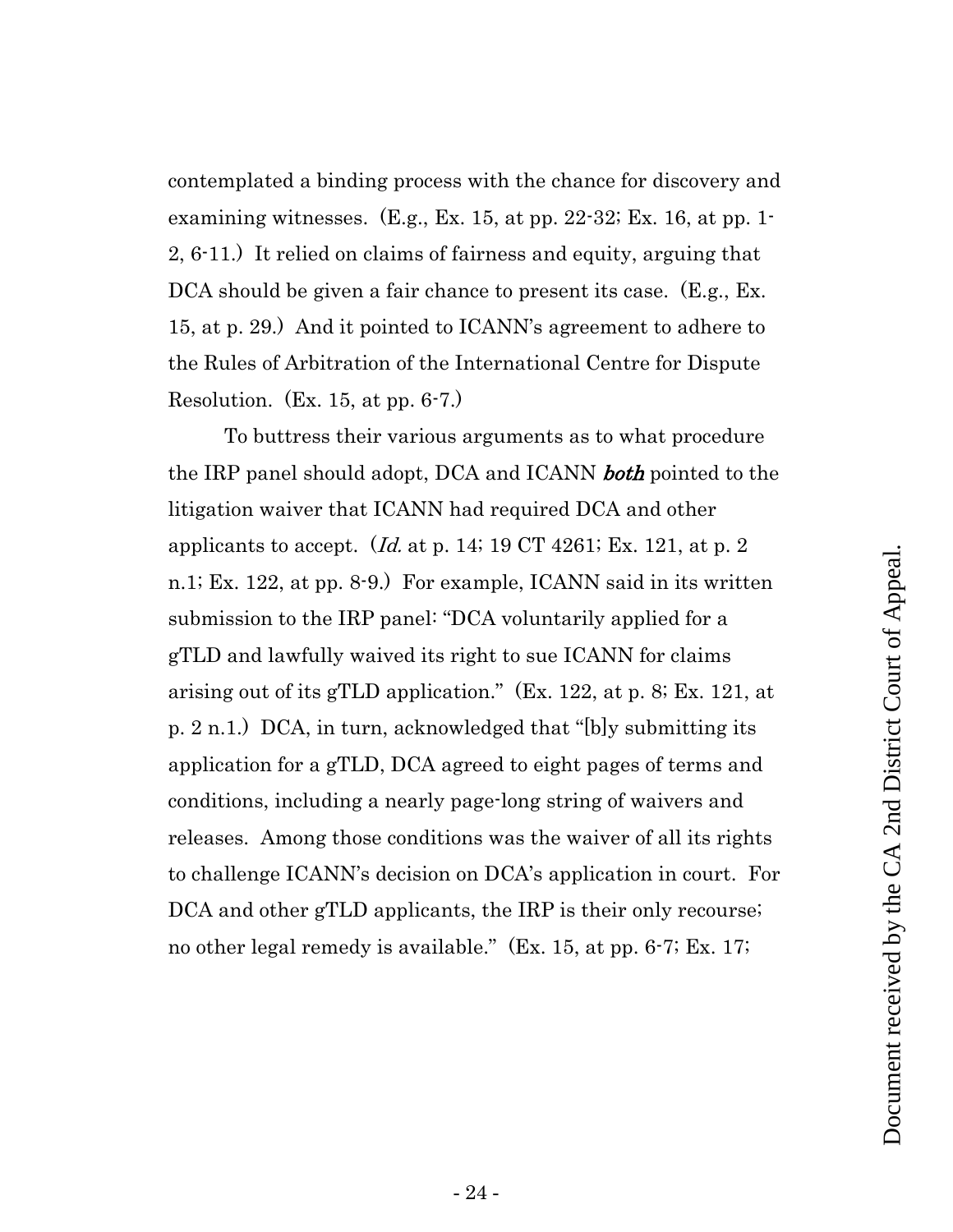Ex. 38; Ex. 39.) <sup>6</sup> Yet the thrust of DCA's argument was plainly that ICANN's Bylaws, Guidelines, Supplemental Procedures, and the ICDR Arbitration Rules required the procedures that DCA was requesting—arguing, for example, that "[t]he Panel should be guided *first and foremost* by the text of the ICDR Rules and Supplementary Procedures." (E.g., Ex. 32, at p. 2; Ex. 16, at pp. 6-11; Ex. 17; Ex. 38; Ex. 39; see also 19 CT 4260-63.)

DCA's position was self-evidently premised on DCA's expectation that ICANN would participate in a procedure that would truly and meaningfully hold ICANN accountable. DCA argued that ICANN must not be "judgment proof" and must adhere to its own Articles and Bylaws, which require basic fairness and accountability. (See Ex. 16, at pp. 5-6.) And DCA argued that it would be unconscionable to allow ICANN to act without accountability or a recourse to a neutral, fair, and binding process. (*Ibid.*)

<sup>&</sup>lt;sup>6</sup> At a hearing on these procedural issues, counsel for DCA (who is also one of the authors of this brief) made an offhand comment—in response to a panelist's question—that DCA could not take ICANN "to Court" and could not "sue you for anything." (Ex. 36, at p. 30.) DCA's counsel had been making similar arguments about the basic requirements of fairness and transparency, and mentioned the litigation waiver in passing; a panelist asked counsel to clarify what he meant by "the litigation waiver," which prompted the above comment. (See Ex. 36, at p. 29-30.)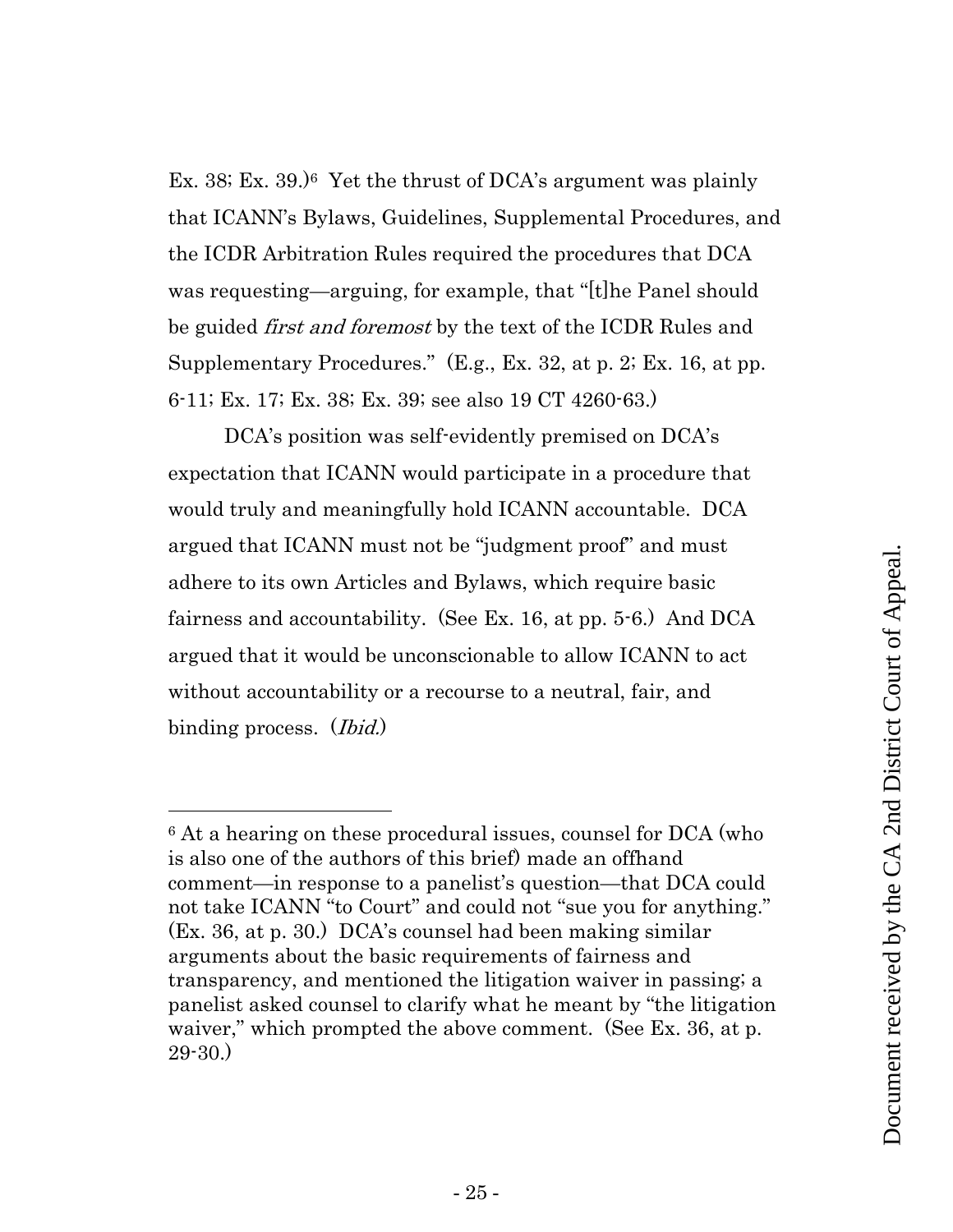The IRP panel largely—but not completely—sided with DCA regarding these procedural questions, saying that its decision should be considered "binding" on ICANN. (Ex. 18, at pp. 32-33.) In so doing, it pointed to the provisions of ICANN's Bylaws and the ICDR Arbitration Rules (as supplemented by ICANN's additional rules for IRPs), noting that ICANN's own Articles required it to operate "through open and transparent processes," in accordance with basic principles of fairness and due process. (E.g., id. at p. 14, 17, 21, 32; Ex. 32, at p. 4.)

Among its many detailed findings and legal conclusions, the IRP panel recognized that DCA had signed a litigation waiver, but also went on to caveat the relevance of the waiver by stating: "**assuming** the foregoing waiver of any and all judicial remedies is valid and enforceable, then the only and ultimate 'accountability' remedy for an applicant is" the IRP itself. (See Ex. 18, at pp. 11-12; Ex. 32, at pp. 5-6.) <sup>7</sup> The panel made no

<sup>7</sup> The IRP panel repeated this language in both its principal declaration on the Review procedures, see Ex. 18, and in its declaration on having witnesses appear for testimony, see Ex. 32. In both statements, the IRP panel provided dozens of paragraphs of reasoning about specific provisions of the relevant Bylaws, Articles of Incorporation, Supplementary Procedures, and International Centre for Dispute Resolution Rules—and then devoted only a single paragraph to the assumption that the litigation waiver might be binding and enforceable.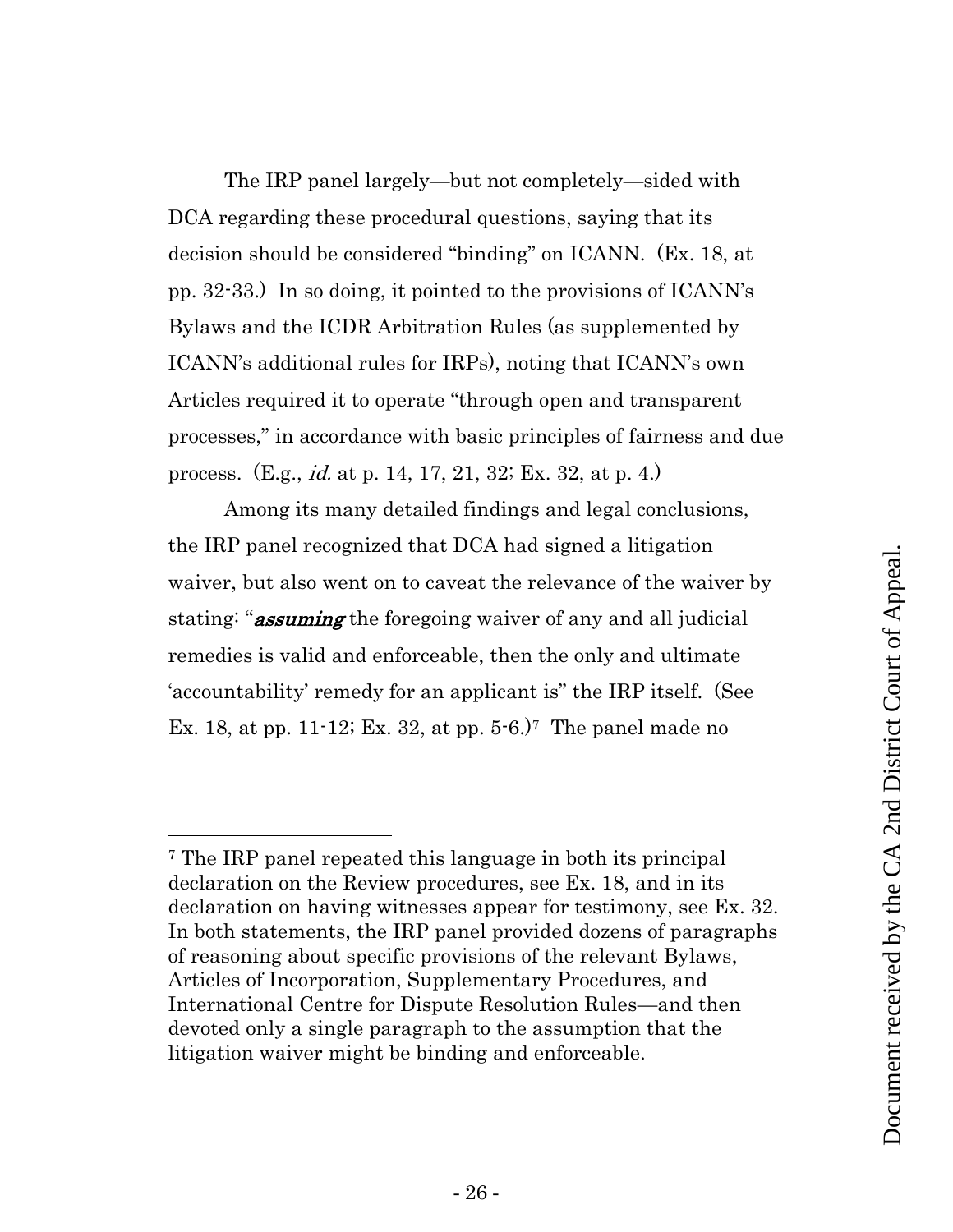specific finding on the effect of the litigation waiver, but foresaw that ICANN might not agree to be bound by the panel's decision.

The panel also sided with DCA on the merits, explaining that the GAC statement to ICANN's Board had been issued without any reasoning, that there were problems with the statement, and that ICANN had accepted it without any investigation or inquiry at all. (Ex. 33, at pp. 53-54.) The panel thus declared that "both the actions and inactions of the [ICANN] Board with respect to the application of DCA Trust relating to the .AFRICA gTLD were inconsistent with the Articles of Incorporation and Bylaws of ICANN," and recommended that ICANN permit DCA's application to go forward. (Id. at pp. 61-62.)

#### F. ICANN Again Rejects DCA's Application

<span id="page-26-0"></span>Despite the panel's ruling, ICANN's procedural maneuverings were far from over. A few days after the IRP panel's decision, ICANN contacted ZACR to ask it for "input into [the ICANN] Board's consideration" of the Panel's recommendations. (Ex. 137; 02/08/2019 Tr. at pp. 372:24-375:7.) There is nothing in the New gTLD Rules or ICANN's Articles and Bylaws that permits this. (See Ex. 2, at pp. 151-57.) Unsurprisingly, ZACR replied that the panel's "recommendation is surely not binding on ICANN" and asked that ICANN proceed with delegating .AFRICA to ZACR. (Ex. 138, at pp. 1-2.) In the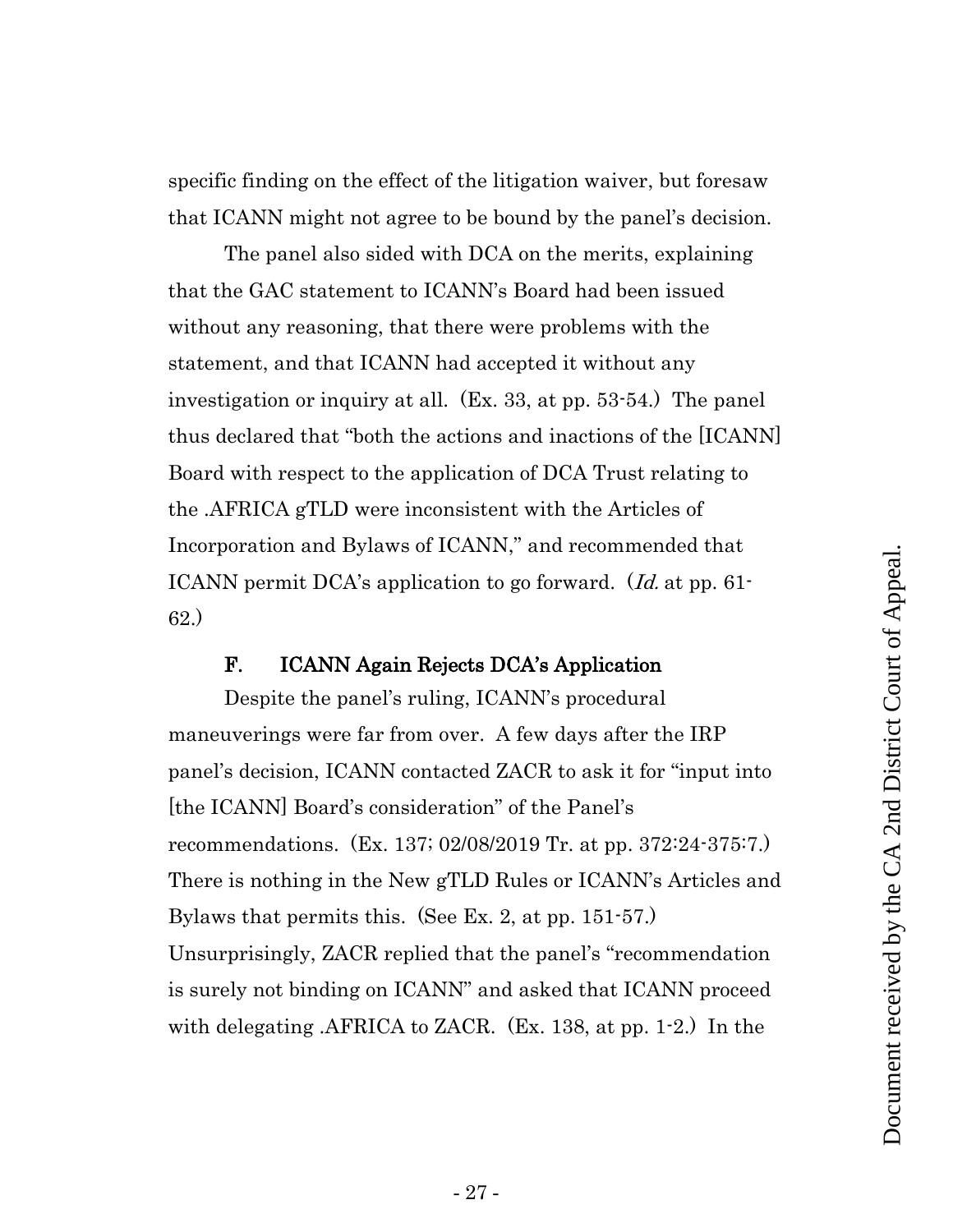alternative, ZACR suggested that ICANN proceed with the application process "within the shortest permissible timeframe," flagging requirements for geographic endorsements as a reason to deny DCA's application.  $(Id.$  at pp. 2, 4-5.)

ICANN's Board then bypassed its scheduled meeting to properly review the IRP panel's ruling. It instead called an emergency meeting on whether (or not) to adopt what the Board characterized as the panel's "recommend[ations]." (Ex. 41.)<sup>8</sup> Thus, rather than treating the IRP as binding, ICANN viewed it as a mere suggestion. ICANN's Board then purported to accept the Panel's recommendations, allowed DCA's application to go forward, but then shortly thereafter rejected it on similar pretextual grounds as it had done previously. Clearly, following ZACR's "input," ICANN had no intention of letting DCA's application proceed fairly and on a level playing field.

In September 2015, ICANN sent DCA lists of "clarifying questions," which variously suggested that DCA's multiple letters

<sup>8</sup> Specifically, after "consider[ing]" the Panel's declaration, ICANN's Board "determined to take the following actions based on that consideration": to refrain from delegating .AFRICA, to permit DCA's application to proceed through the remainder of the application process, and to reimburse DCA for its IRP costs. (Ex. 41.) And it also (despite the IRP's ruling) asked the GAC whether it wished "to refine [its] advice and/or provide the Board with further information regarding that advice and/or otherwise address the concerns raised" by the IRP's declaration. (Ex. 41.)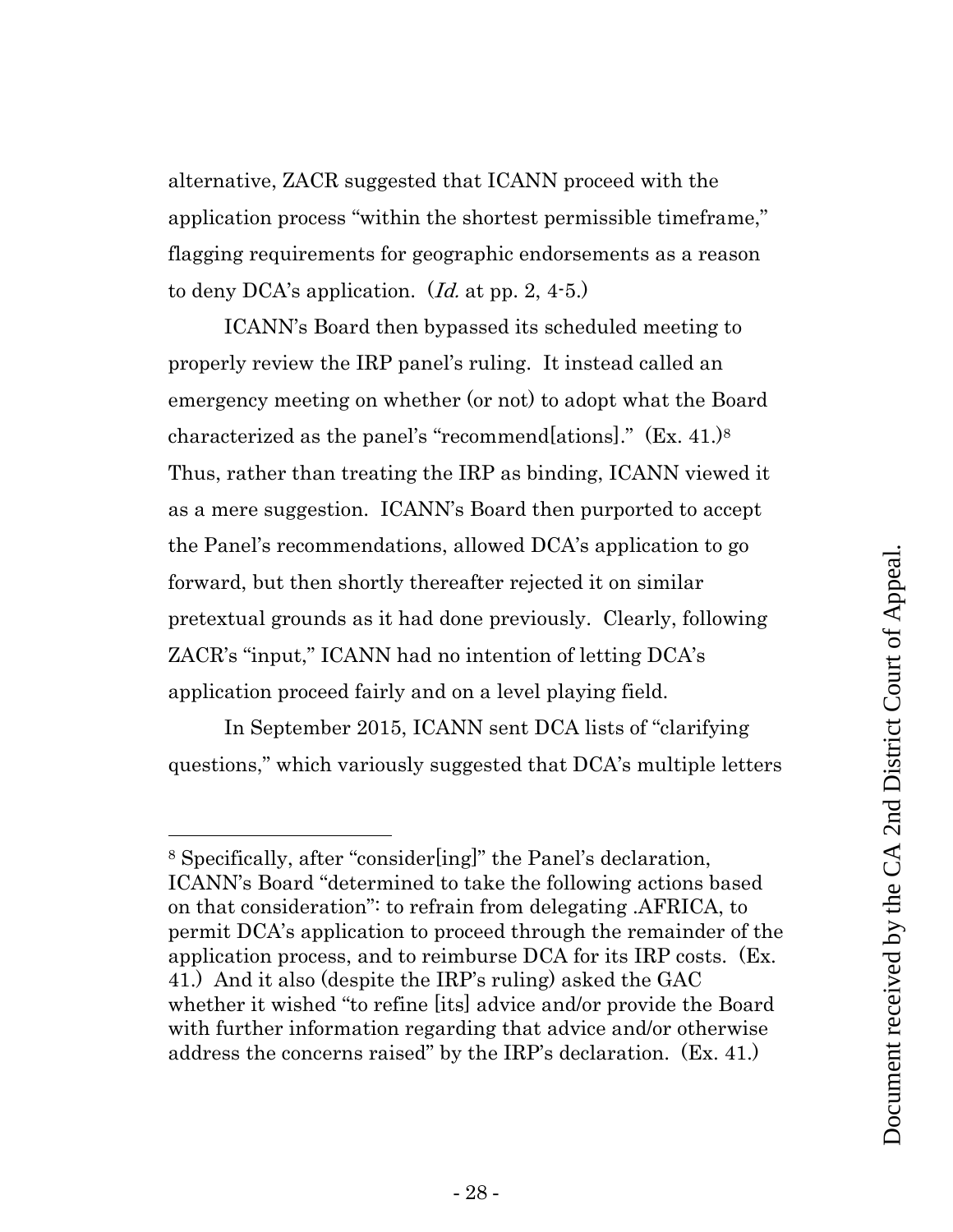of endorsement were now somehow deficient. (16 CT 3569-80.) But per ICANN's own evaluator, DCA's application had passed the Guidebook's requirements in all material respects. (16 CT 3582-83.) Before the IRP, ICANN had not suggested that any of DCA's letters of endorsement were insufficient or wanting. In fact, during the IRP, ICANN had specifically represented that it would accept the UNECA's endorsement of DCA, and ICANN had previously accepted a UNECA endorsement of ZACR. (Ex. 33, at pp. 36-67; Ex. 126, at p. 26; 17 CT 3681-82.)

Yet, now influenced by ZACR's "input," ICANN latched onto a new pretextual technicality to reject DCA's application. In its "input," ZACR had argued that DCA's letters of endorsement did not satisfy one non-mandatory factor<sup>9</sup> for a qualifying endorsement. (See Ex. 138, at p. 4, ¶ 26.) Although this had previously raised no concern, ICANN now suddenly claimed that this non-mandatory factor somehow rendered all of DCA's letters worthless. Then, in a remarkable about-face, ICANN claimed

<sup>&</sup>lt;sup>9</sup> The rules for the letters required that all letters express (1) the government's support for the application, (2) the government's understanding of the string requested, and (3) the government's understanding of the string's intended use; they also suggested that the letters (4) "should demonstrate the government's or public authority's understanding that the string is being sought through the gTLD application process and that the applicant is willing to accept the conditions under which the string will be available." (16 CT 3570.) ICANN said only that DCA's letters were somehow insufficient under the fourth condition. (*Ibid.*)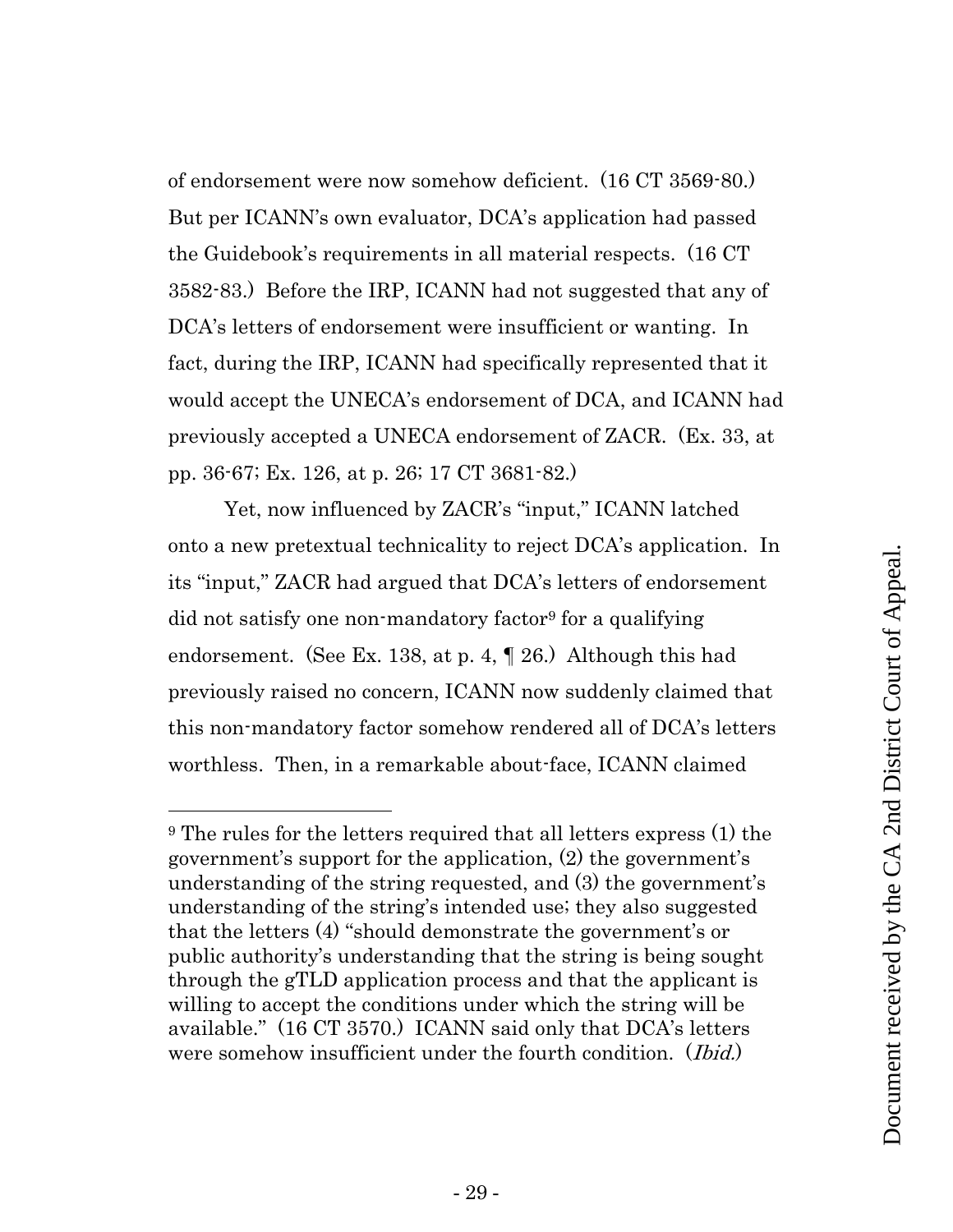that the UNECA letter was also insufficient. (16 CT 3598, 3570- 71.) DCA replied that its letters were sufficient, only to learn that the AUC had improperly contacted ICANN to lobby for its proxy applicant ZACR and had attacked DCA's endorsements, including the one that the AUC had itself provided to DCA. (See 2 CT 337; 15 CT 3303-05.) In February 2016, ICANN threw out DCA's application for the second time. (16 CT 3598.)

# G. DCA Files the Present Lawsuit

<span id="page-29-0"></span>DCA brought the present lawsuit in the Los Angeles County Superior Court on January 20, 2016. (1 CT 36.) In its Amended Complaint,<sup>10</sup> DCA sued ICANN for eleven causes of action: breach of contract, three claims of misrepresentations, unfair competition, negligence, intentional interference with contract, confirmation of the Independent Review Process award, and three claims for declaratory relief.11 (Ex. 37.)

<sup>10</sup> After ICANN removed the case to federal court, DCA filed an amended complaint, and ZACR successfully intervened (because DCA's lawsuit could interfere with ZACR's contract to obtain .AFRICA), which caused a remand to the Superior Court (because ZACR and DCA were both foreign citizens, destroying diversity jurisdiction)—where DCA had filed its case in the first place. (See Ex. 37; 1 CT 222-32.)

<sup>11</sup> DCA moved for a preliminary injunction; its motion was granted in federal court but, after the remand, its renewed motion for the preliminary injunction was denied after oral argument before the lower court (despite an initial tentative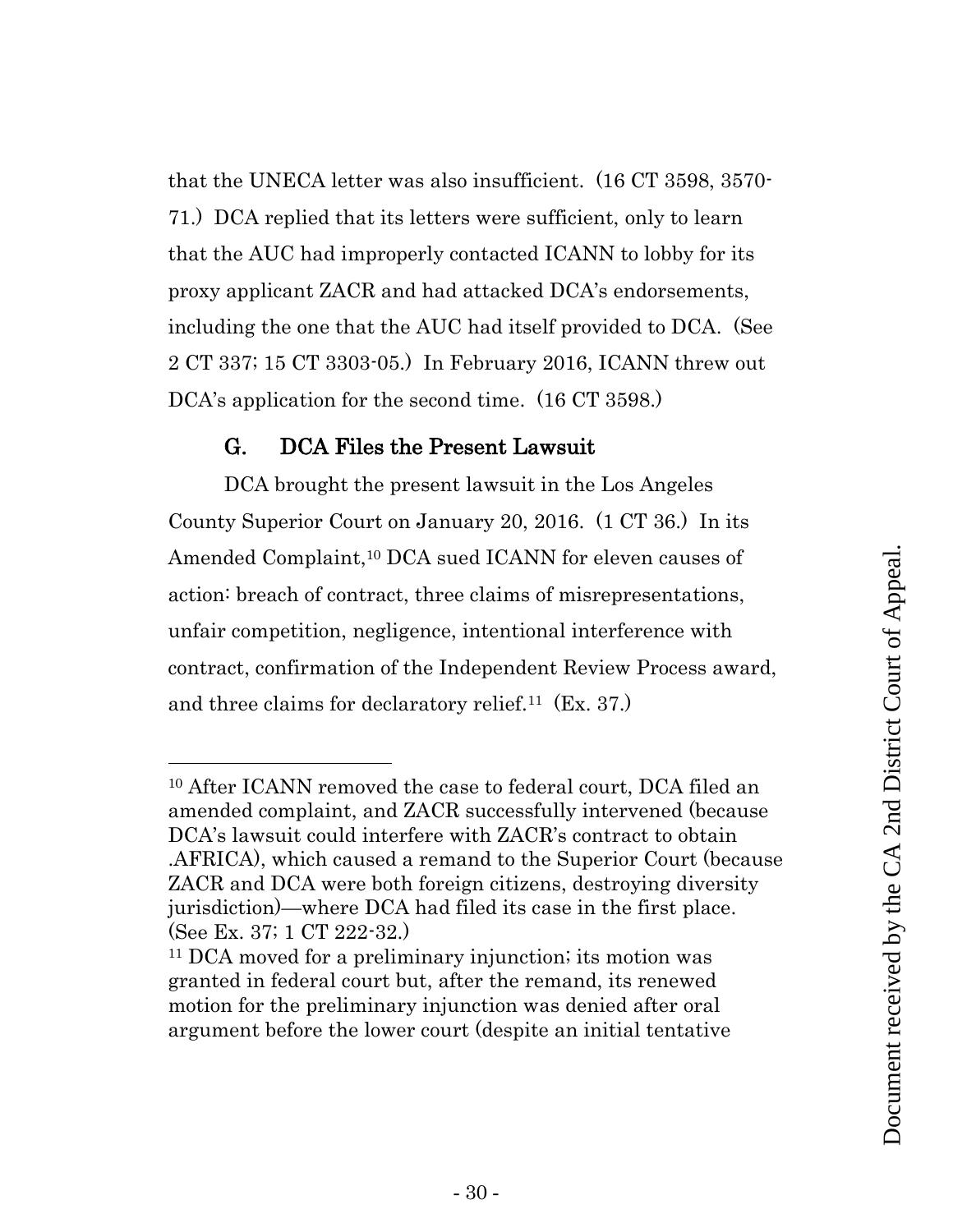Some of DCA's claims involved background material that had been presented to the IRP panel, such as ICANN's decision to blindly accept the conflicted GAC advice. (*Id.* at pp. 10-11.) DCA also raised certain issues that had been presented in the IRP, but which had not been specifically addressed by the panel, such as the implications of ICANN having drafted an endorsement letter for ZACR.  $(id.$  at p. 2.)

DCA also raised new issues that it had never presented, and could not have presented, to the IRP panel. For example, DCA's claims include that ICANN (1) had failed to abide by the IRP panel's decision, (2) failed to adhere to its promise of having a real accountability mechanism with proper due process, (3) lied about its intention to participate in the IRP in good faith, (4) acted after the IRP to deny DCA's application on nothing but pretext and favoritism towards ZACR, and (5) fundamentally acted in a way that constituted unfair competition. (E.g., *id.* at pp. 12-13, 17-18.) Moreover, a great deal of DCA's requested relief was not, and could not have been, sought during the IRP, including a confirmation of the IRP panel's declaration, compensatory and punitive damages, and specific performance. (E.g., id. at pp. 28-29.)

ruling that would have granted DCA's motion).

<sup>(</sup>DotConnectAfrica Trust v. Internet Corp. for Assigned Names and Numbers (Apr. 12, 2016, C.D. Cal.,No. 2:16-cv-00862, ECF No. 75) 6 CT 1313, 1317.)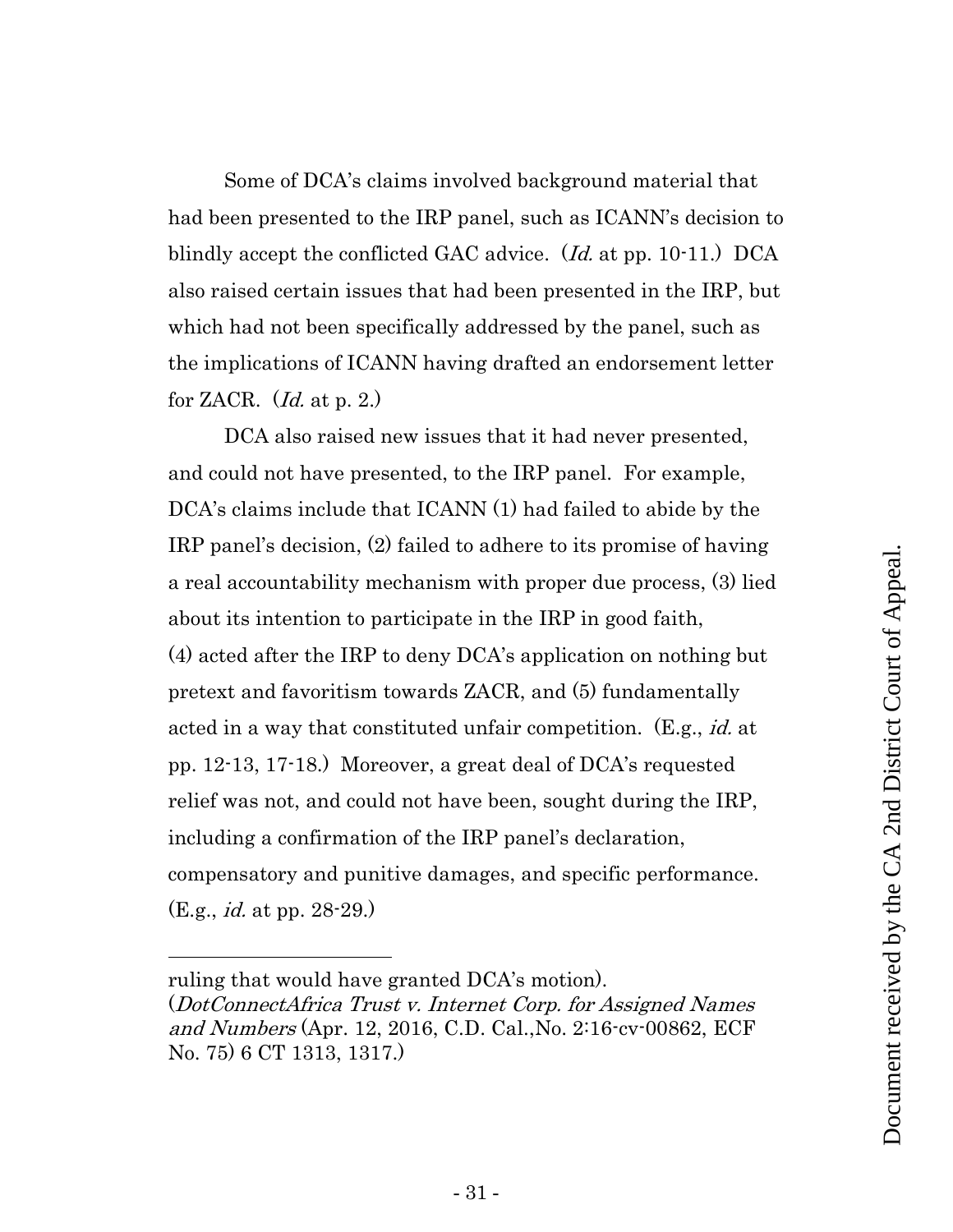# H. ICANN's Motion for Summary Judgment

<span id="page-31-0"></span>In May 2017, ICANN moved for summary judgment on two grounds: first, that DCA's entire lawsuit was barred by the litigation waiver it had signed when applying for .AFRICA, and second, that DCA's entire lawsuit was barred by judicial estoppel. (15 CT 3220-43.)

The Superior Court largely denied ICANN's motion. It first concluded that the litigation waiver did not encompass claims of fraud or willful injury because such acts "take ICANN outside the process governed by its bylaws." (17 CT 3851-52.) It therefore concluded that the litigation waiver did not apply to DCA's second, third, fourth, fifth, seventh, and tenth causes of action i.e., the "fraud and unfair competition" claims. (*Ibid.*) It then held that the litigation waiver precluded DCA's remaining causes of action. (Id. at p. 3851.) As for judicial estoppel, the court, "in its discretion, denie[d] ICANN's request to apply it," noting "the caution required in applying the 'extraordinary remedy' of judicial estoppel." (Id. at p. 3855.) The upshot of this was that the court allowed about half of DCA's claims to proceed to trial.

# I. The Judicial Estoppel Bench Trial and Decision

<span id="page-31-1"></span>At ICANN's insistence, the court then ordered a bifurcated trial on DCA's remaining claims: a phase-one trial on ICANN's defense of judicial estoppel, with a phase-two trial on the merits of DCA's claims. (08/09/2017 Tr. at p. 32.) An initial two-day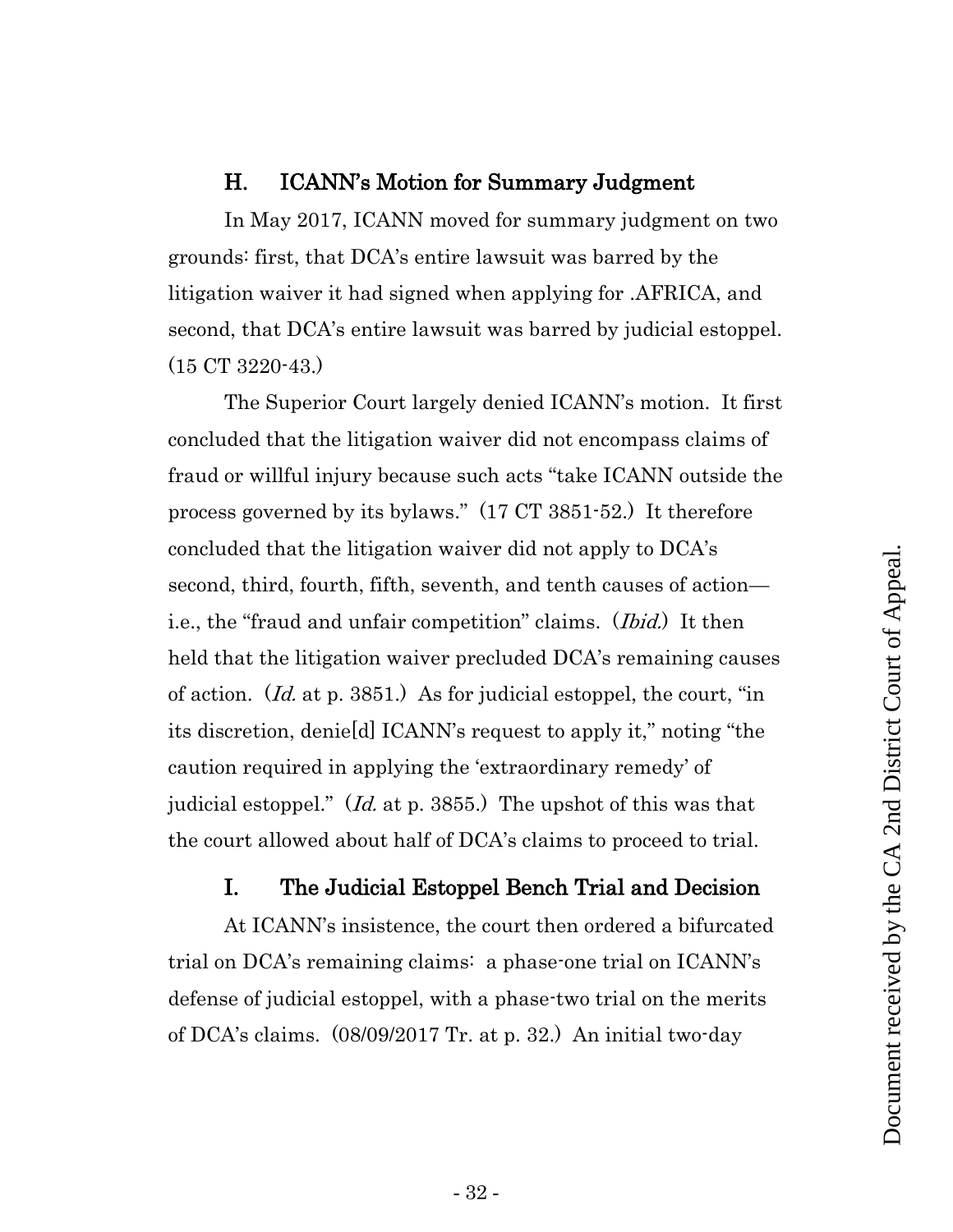trial on judicial estoppel took place in February and March of 2018, with the judge issuing a tentative ruling at the end of that trial.  $(03/01/2018 \text{ Tr. at pp. } 137 \cdot 38.)$ <sup>12</sup> However, that trial was declared a mistrial when the initial trial judge suddenly announced his retirement before any phase-two trial on the merits could be held. (18 CT 4044-46; 19 CT 4236-37.) Though DCA was willing to allow a different judge to preside over the merits trial, ICANN refused, rendering the entire first, phase-one trial a nullity. (See 19 CT 4114, 4122.)

The second phase-one trial on judicial estoppel took place in February 2019 under a new trial judge, with closing arguments in August 2019. At that trial, the parties stipulated to a set of facts and introduced numerous exhibits, largely recounted above. One of ICANN's employees, Christine Willet, testified that DCA could not have appealed to any court from the IRP (as was obvious from ICANN's position throughout these proceedings). (02/08/2019 Tr. at p. 346:9-25.) ICANN's former head of Global Domains Divisions, Akram Atallah, confirmed during his testimony that ICANN had not treated IRPs as binding until nine months after DCA filed this lawsuit, when ICANN changed

<sup>12</sup> Both DCA and ICANN stipulated below to not reference the initial tentative rulings "in the re-trial of judicial estoppel." (19 CT 4253-54.) That stipulation, however, does not prohibit the parties from providing this appellate Court with a full procedural history of the case.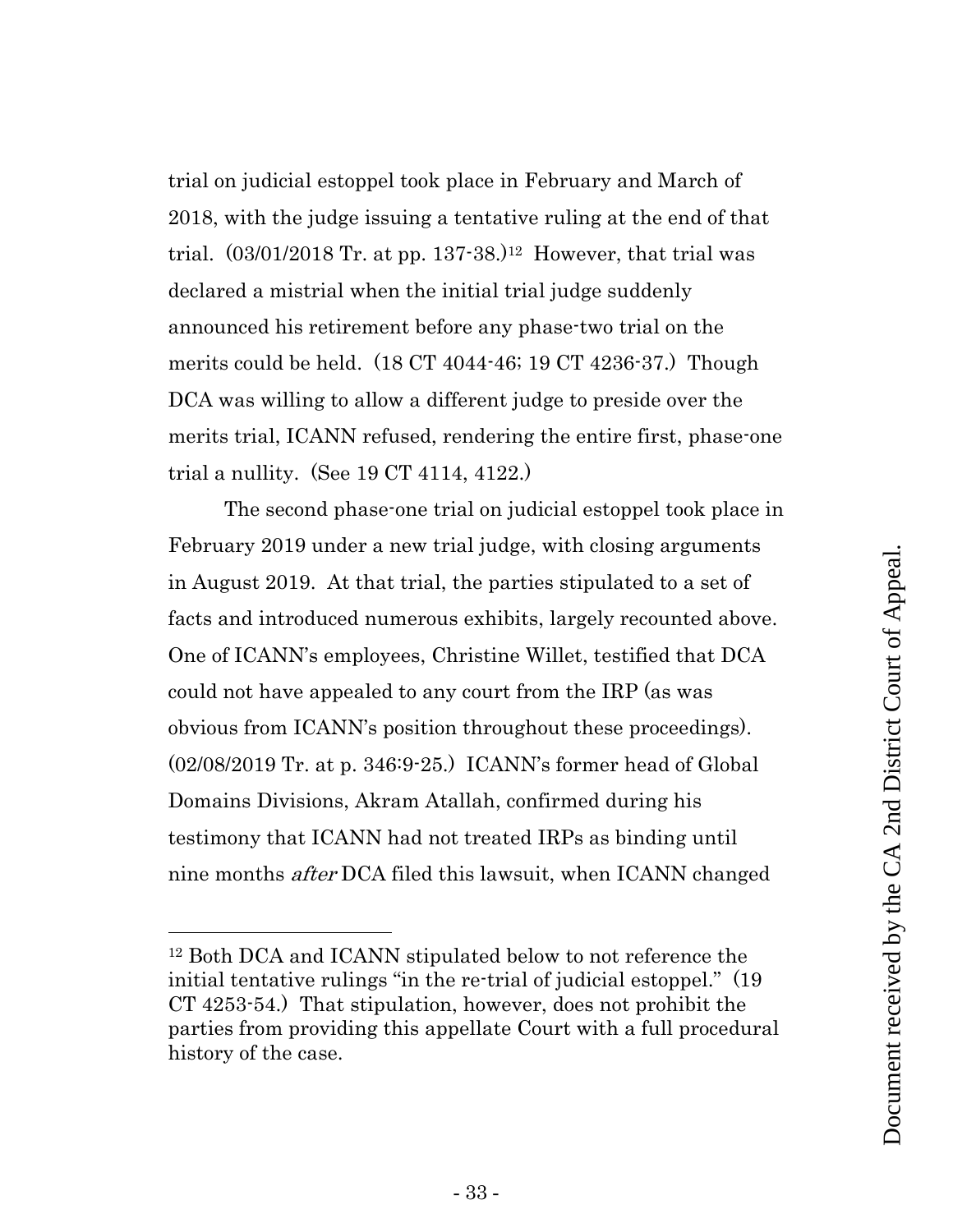its own Bylaws to make IRPs binding. (02/08/2019 Tr. at p. 372:11-20.)

DCA's founder and Director, Sophia Bekele, testified that she had understood DCA's position to be that the litigation waiver would be unconscionable if the IRP panel's decision was not binding. (02/07/2019 Tr. at pp. 205:1-18; 234:8-13.)13 In other words, Ms. Bekele believed that DCA could not sue ICANN only because she thought that ICANN would allow the IRP to hold it accountable with respect to DCA's application, like any other international arbitration. *(Ibid.)* Her expectations were dashed, however, when ICANN did not treat the IRP as binding (despite the Panel's declaration to the contrary) and took even further actions against DCA after the IRP had finished—revealing that ICANN had never planned to accept the IRP results as binding or allow DCA to obtain .AFRICA. (*Id.* at pp. 209:9-210:7; *id.* at pp. 213:21-214:11.)

<sup>13</sup> ICANN also introduced a public comment submitted from Ms. Bekele in 2009 in which she noted that the litigation waiver may be unenforceable. (See Ex. 60; 02/07/2019 Tr. at p. 266:28-267:3.) Regardless of that comment—which was not made before any kind of quasi-judicial forum—Ms. Bekele clearly understood DCA's position *in the IRP* to be that the waiver would be unconscionable if the IRP was not binding. (Id. at p. 209:9-211:1; 214:24-215:15.)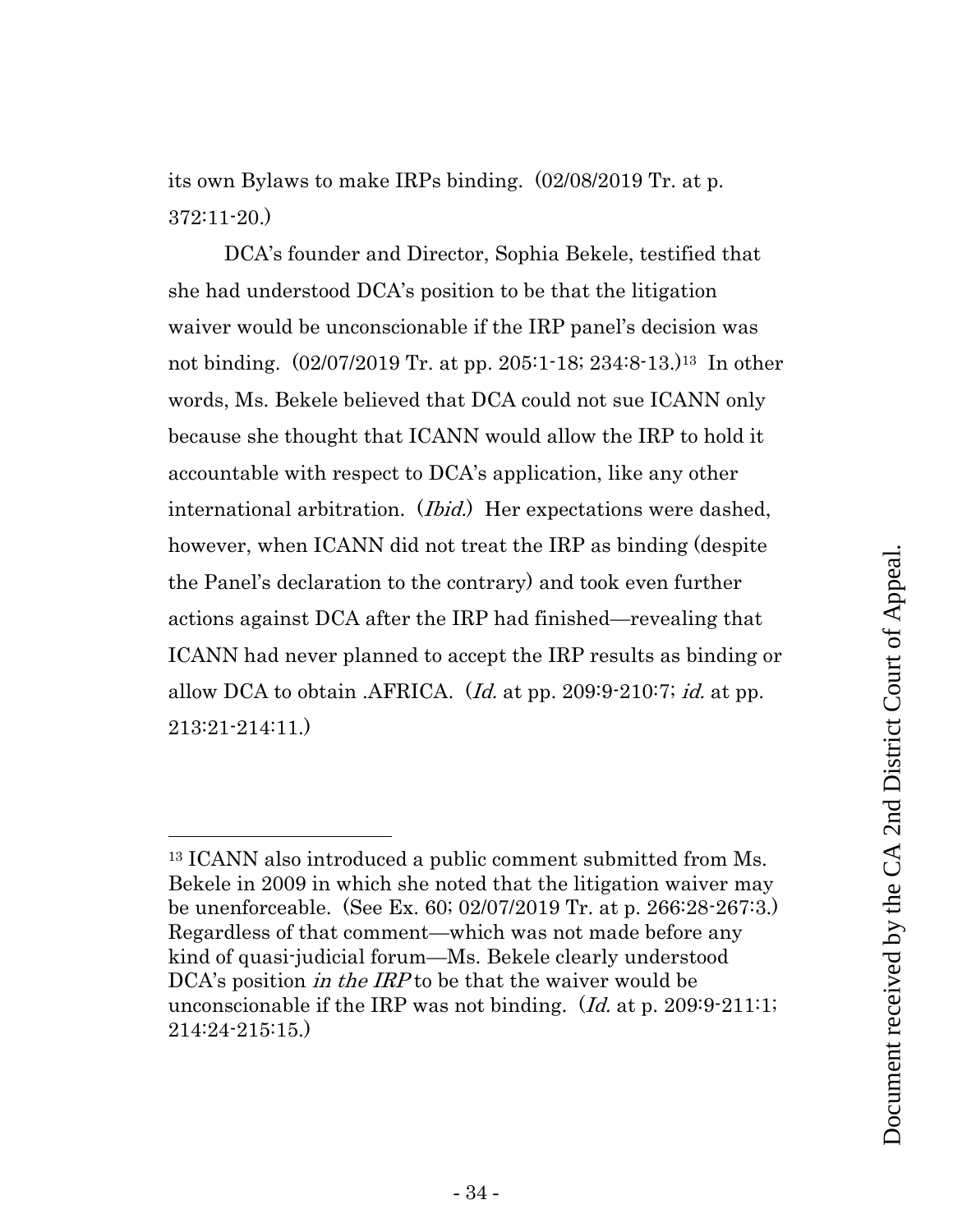The trial court ruled that judicial estoppel precluded all of DCA's claims. (20 CT 4523-24.)<sup>14</sup> Notably, at no point did the court explain why applying judicial estoppel was *fair* or *equitable* given the circumstances, including ICANN's own conduct in the IRP or its actions thereafter. Nor did it ever hold that DCA had acted in bad faith, with malice, or with any intent to manipulate the judiciary to its advantage.

DCA appealed from that final judgment in December 2019.

#### ARGUMENT

<span id="page-34-0"></span>Judicial estoppel is an "extraordinary and equitable remedy" that is sparingly applied. (See *Minish, supra*, 214) Cal.App.4th at p. 449.) The party invoking the doctrine must meet an especially high bar by proving four elements: (1) the same party has taken two positions that were "totally inconsistent"; (2) both positions "were taken in judicial or quasijudicial administrative proceedings"; (3) that party "was successful in asserting the first position"; and (4) "the first position was not taken as a result of ignorance, fraud, or mistake." (Aguilar, supra, 32 Cal.4th at pp. 986-87.) The purpose of the doctrine is to "maintain the purity and integrity of the judicial process." (*Jackson v. Cty. of Los Angeles* (1997) 60

<sup>14</sup> This decision was seemingly at odds with the trial court's initial summary judgment ruling. (See 17 CT 3855.)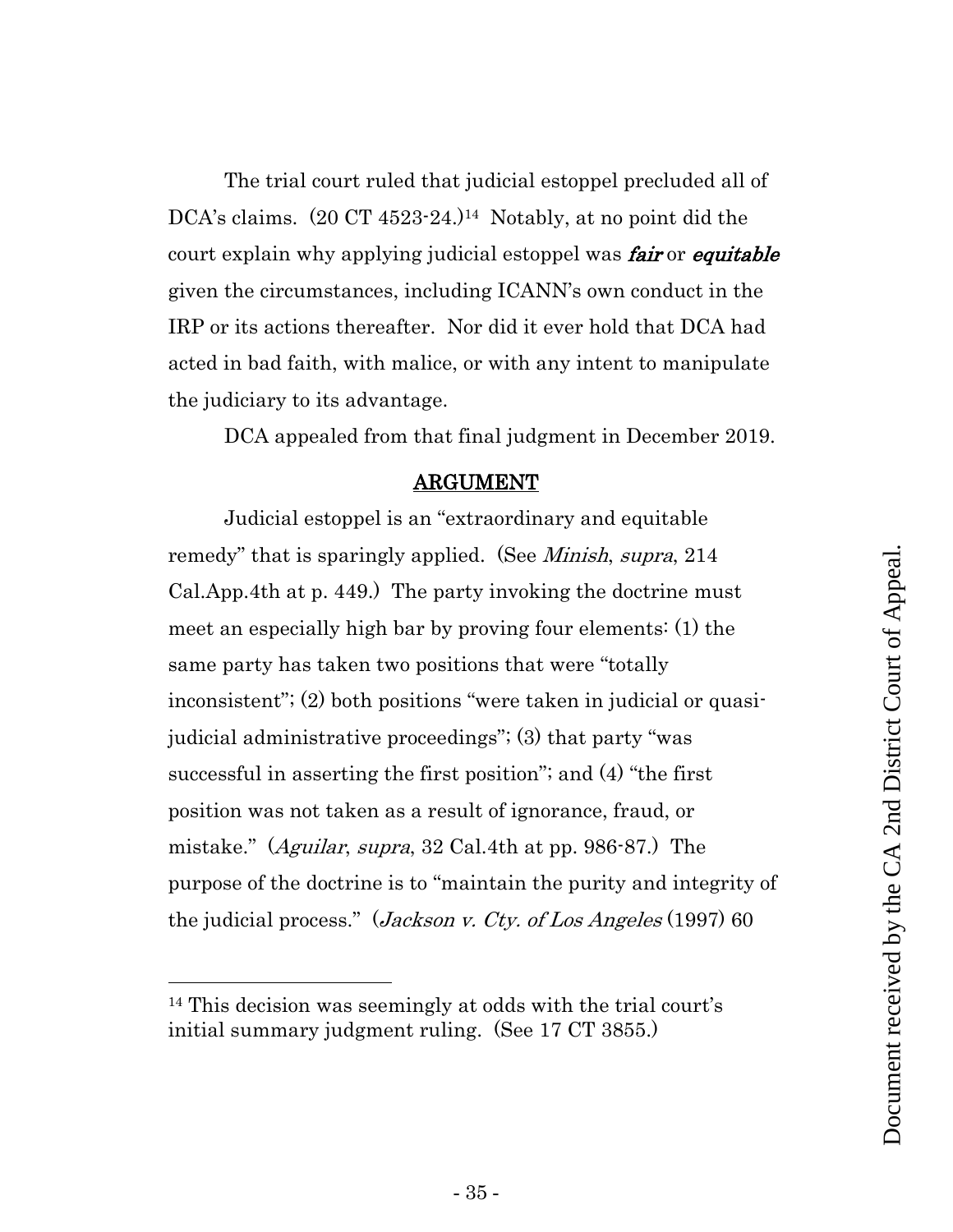Cal.App.4th 171, 182 (hereinafter *Jackson*).)<sup>15</sup> Thus, the typical case of judicial estoppel involves "the intentional assertion of an inconsistent position that perverts the judicial machinery."  $(Jogani, supra, 141 Cal. App. 4th at p. 170.)$ 

Because judicial estoppel is an equitable doctrine, even when all four factors are met, its application remains "discretionary." (*Ibid.*) This is because judicial estoppel "can impinge on the truth-seeking function of the court and produce harsh consequences." (*Minish, supra*, 214 Cal.App.4th at p. 449.) Accordingly, the doctrine "must be 'applied with caution and limited to egregious circumstances." (*Ibid.*, quoting *Jogani*, supra, 141 Cal.App.4th at p. 170.) That is far from the case here.

When an appellate court reviews questions of judicial estoppel, it reviews all questions of law—including "whether judicial estoppel can apply to the facts"—de novo. (See Miller v. Bank of Am., N.A. (2013) 213 Cal.App.4th 1, 10 (hereinafter *Miller*).) It reviews "the findings of fact upon which the application of judicial estoppel is based . . . under the substantial evidence standard of review." (*Ibid.*) And, because the ultimate application of judicial estoppel is discretionary, the appellate

<sup>15</sup> Because of this focus, judicial estoppel differs from collateral estoppel, which is "focuse[d] on the relationship between the parties" and thus requires "privity, reliance, and prejudice."  $(Jackson, supra, 60 Cal. App.4th at p. 183.)$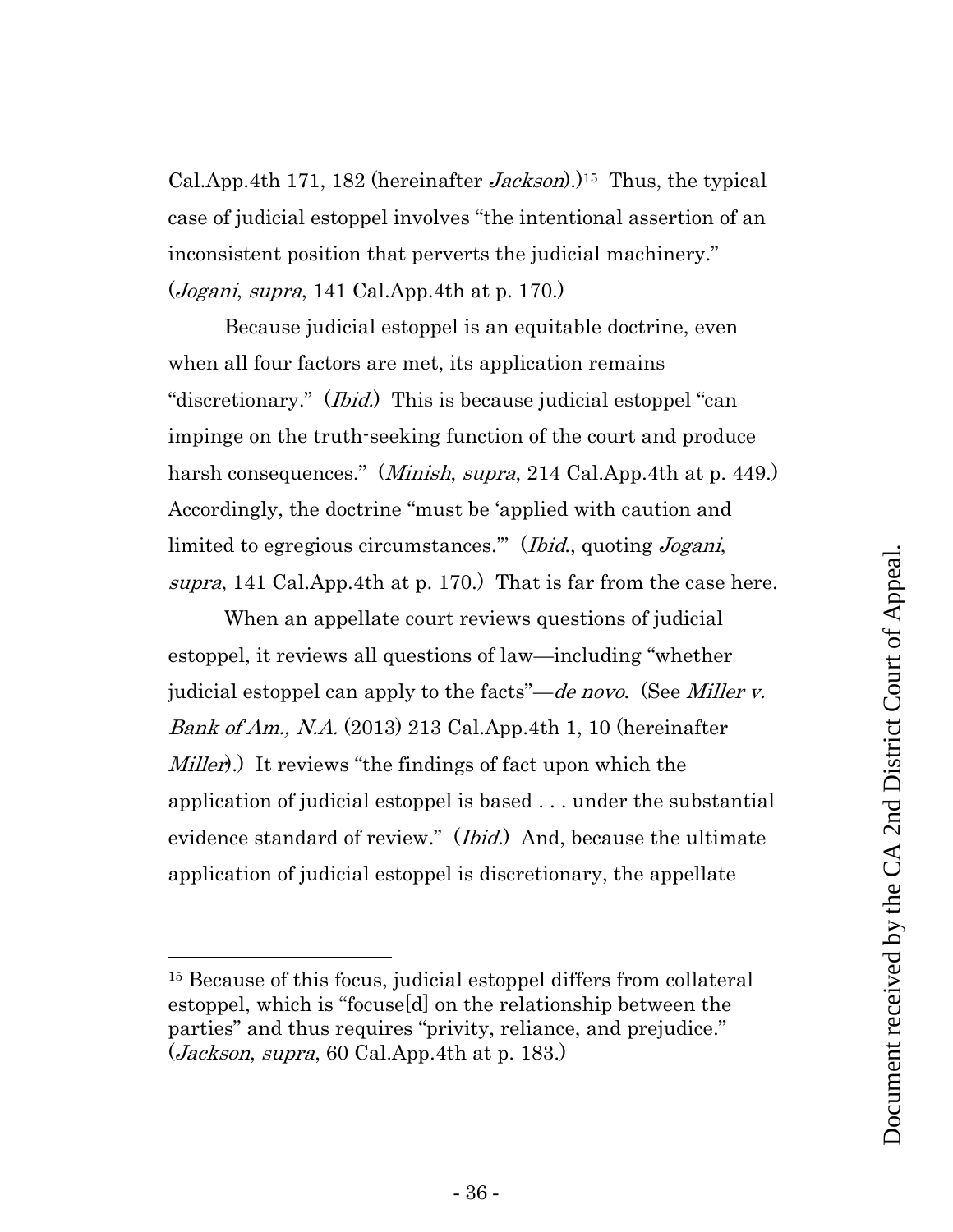court reviews "whether it should be applied" at all for "abuse of discretion." (Ibid.)

Here, the basic facts are largely undisputed, but the legal import of those facts is fiercely contested. **First**, the trial court wrongly found that DCA's positions were "totally inconsistent" without any regard for the context of those positions. **Second**, the trial court incorrectly concluded that the IRP was a "quasijudicial administrative proceeding," and disregarded ICANN's own actions in treating the IRP as a non-binding advisory process. Third, the trial court held that DCA had succeeded on its "first position" because the IRP panel had **assumed** that the litigation waiver was valid in defining the procedure for the IRP, but disregarded the fact that the IRP panel made no mention of the litigation waiver when discussing the merits of the case. Fourth, the trial court decided that DCA had not acted out of ignorance, fraud, or mistake, but without any finding that DCA had acted out of bad faith or with an intent of "playing fast and loose with the courts." (See *Jogani, supra*, 141 Cal.App.4th at p. 169, citation and internal quotations omitted.)

In addition, the trial court abused its discretion by applying the harsh remedy of judicial estoppel without **any** consideration of the equities. This is not a case where DCA advocated "one position and later, [when it became] beneficial, [asserted] the opposite." (Ibid., citation and internal quotations omitted.) DCA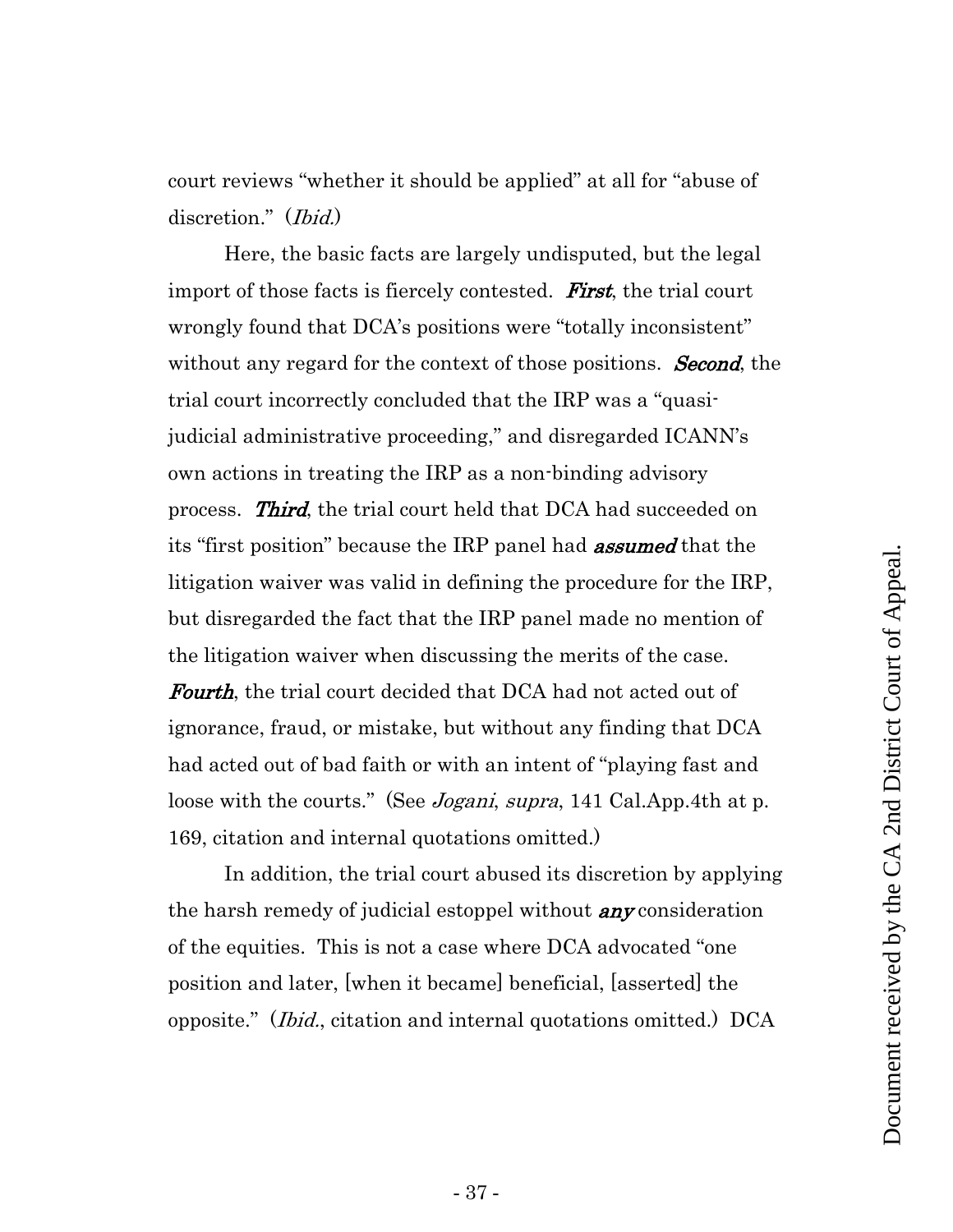has consistently sought an independent forum that would provide real accountability for ICANN's mistreatment of its application and flagrant disregard of its own promises. It first thought that the IRP could be such a forum, but those expectations were proven untrue when ICANN treated the IRP as non-binding and then took further acts to throw out DCA's application on pure pretext. DCA thus brought the present lawsuit in an attempt to obtain a fully independent and binding forum and to hold ICANN to account for its misconduct—including its actions **after** the IRP. By failing to even consider whether judicial estoppel would be equitable and just in these circumstances, the trial court committed a patent abuse of discretion.

### <span id="page-37-0"></span>I. DCA's Positions Were Not "Totally Inconsistent."

The standard for proving that a party's two positions are "totally inconsistent" imposes "a very high threshold." (Bell v. Wells Fargo Bank, N.A. (1998) 62 Cal.App.4th 1382, 1388 (hereinafter *Bell*).) The two positions must have been "so irreconcilable" that ""one **necessarily** excludes the other." (*Ibid.*, quoting Prilliman v. United Air Lines, Inc. (1997) 53 Cal.App.4th 935, 960 (hereinafter *Prilliman*), emphasis added.) Thus, "prior to applying the doctrine of judicial estoppel, a court must consider the legal context and provide the party an opportunity to explain any apparent inconsistent position when the inconsistent position does not concern a purely factual statement." (Levin v.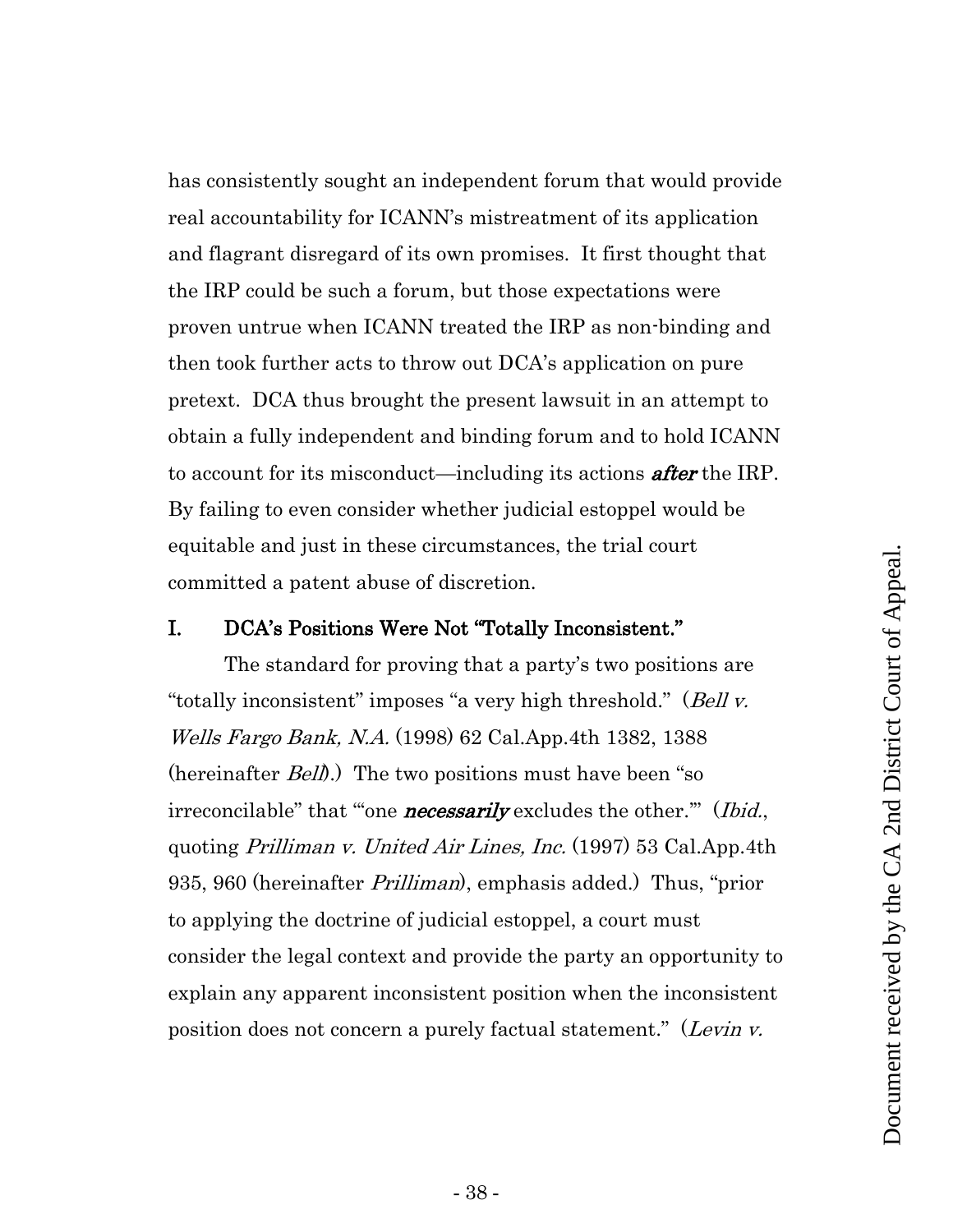Ligon (2006) 140 Cal.App.4th 1456, 1473 (hereinafter Levin), citing Cleveland v. Policy Mgmt. Sys. Corp.  $(1999)$  526 U.S. 795, 802.) If it is at all "possible to reconcile the statements made by plaintiff at different times," then the statements are not "totally inconsistent." (Bell, supra, 62 Cal.App.4th at p. 1388.)

This is especially true where (as here) the party's statements are legal in nature, and not factual. "The inconsistent position generally must be factual in nature." (ABF Capital Corp. v. Berglass (2005) 130 Cal.App.4th 825, 832-33 (hereinafter *ABF Capital Corp.*).) As some courts have put it, "[i]f the challenge is merely a legal challenge that reflects two different positions in two lawsuits, this may be a 'reasonable' litigation tactic, which does not undermine the integrity of the judicial process." (*Levin, supra*, 140 Cal.App.4th at p. 1468, quoting *Cal. Amplifier, Inc. v. RLI Ins. Co.* (2001) 94 Cal.App.4th 102, 118 (hereinafter *Cal. Amplifier, Inc.*).) Rather than applying these principles, the lower court ignored them to rule in ICANN's favor. That legal error alone warrants reversal.

# <span id="page-38-0"></span>A. Many of DCA's Current Claims Are Based on Conduct that Occurred after the Review Process Finished, or Claims Not Brought before the Review Process.

DCA's positions, when viewed in context, are not "totally inconsistent." DCA's prior statements plainly related to the claims it was asserting *before* the IRP panel—not about different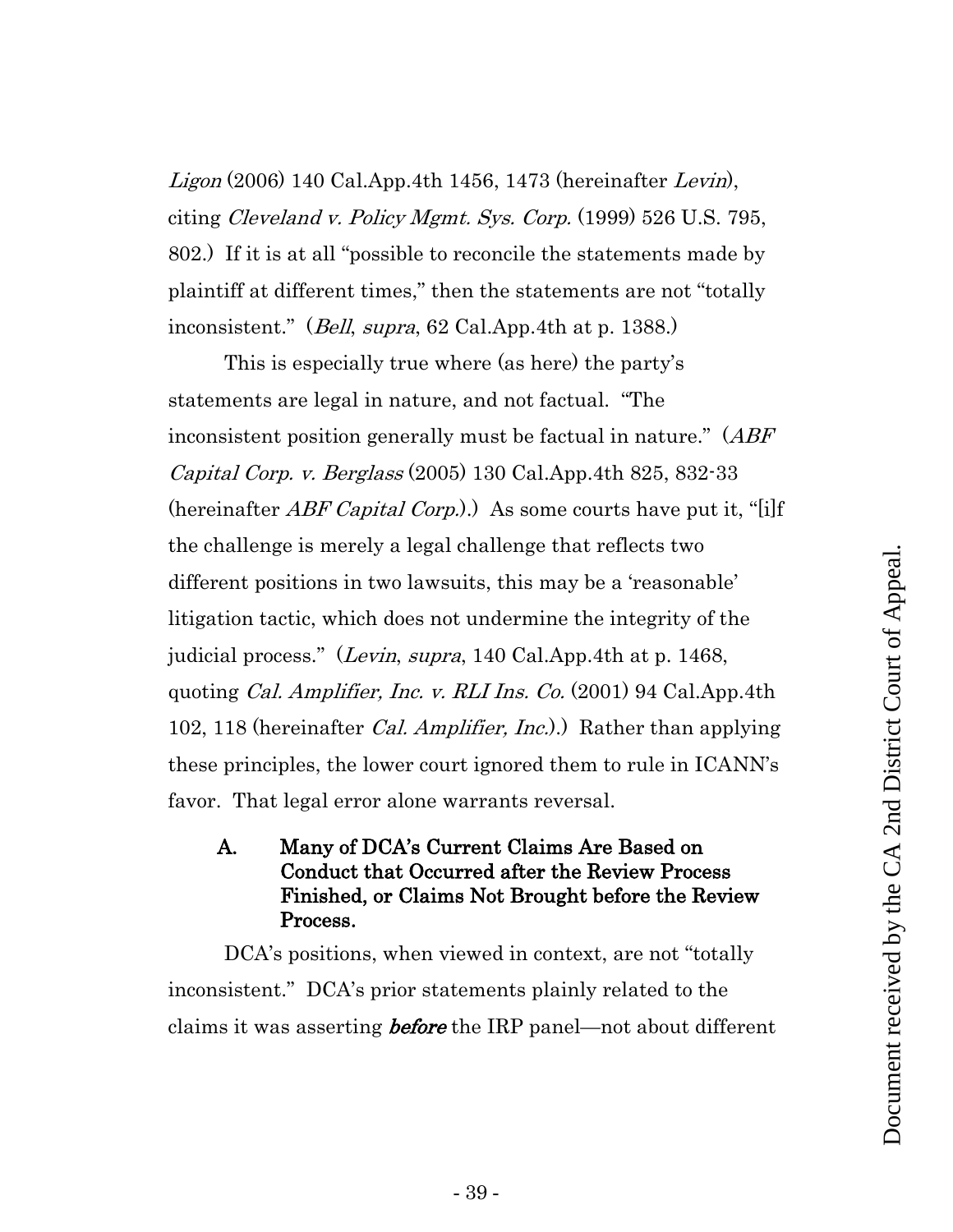claims it had not brought, or conduct that did not occur until after the IRP had concluded. And those statements were made in the context of arguments regarding the proper procedure to be followed by the IRP panel to address DCA's claims.

Before the IRP panel, ICANN's rules limited DCA's case to a discrete claim that ICANN had acted inconsistently with its Articles of Incorporation or Bylaws. It based that claim largely on ICANN's blind acceptance of the GAC's advice, which was arbitrary and rooted in a conflict of interest. (Ex. 4, at pp. 13-14; Ex. 6, at pp. 18-24.) Thus, when DCA said it could not sue ICANN "for anything," that "[f]or DCA and other gTLD applicants, the IRP is their only recourse," or that the IRP was the only "opportunity for DCA to have its rights determined by an independent decisionmaker," it was making those statements in the context of the claims it had brought: that ICANN had violated its Articles of Incorporation and Bylaws by blindly accepting the GAC's advice. (E.g., Ex. 6, at pp. 23-25; Ex. 38, at p. 2.)

Here, by contrast, DCA claims that ICANN engaged in fraud, intentional misrepresentations, and unfair competition by (a) colluding with ZACR, (b) effectively ignoring the result of the IRP, and (c) acting **after** the IRP to deny DCA's application on pure pretext. (E.g., Ex. 37, at pp. 17-18, 26.) Those are obviously different claims than those asserted in the IRP, which could only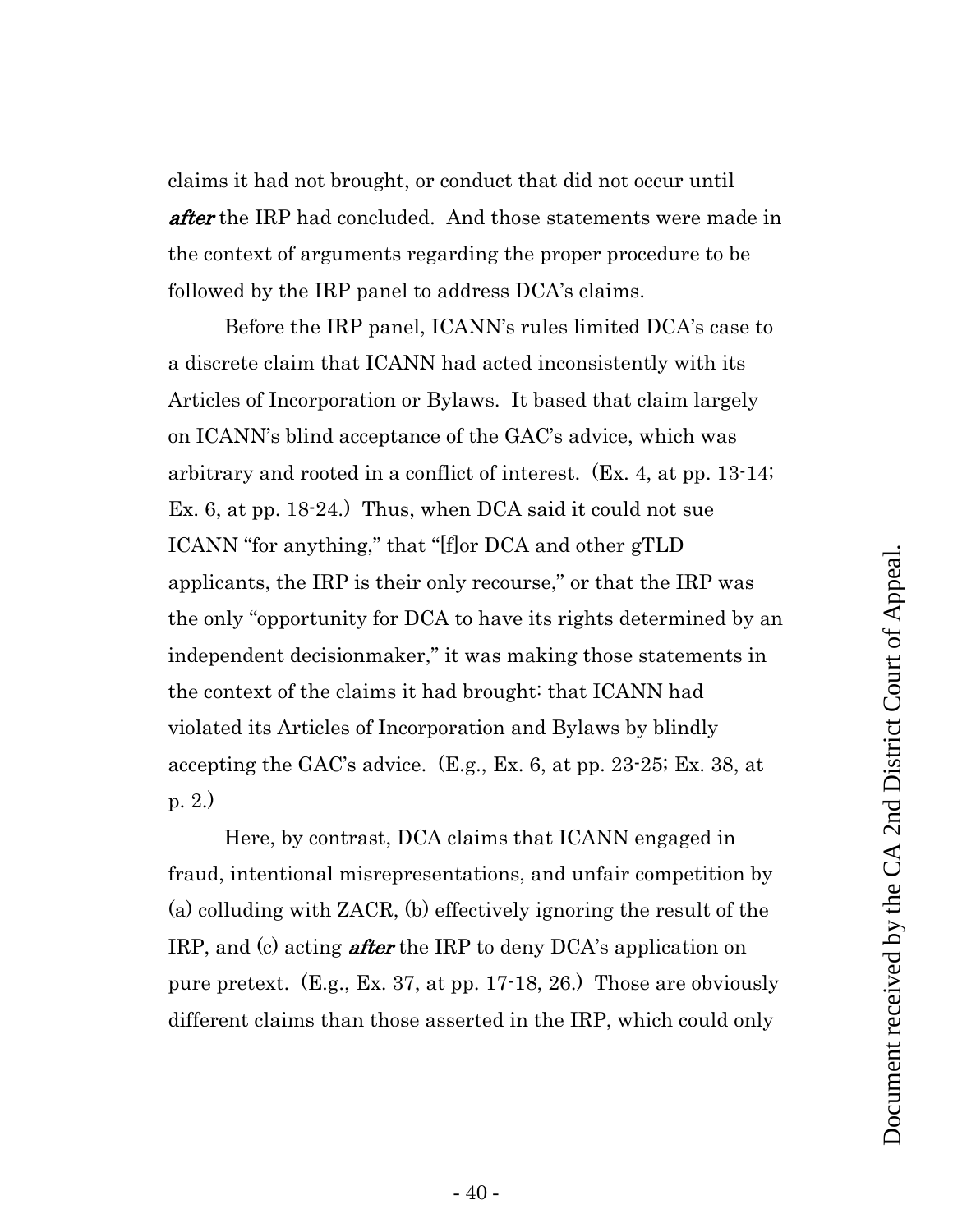address whether ICANN had acted inconsistently with its Articles and Bylaws. It would have been impossible for DCA to bring certain claims that it is now asserting in these proceedings in the IRP, not only because they were outside the jurisdiction of the IRP panel, but also because significant aspects of those claims turn on conduct that *had not yet occurred*.<sup>16</sup>

# <span id="page-40-0"></span>B. DCA's Statements Were Based on the Expectation that ICANN Would Treat the IRP as Binding.

Moreover, DCA's positions both before the IRP and in this proceeding are far from inconsistent. They fundamentally amount to the **same** basic point—that DCA must have access to a binding, neutral forum with adequate process in which to challenge ICANN's conduct and obtain redress. Before the IRP, DCA's position was that it would be unconscionable for DCA to be left without recourse to a binding, neutral forum with real due process. (E.g., Ex. 16, at pp. 5-6.) And, in this proceeding, DCA's position is that the litigation waiver is invalid and ICANN is subject to suit because ICANN did not treat the IRP as binding, thus undermining its decision and outcome. (15 CT 3262.)

<sup>16</sup> By simple analogy, an attorney who said that his client could not sue his neighbor "for anything" during a dispute about playing loud music surely would not be understood as meaning that his client could **never** sue, even if the neighbor set off dynamite in his backyard.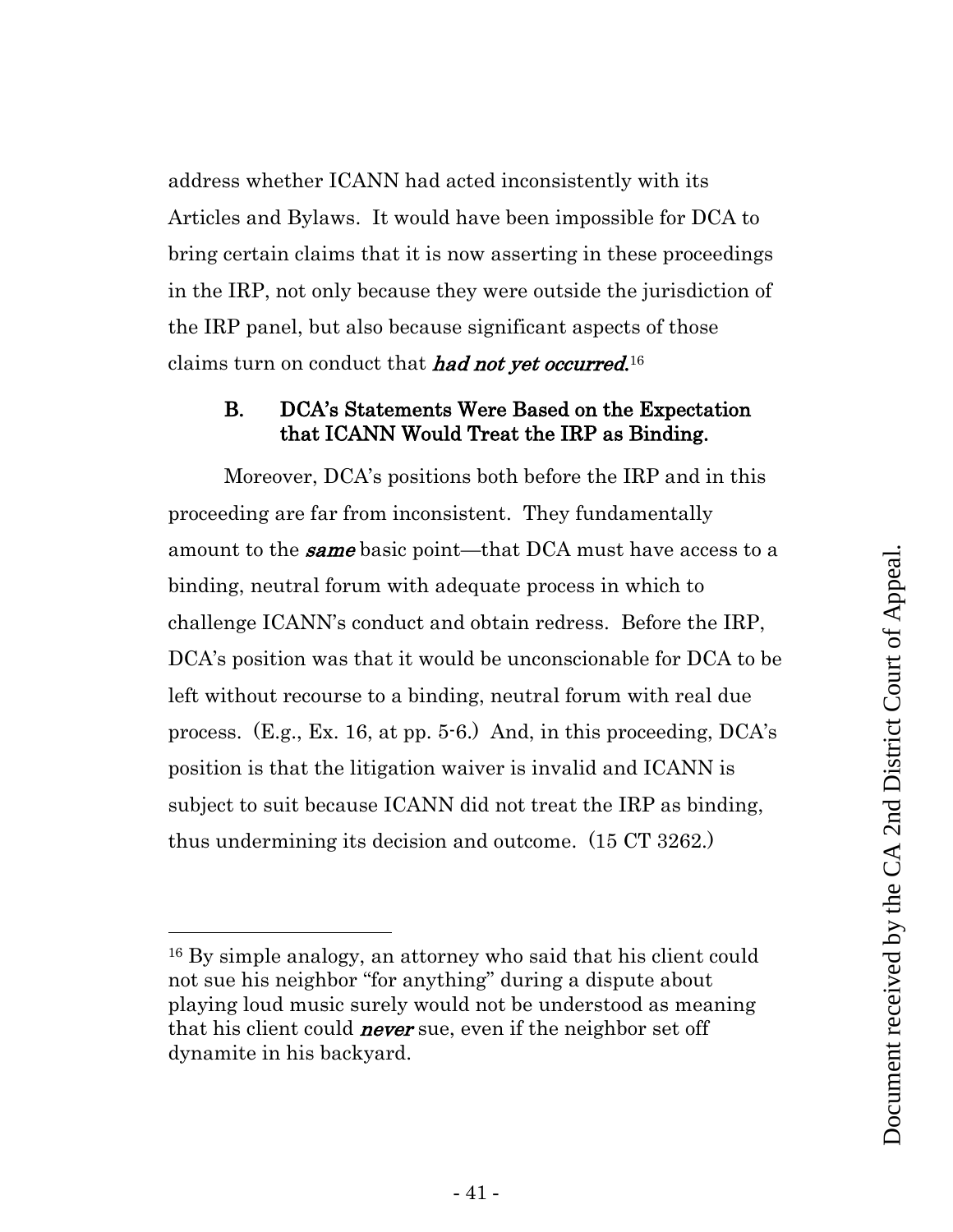Indeed, DCA repeatedly told the IRP panel that "[i]t is fundamentally inconsistent with California law, U.S. federal law, and principles of international law for ICANN to require applicants to waive all rights . . . and not provide a substitute accountability mechanism capable of producing a binding remedy." (E.g., *ibid.*; Ex. 17, at p. 3.) DCA's ultimate position was therefore about unconscionability—*i.e.*, that fundamental equity and fairness require DCA to have its day before some binding neutral decisionmaker. (See also Ex. 38, at p. 7 ["DCA has a right to be properly heard . . . and not by ICANN as judge, jury and executioner."].) Though DCA said that, under the litigation waiver, the IRP was the "only" forum in which it could bring suit, it did not say that the litigation waiver was legally valid or enforceable under California Civil Code § 1668. (E.g., Ex. 15, at p. 14; 19 CT 4261.) And the IRP itself took DCA's statements as such—it concluded only that DCA had signed the litigation waiver and that, "[a]ssuming that the foregoing waiver of any and all judicial remedies is valid and enforceable," the IRP would be DCA's only possible remedy. (Ex. 18, at pp. 11-12.)

In this proceeding, by contrast, DCA argued that the litigation waiver is not valid or enforceable—crucially, because "ICANN refuse[d] to recognize any binding effect of the IRP's decisions" and the IRP had "provided [DCA] with an illusory onesided form of redress." (15 CT 3262.) ICANN's conduct negated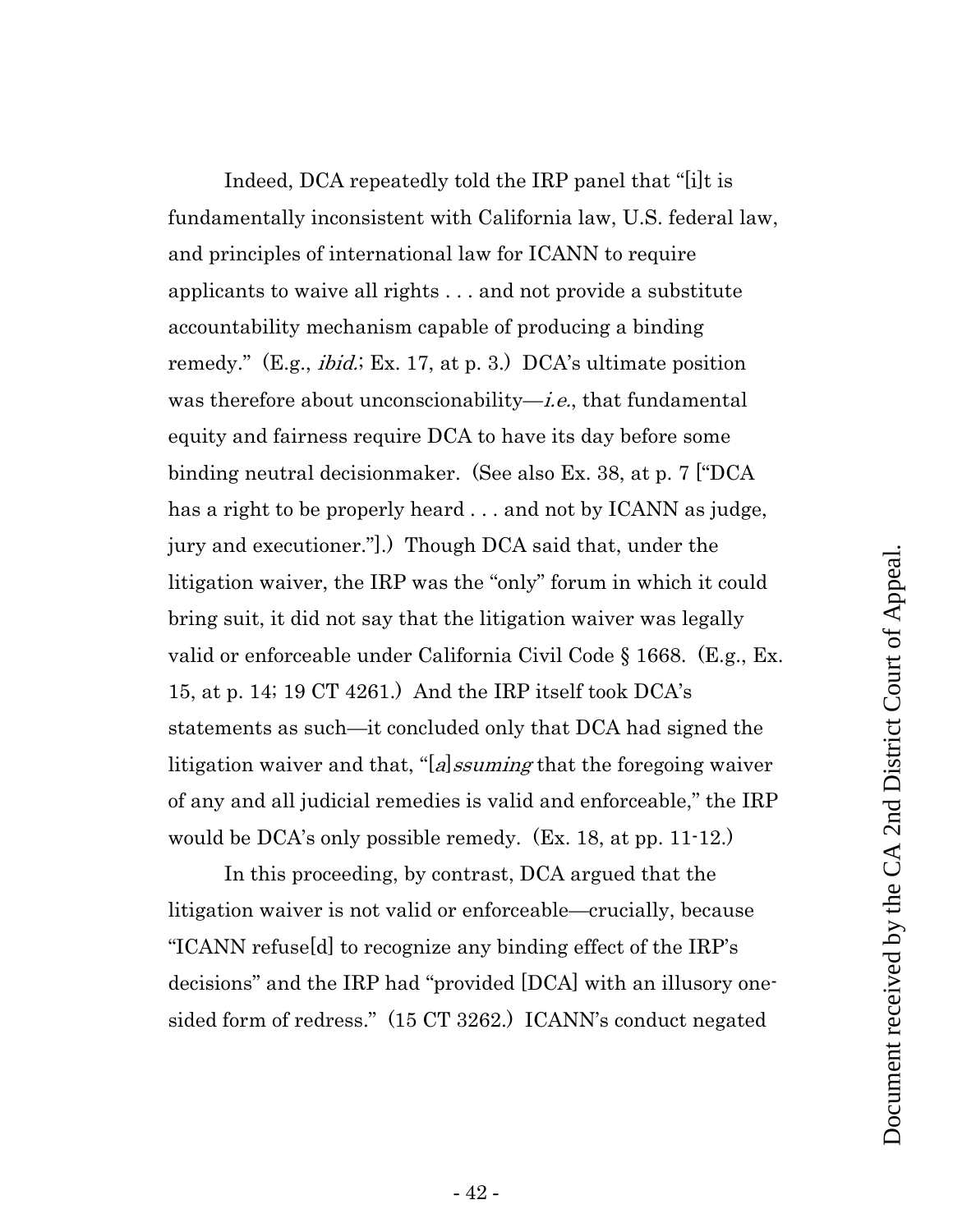the very assumption underlying the IRP panel's decision. Indeed, DCA pointed to ICANN's actions **after** the IRP as evidence that the IRP's result was ultimately ineffective because of ICANN's refusal to treat it as binding and to twist the results against DCA. (*Id.* at pp. 3258-59.)

Thus, DCA's positions are far from "totally inconsistent." If anything, they are remarkably *consistent*. Before the IRP, DCA argued that equity and unconscionability required a binding, fair process with procedural protections. Before the trial court, DCA argued equity and unconscionability prevents application of the litigation waiver because ICANN prevented the IRP from providing fair and binding relief. Especially because DCA made its statements about the waiver in the face of ICANN's persistent effort to deny DCA of due process, it would be wholly inequitable to allow ICANN to have it both ways and now preclude DCA from suing ICANN for its *later* misdeeds—especially when ICANN is now trying to argue that the IRP it disregarded is somehow "quasi-judicial."

# <span id="page-42-0"></span>C. This Situation Is Analogous to Other Cases that Rejected Judicial Estoppel.

This situation is like many others where the California courts have rejected claims of judicial estoppel because the party's positions were not "totally inconsistent." For example, in Daar & Newman v. VLR International  $(2005)$  129 Cal.App.4th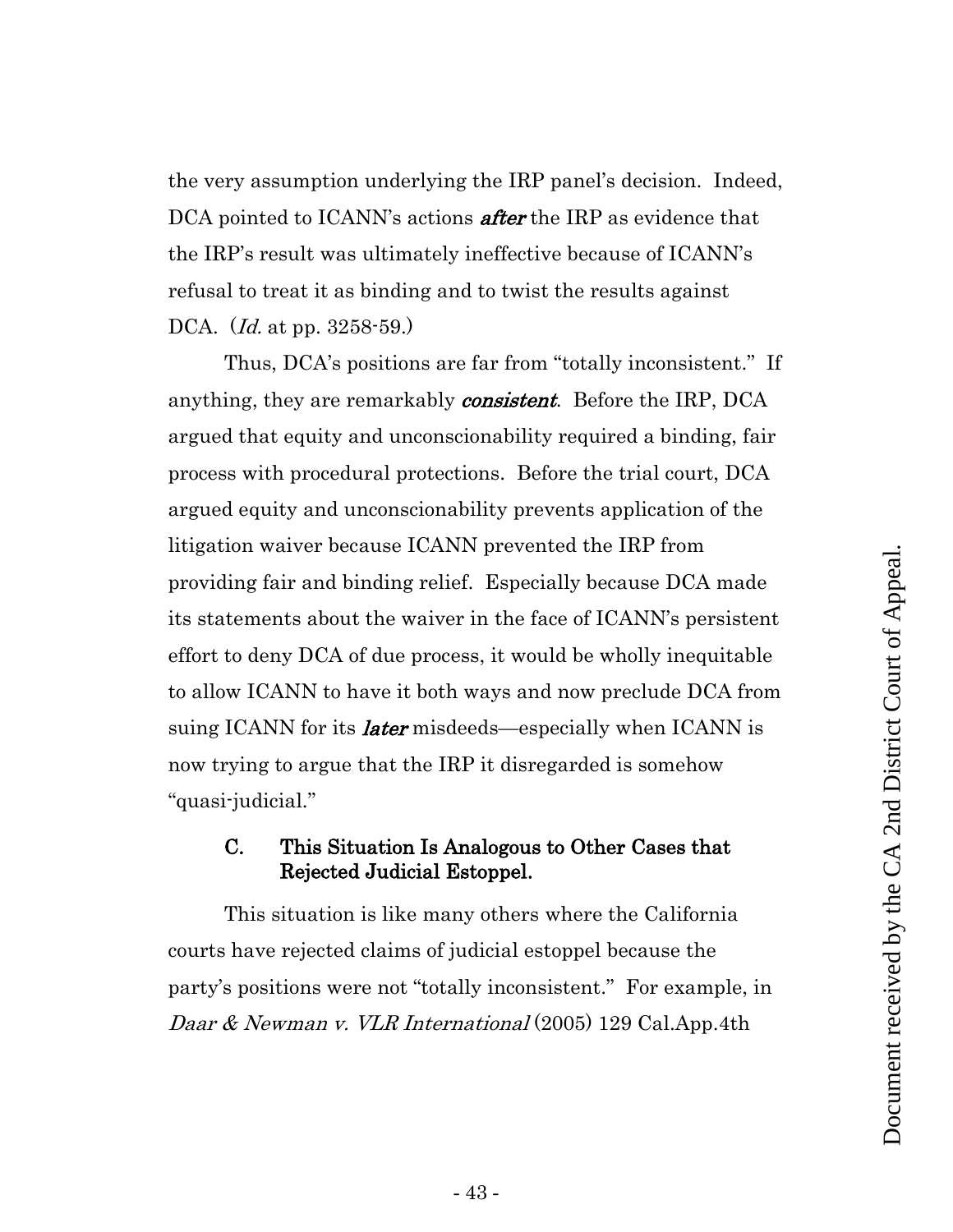482, 486-87 (hereinafter *Daar & Newman*), a law firm moved to quash a lawsuit in California by claiming that the California courts lacked personal jurisdiction over the client, because the client had no residence in California and the injury occurred abroad. The trial court granted his motion to quash. *(Ibid.)* Then, in a second action, that law firm sued that same client in California for breach of contract. (Ibid.) The client responded that the law firm's prior representations estopped it from claiming that California courts had jurisdiction over the client, and the trial court agreed. (Ibid.)

But this Court disagreed and reversed. It explained that "the claim asserted [in the second action]" was "**based on a** different claim and different facts." (Id. at pp. 490-91, emphasis added.) In the first action, the law firm denied that California courts had general or specific jurisdiction over the client—but the argument about specific jurisdiction turned on the facts and claims at issue in that action  $(i.e.,$  an injury occurring abroad). In the second action, specific jurisdiction turned on different facts and claims *(i.e.*, the firm's defense work in California courts), and thus the positions were not "inconsistent."  $(Id. 3t 487-88. 117$ 

<sup>17</sup> See also State Farm Gen. Ins. Co. v. Watts Regulator Co.  $(2017)$  17 Cal.App.5th 1093, 1102 (hereinafter *State Farm Gen.* Ins. Co.) (holding that a party was not judicially estopped from claiming that a second arbitration agreement governed certain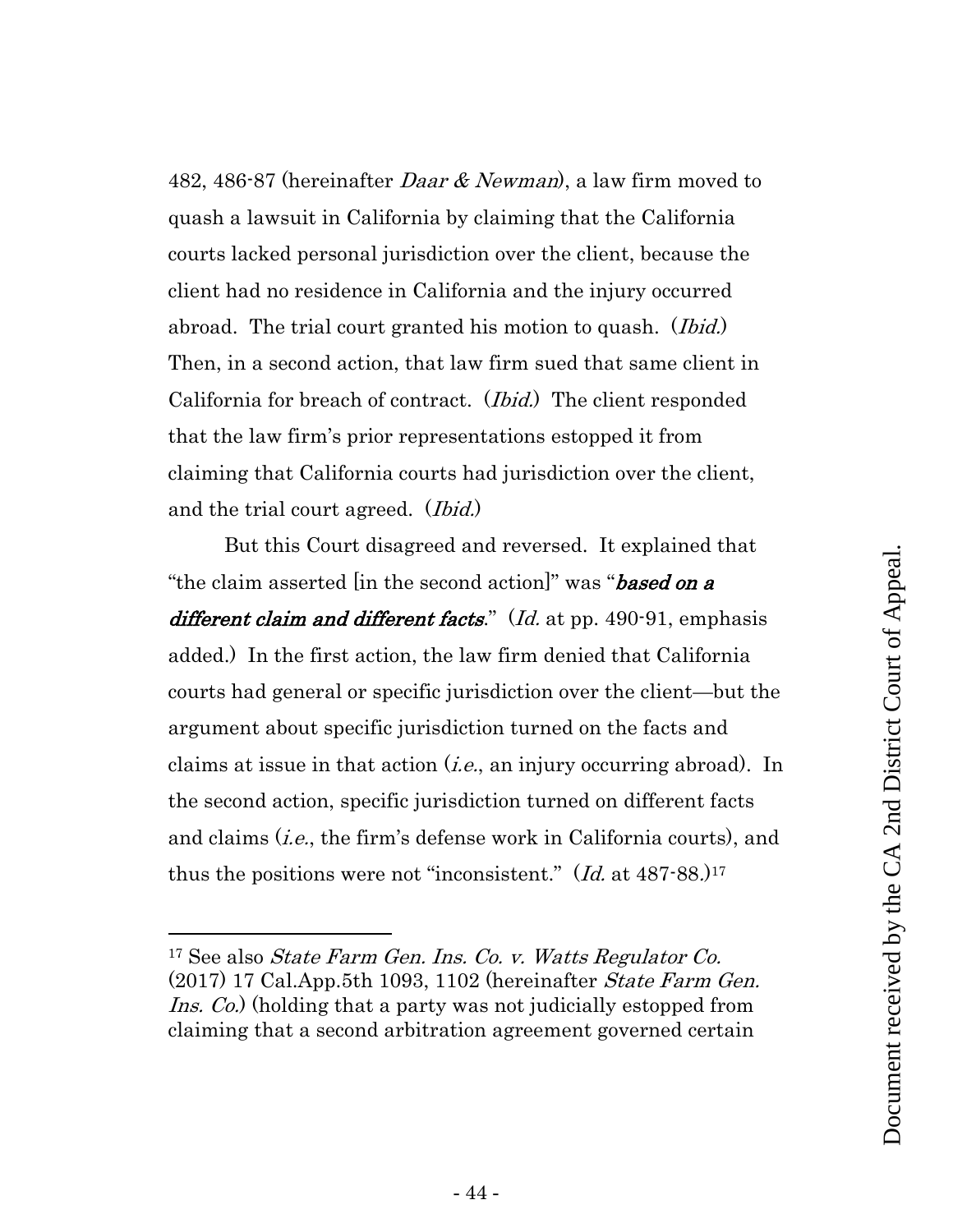The same is true here: DCA's representations about the scope of the litigation waiver were made in the context of claims and facts then before the IRP panel; its claims before this Court are different. And just like specific jurisdiction turns on the underlying claims and facts, the scope of a litigation waiver turns on which facts and claims are being discussed.

Moreover, courts have rejected claims of judicial estoppel where, as here, the facts in between the two proceedings changed. For example, in *Montegani v. Johnson* (2008) 162 Cal.App.4th 1231, 1238-39 (hereinafter Montegani), one party first represented that the other party was the beneficiary of a trust. But after the admission, the courts found that the "beneficiary" had violated a no-contest clause in the trust and thus forfeited her interest to it. (*Id.* at pp. 1234, 1238.) Thus, though that "admission" had been correct when made, it did not preclude that party from later asserting that the "beneficiary" had forfeited her interests. (Id. at p. 1239.) Courts have similarly held that judicial estoppel cannot apply "where the first position was based upon ignorance of facts" or where a claim arose after the

claims, even though that party had "consented" to a first agreement governing "this claim," in part because it was unclear whether "this claim" was the same claim as the later claims).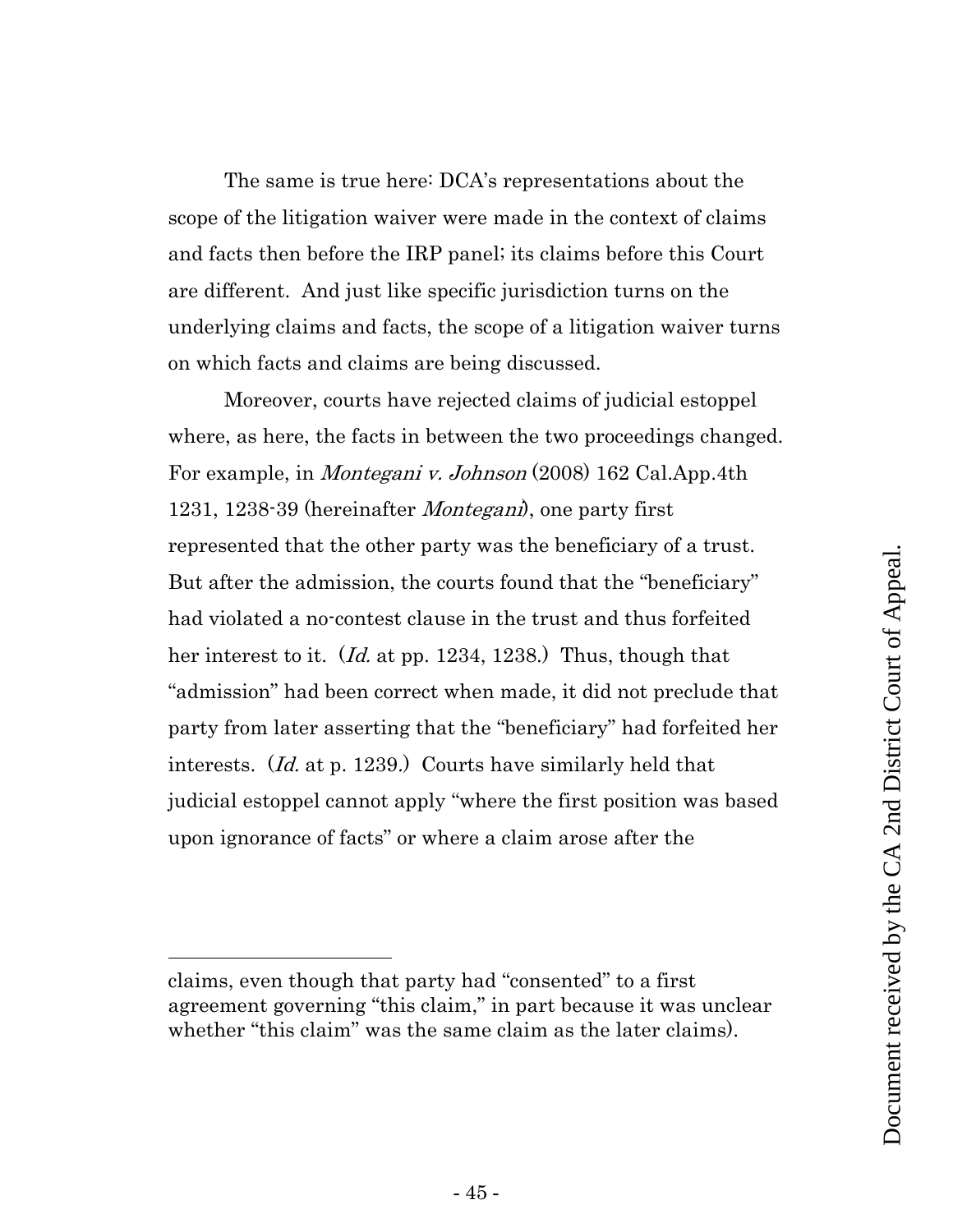termination of the prior proceedings. (See Ng v. Hudson  $(1977)$ ) 75 Cal.App.3d 250, 258 (hereinafter  $Ng$ ).)<sup>18</sup>

The same is true here. Before the IRP, DCA assumed that ICANN would treat that process as binding, which could meaningfully constrain ICANN's behavior and hold ICANN accountable under rules, procedures, and policies promulgated by ICANN itself. After the IRP, DCA discovered that its assumption was profoundly mistaken, and ICANN was determined to subvert any chance of real, meaningful victory. And only **after** the IRP did ICANN engage in **many** of the misdeeds that form the basis of DCA's current lawsuit. Plainly, DCA's current suit is based on facts and circumstances that were unknown at the time it made its prior statements.

Lastly, courts have repeatedly held that the two positions "must be clearly inconsistent so that one necessarily excludes the other." (Prilliman, supra, 53 Cal.App.4th at p. 960.) If the statements can even "possibl[y]" be "reconcile[]d," then judicial estoppel will not apply. (*Bell, supra*, 62 Cal.App.4th at p. 1388.) Even in the context of disability lawsuits, the courts generally

<sup>&</sup>lt;sup>18</sup> See also *Kitty-Anne Music Co. v. Swan* (2003) 112 Cal.App.4th 30, 35-36 (hereinafter Kitty-Anne Music Co.) (judicial estoppel did not apply where one party claimed that there were triable issues of fact when resisting summary judgment, and then moved for summary judgment, because the evidence presented by the opposing party "convinced [the moving party] to move for summary judgment").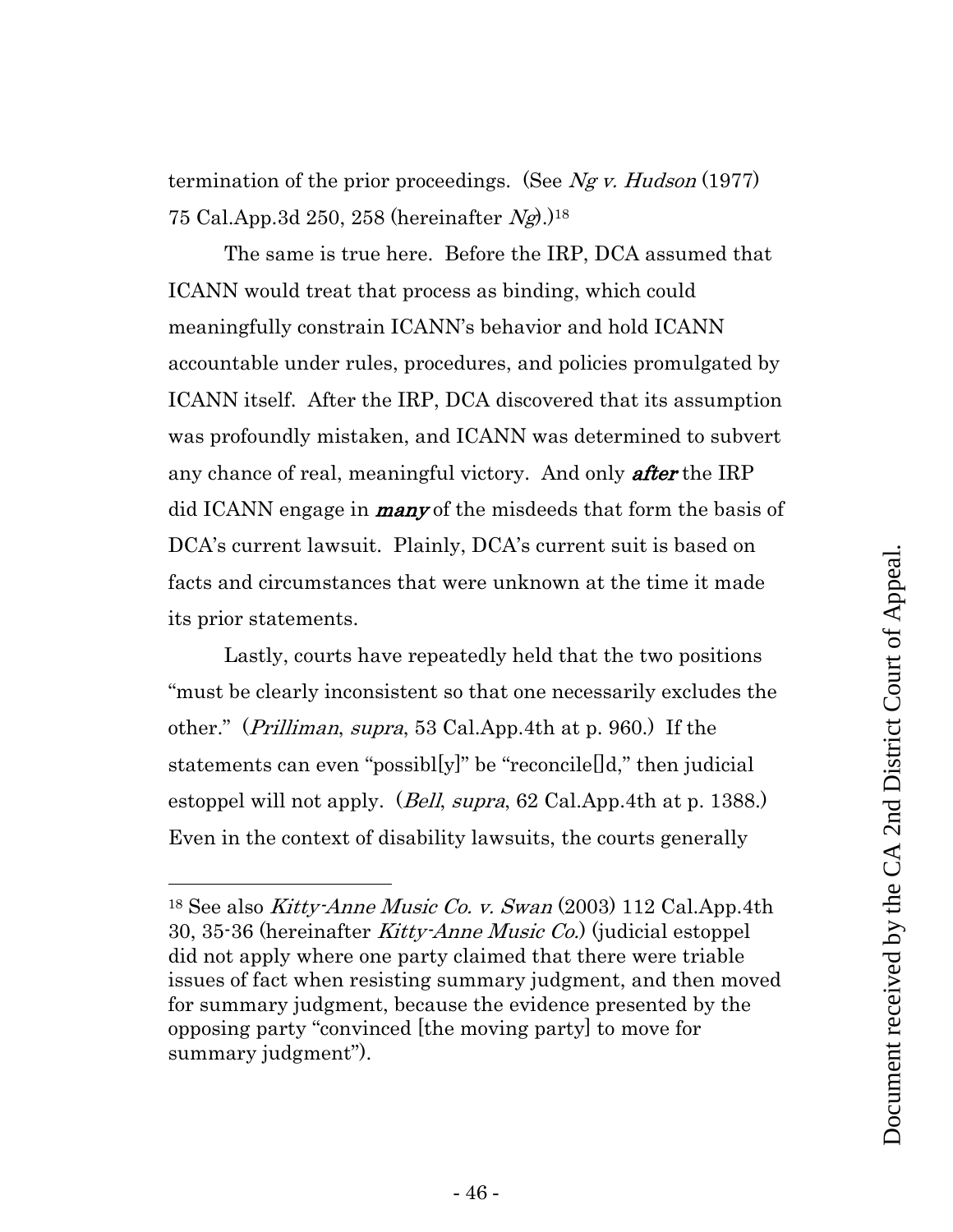hold that a prior disability claim stating that the claimant is "unable to perform 'his regular and customary work" does **not** necessarily preclude a later lawsuit against an employer for failure to accommodate, reasoning that the meaning of any disability claim "cannot be determined without knowing what plaintiff meant" by claiming a disability and an inability to perform his work. (E.g., Bell, supra, 62 Cal.App.4th at pp. 1387- 88; Prilliman, supra, 53 Cal.App.4th at pp. 962-63; Ng, supra, 75 Cal.App.3d at p. 258.)

The same is (once again) true here. DCA's statements are not so "clearly inconsistent . . . that one necessarily excludes the other." (Prilliman, supra, 53 Cal.App.4th at p. 960.) To the contrary, DCA has been able to fully explain the purported differences in its statements: the statements before the IRP stemmed from the (mistaken) assumption that the IRP could provide meaningful relief, and its statements now relate to different claims and different conduct than what was at issue before the IRP. DCA plainly was referring to certain claims and conduct when it told the IRP panel that it could not sue ICANN and thus its statements about being unable to sue ICANN for certain **previous** claims and conduct should not preclude its current claims, based on different conduct. To exclude DCA's claims as the court below did would only reward ICANN for its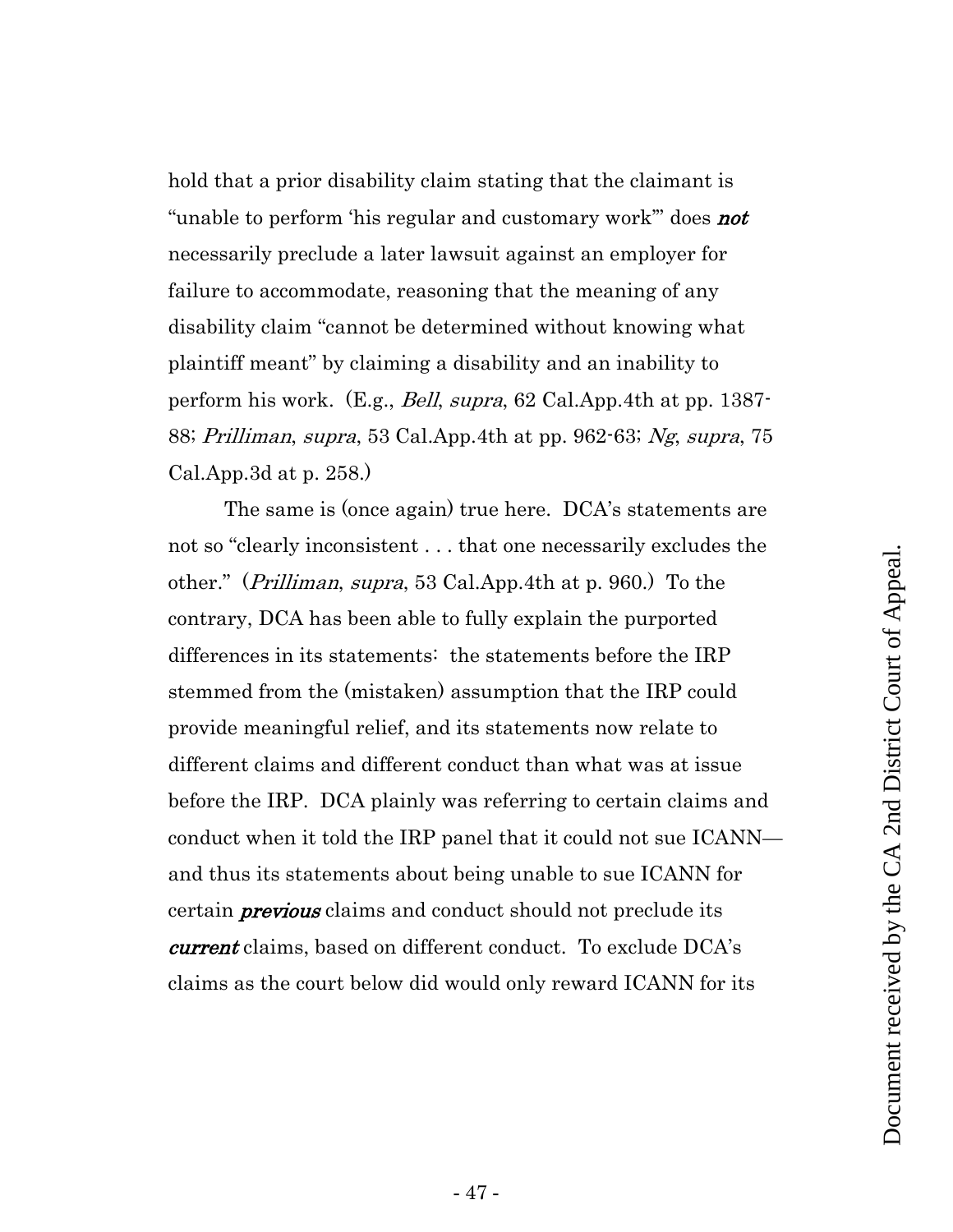bait-and-switch tactics, which runs counter to the purpose of judicial estoppel.

## <span id="page-47-0"></span>D. Context Matters When Analyzing Whether Two Positions Are "Totally Inconsistent."

In its ruling, the trial court gave no reasoning for its conclusion, and instead merely said that "DCA's lawsuit against ICANN is totally and logically inconsistent with DCA's first position that it could not sue ICANN"—ignoring that DCA's first position was that it could not sue ICANN *for certain previous* claims and conduct, assuming that the IRP could provide meaningful, binding relief. (20 CT 4535.) Though the trial court completely failed to address DCA's legal arguments, it referred to ICANN's brief in its decision. (Ibid.) There, ICANN had claimed that "'context' is irrelevant to the application of judicial estoppel." (*Id.* at p. 4431.) But that is simply wrong under California law and this Court's own precedents. Context **does** matter to whether two positions are "totally inconsistent," and the cases ICANN cited do not support its legally erroneous argument.

As this Court has squarely held, two positions are not inconsistent when "[t]he operative facts and law relating to this action are different from the prior action." (Daar  $& Newman$ , supra, 129 Cal.App.4th at p. 486.) When the "cases involved different circumstances," the Court has declined to apply judicial estoppel. (*State Farm Gen. Ins. Co., supra*, 17 Cal.App.5th at p.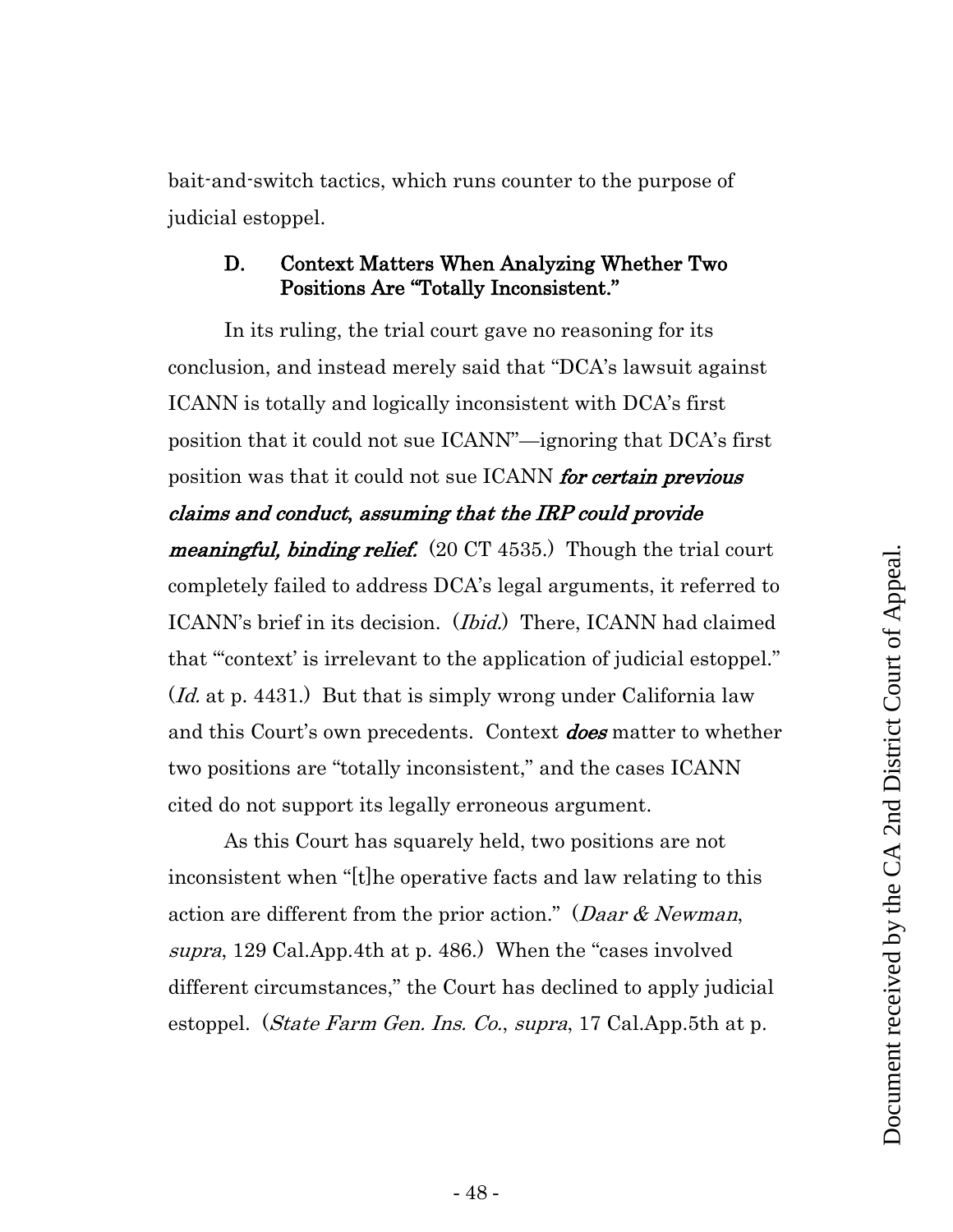1102.) Similarly, if the facts or circumstances change between the representations, then the positions are not "totally inconsistent." (E.g., *Montegani, supra*, 162 Cal.App.4th at p. 1239; Kitty-Anne Music Co., supra, 112 Cal.App.4th at pp. 35-36.)

This Court's precedents are indisputable on this point. Indeed, only context explains why the statement "specific jurisdiction does not exist over a party" does not preclude a later claim that "specific jurisdiction does exist over that party." (See Daar & Newman, supra, 129 Cal. App. 4th at p. 491.) Only context explains why the statement "this party is a beneficiary to the trust" may not preclude a later claim that "this party is not a beneficiary to the trust." (See *Montegani, supra*, 162 Cal.App.4th at p. 1239.) And only context explains why saying a certain arbitration agreement "governs this claim" may not preclude later saying that the arbitration agreement does not govern "these claims." (See *State Farm Gen. Ins. Co., supra*, 17 Cal.App.5th at p. 1102.) In short, context plainly matters.

To argue the contrary, ICANN cited a string of cases that show only the obvious proposition that judicial estoppel can apply when a party takes two different positions in two different proceedings. (E.g., Cal. Coastal Com. v. Tahmassebi (1998) 69 Cal.App.4th 255, 258 [saying that a commission had authority over certain property precludes later saying that it lacked authority over that same property]; Conrad v. Bank of Am. (1996)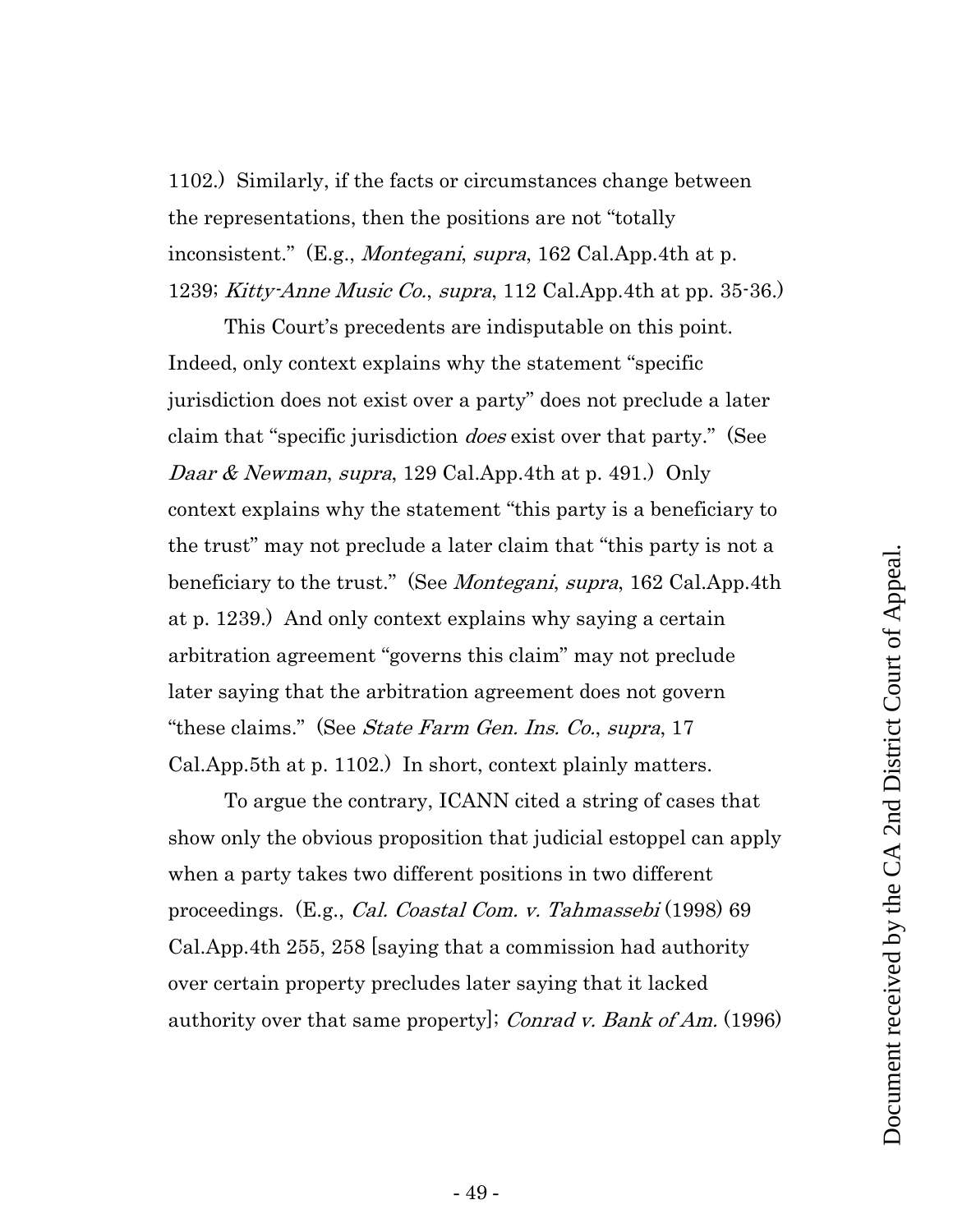45 Cal.App.4th 133, 148 [noting that a debtor in bankruptcy may be judicially estopped from bringing claims he fails to identify in bankruptcy]; Milton H. Greene Archives, Inc. v. Marilyn Monroe  $LLC$  (9th Cir. 2012) 692 F.3d 983, 998-99 (hereinafter *Milton H.* Greene Archives, Inc.) [noting that repeated positions that Marilyn Monroe died domiciled in New York precluded later saying that she died domiciled in California].) Most of those cases involved factual assertions that are obviously inconsistent—such as where Marilyn Monroe was domiciled at her death—and the fact that the assertions were made in different proceedings plainly did not matter. But that is far different from DCA's situation here. ICANN's effort to suggest otherwise attacks a strawman.

ICANN also argues that the legal context does not matter because judicial estoppel has sometimes been applied when the claims in each lawsuit were different. (20 CT 4431-32, citing Milton H. Greene Archives, Inc., supra, 692 F.3d at pp. 998-99.) But, to make that argument, it cites cases involving obviously inconsistent factual positions that were then applied in different contexts. (E.g., ibid. [domicile at the time of death applied in different cases]; Furia v. Helm  $(2003)$  111 Cal.App.4th 945, 956 [whether a party withdrew from a construction project in different cases]; see also *Ferraro v. Camarlinghi* (2008) 161 Cal.App.4th 509, 557-58 (hereinafter Ferraro) [party admission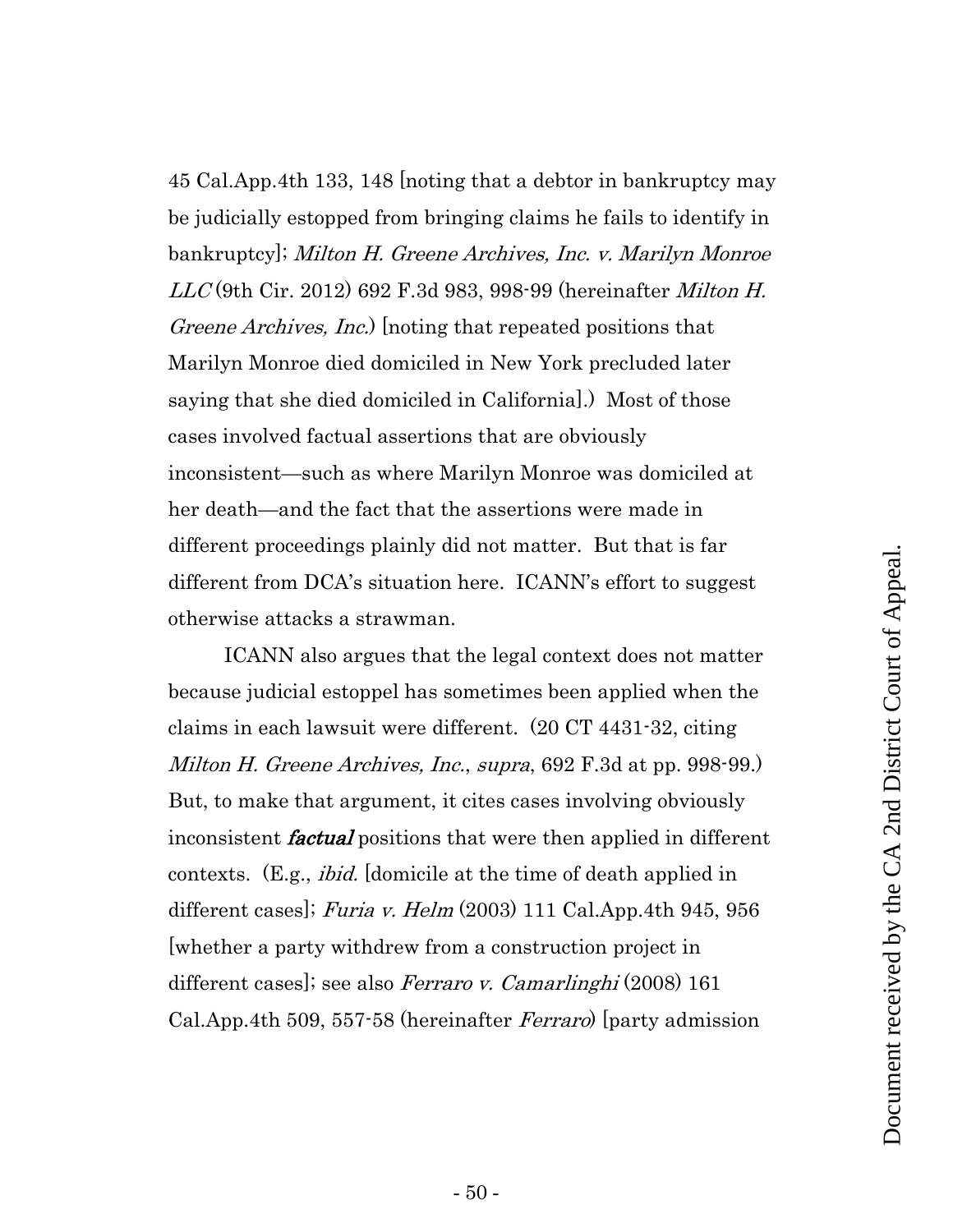that two causes of action were "the same"].)19 These cases show only that the mere fact of different proceedings does not matter; yet as shown above, context matters about whether statements are "**totally** inconsistent."

At bottom, the trial court's adoption of ICANN's flawed view of the law was legal error and a patent abuse of discretion. Unlike the cases cited by ICANN, DCA's statements about its "inability to sue ICANN" because of the litigation waiver were plainly about being unable to sue ICANN for certain claims before the IRP, assuming the litigation waiver was enforceable and that ICANN would abide by the IRP's outcome. Those statements are thus not totally inconsistent with DCA's effort to sue ICANN for *different* claims and conduct, much of which occurred *after* the IRP and after DCA discovered that ICANN would **not** treat the IRP as binding. And because DCA's statements were made only in response to ICANN's blatant

<sup>19</sup> ICANN also cited Drain v. Betz Laboratories, Inc. (1999) 69 Cal.App.4th 950. But that case examined the context of the plaintiff's statements, finding that the plaintiff's prior claim that he could not perform any stressful job functions—viewed *in* context—meant that he could not later claim that he could perform the functions of a police safety officer. (Id. at 956-57.) Critically, the court noted that the plaintiff had admitted that all of the functions of police safety officers involve stress. (Id. at 957, emphasis added.) Thus, *Drain* only confirms that context matters—and it is therefore inapposite, as there were no allegations of changed circumstances or a mistaken assumption.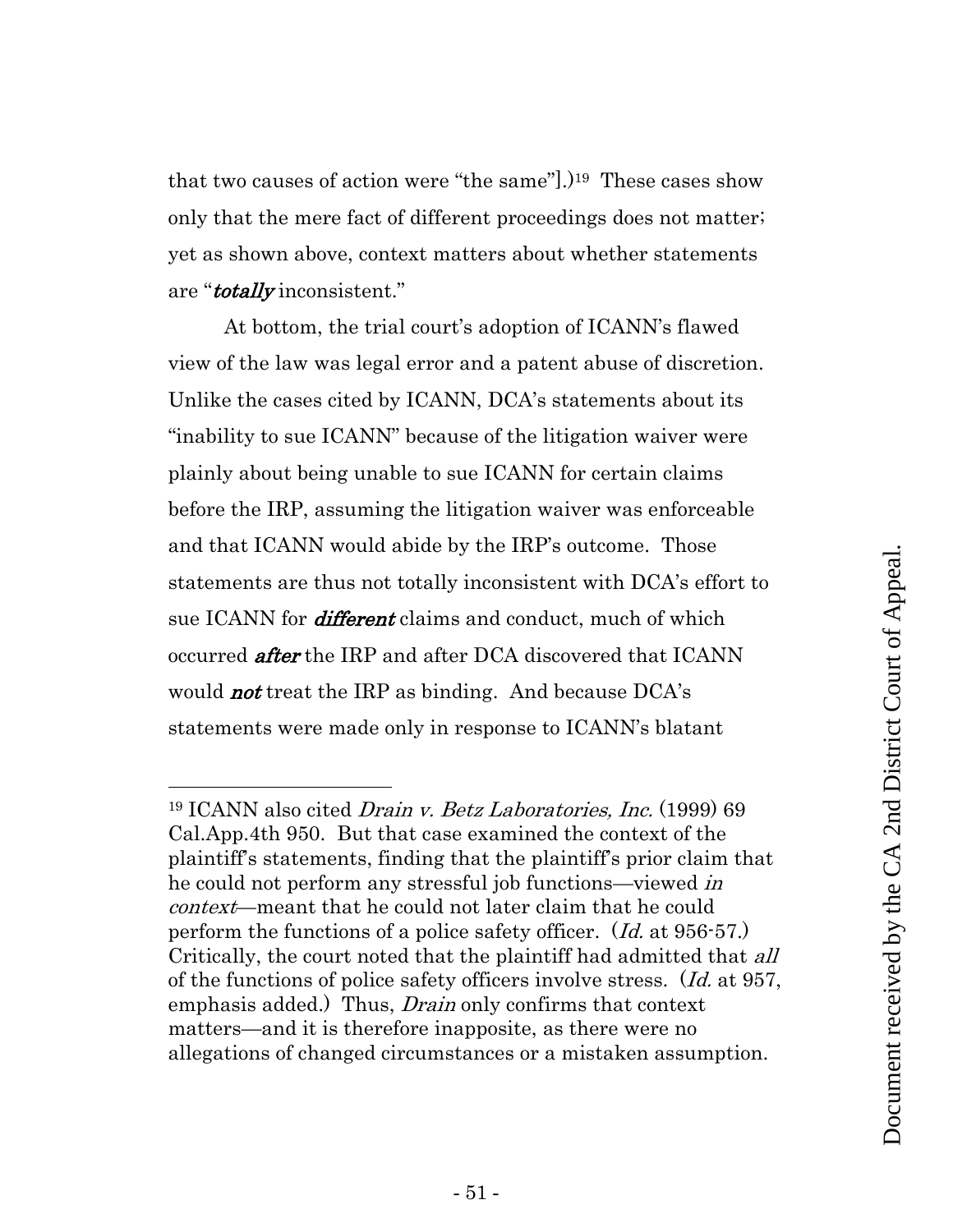attempt to twist the IRP—and the current lawsuit is in response to ICANN's decision to distort the **results** of the IRP—it would be wholly inequitable to preclude DCA's lawsuit.

# <span id="page-51-0"></span>E. Courts Are Especially Reluctant To Apply Judicial Estoppel to Legal Arguments.

Moreover, DCA's supposed "change in position" was legal in nature, not factual, and judicial estoppel generally applies only if the "inconsistent position [is] factual in nature." (*ABF Capital*) Corp., supra, 130 Cal.App.4th at pp. 832-33; see also In re Cass (9th Cir. Bankr., Apr. 11, 2013, No. 12-1513) 2013 WL 1459272, at \*13, citing Russell v. Rolfs (9th Cir. 1990) 893 F.2d 1033, 1037.) Thus, this court has rejected a claim of judicial estoppel because the parties changed only their "legal arguments, which resulted from their different positions in the two lawsuits." (*Cal.*) Amplifier, Inc., supra, 94 Cal.App.4th at p. 118.

In *California Amplifier*, for example, the party patently changed its litigating position as to whether a statute required knowledge or negligence, yet the party had not "misrepresent[ed] or conceal[ed] material facts." Instead, it had changed only its "legal arguments, which resulted from [its] different positions in the two lawsuits." *(Ibid.)*<sup>20</sup> And that change was "a reasonable

<sup>20</sup> The party changed from defending against a class action, in one lawsuit, to suing its insurer for denying coverage, in the second lawsuit. (*Ibid.*)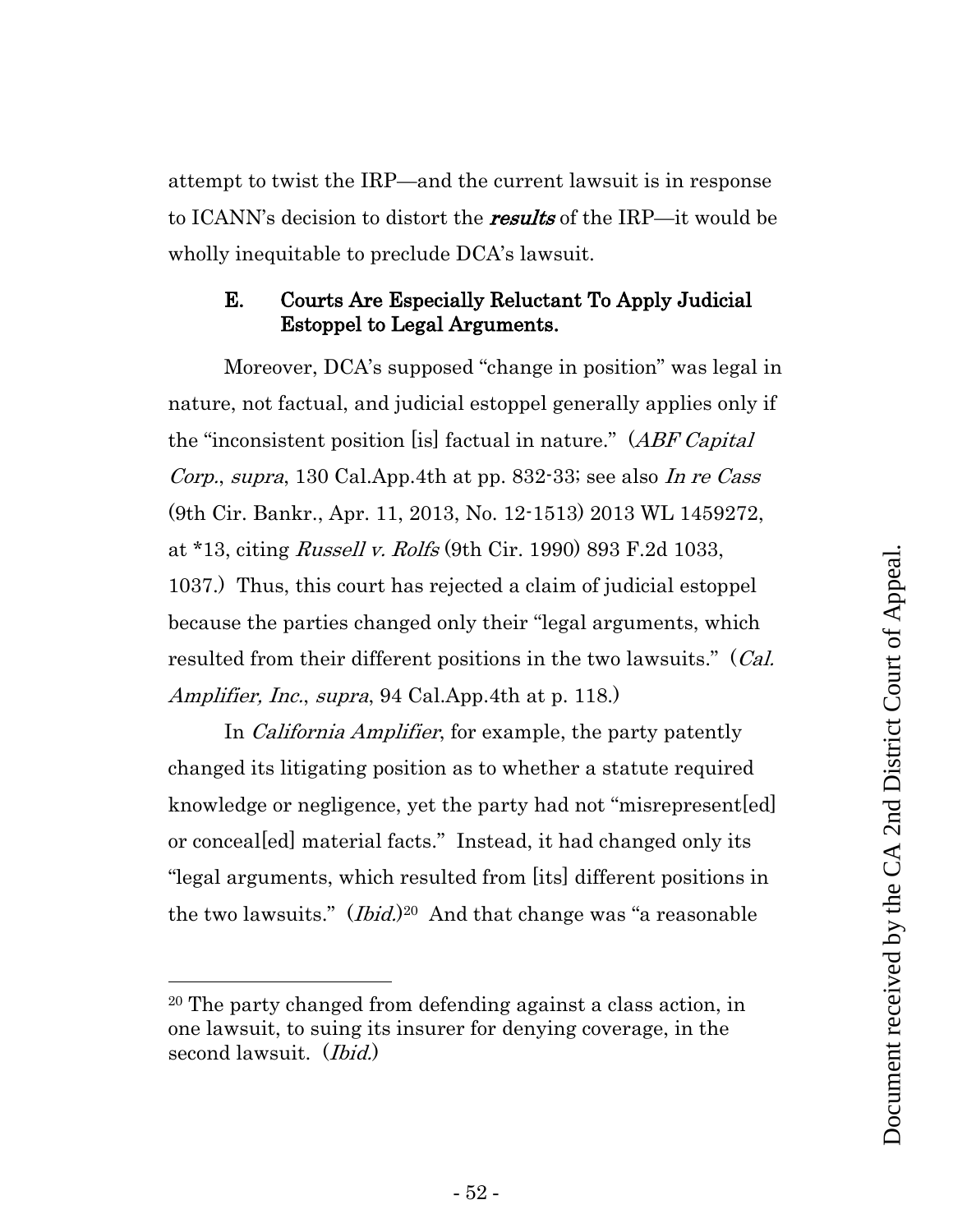litigation tactic [that] does not undermine the integrity of the judicial process." (Ibid.)

So too here. The statements at issue are about whether the litigation waiver is binding on various claims or not. That is a legal argument, and the circumstances in the two proceedings were significantly different. Before the IRP, DCA was forced to assume the litigation waiver would be enforced and therefore was trying to ensure that the IRP would provide an independent, binding, and fair forum. DCA made its comments about the waiver in the context of addressing the proper procedure for the IRP. Before this Court, DCA is trying to hold ICANN accountable for its failure to honor the results of the IRP and for engaging in misconduct **after** the IRP, which disregarded the IRP process. There is nothing about DCA's position here that would "undermine the integrity of the judicial process." (*Ibid.*) If anything, it is ICANN's decision to cripple the IRP, engage in further misconduct, and then claim that DCA's lawsuit is precluded that would undermine the integrity of the judiciary.

# <span id="page-52-0"></span>II. ICANN's Own Actions Prevented The IRP Here From Functioning As A Judicial Or "Quasi-Judicial" Proceeding.

Second, and independently, ICANN's own actions prevented the IRP here from functioning as a judicial or "quasijudicial administrative proceeding[]" as required for judicial estoppel. (Jackson, supra, 60 Cal.App.4th at p. 183.) For a proceeding to count as "quasi-judicial," "courts consider the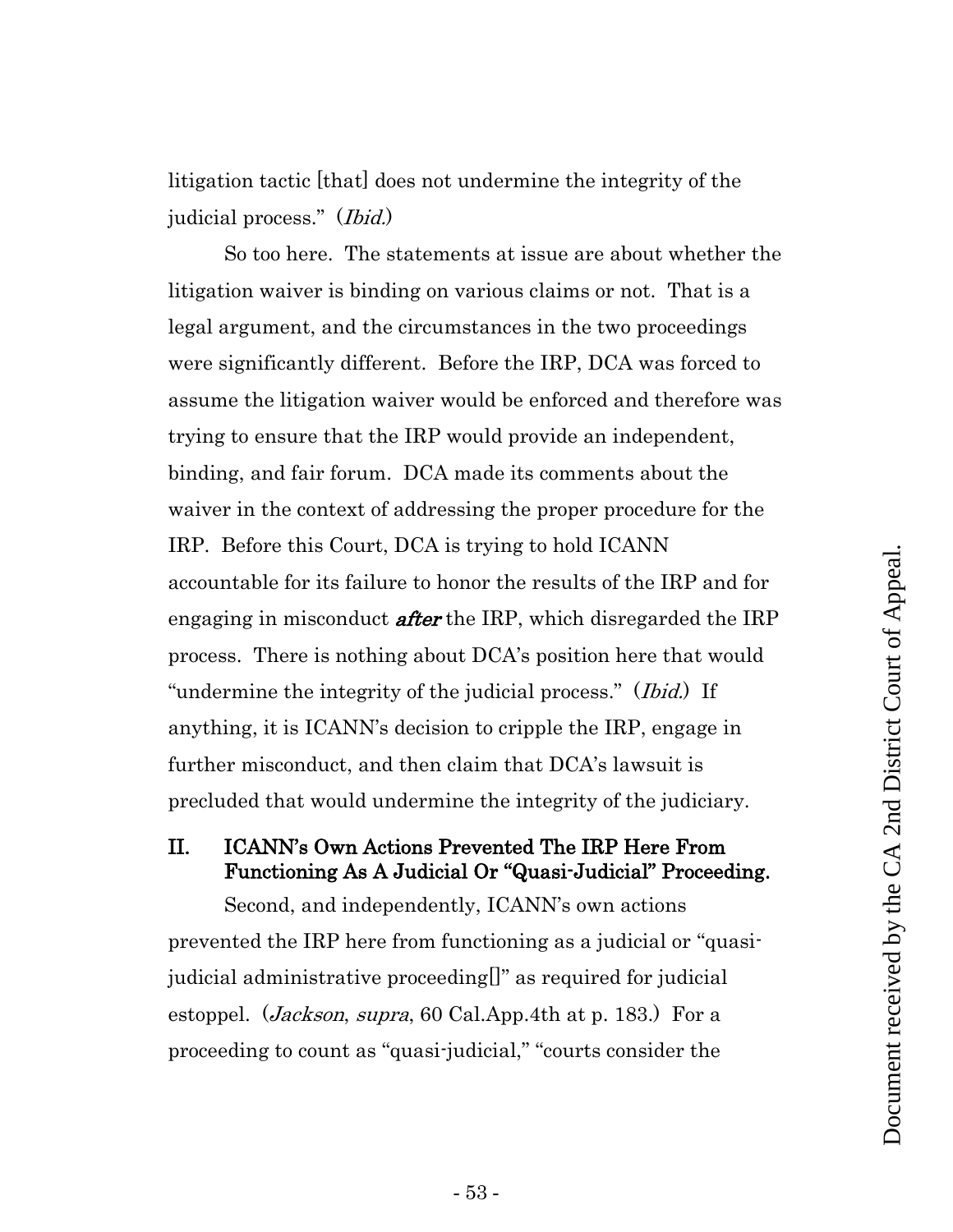judicial nature of the prior forum, i.e., its legal formality, the scope of its jurisdiction, and its procedural safeguards, particularly including the opportunity for judicial review of adverse rulings." (*Vandenberg v. Superior Court* (1999) 21 Cal.4th 815, 829 (hereinafter Vandenberg); see also Imen v. Glassford (1988) 201 Cal.App.3d 898, 907.) Critically, courts have also said that "the most important hallmark" of a quasijudicial proceeding is its "ability to make a decision" that binds the parties. (*Nada Pac. Corp. v. Power Eng'g and Mfg., Ltd.* (N.D. Cal. 2014) 73 F. Supp. 3d 1206, 1216-18 (hereinafter Nada); Eaton v. Siemens (E.D. Cal., May 23, 2007, No. civ.s-07-315) 2007 WL 1500724, at \*5 (hereinafter *Eaton*).) Thus, whether a forum acts in a quasi-judicial capacity generally turns on whether it "was binding on both parties, and [whether] both parties had a right to judicial review of the decision." (*Lambert v. Andrews* (9th Cir. 2003) 79 F. App'x 983, 985 (hereinafter Lambert).)

Because of ICANN's own intentional conduct, the IRP here lacked both of those critical characteristics: it was not binding on both parties, and neither party had a right to judicial review. To be sure, while the IRP had all the hallmarks of an international arbitration, and even **said** it was binding, ICANN never treated it as binding during the IRP and refused to accept the decision as binding after the IRP. Indeed, ICANN sabotaged any binding effect by first meeting and voting on *whether or not* to accept the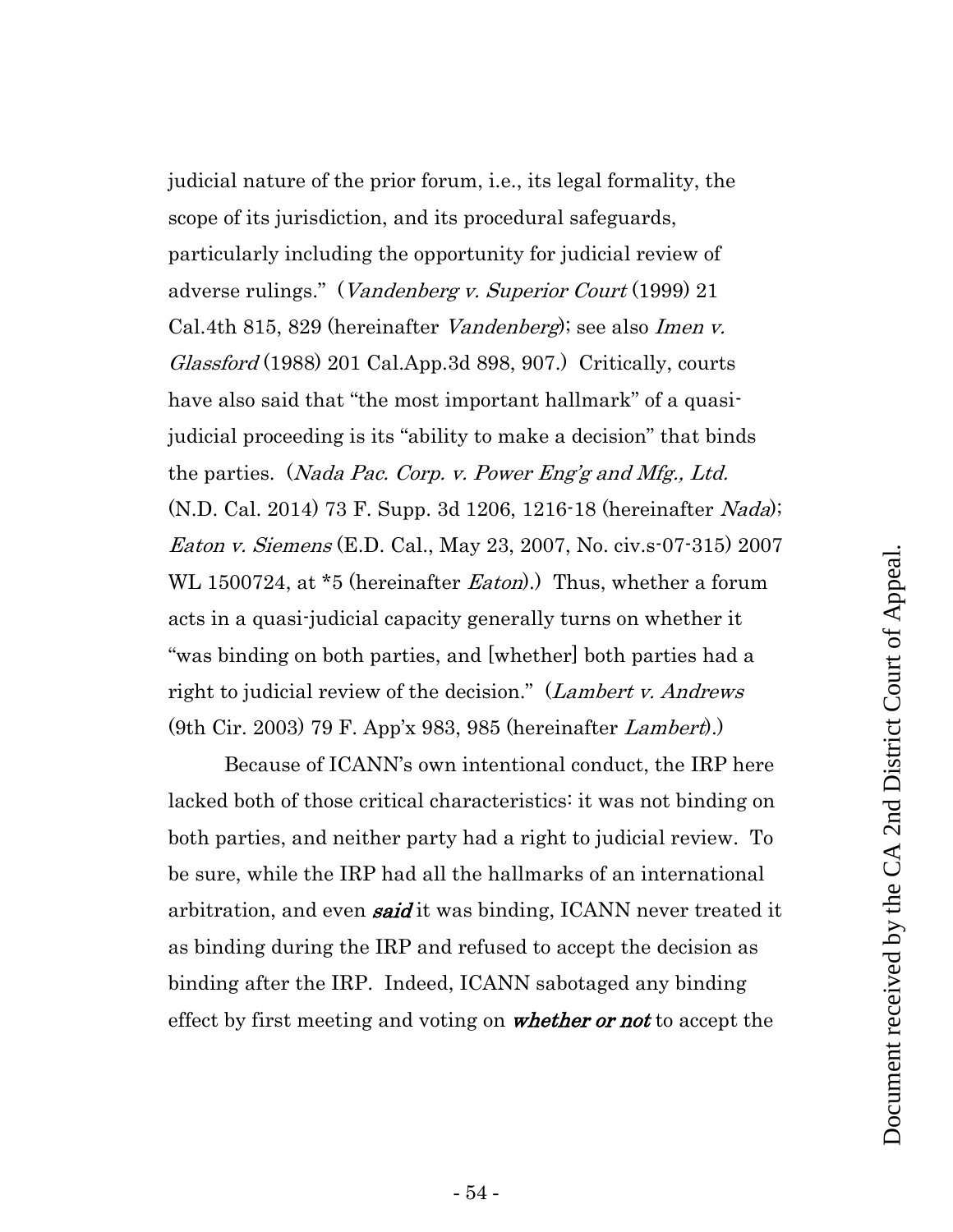Review Process's "recommendations," and then throwing out DCA's application on yet further pretext. (See Ex. 41.) Moreover, the Board also invited the GAC and ZACR to give ICANN further advice on how to handle DCA's application, before ICANN's staff erected pretextual hurdles to DCA's application based on ZACR's and the AUC's advice. (Ibid.; Ex. 138; 16 CT 3569-80.) Plainly, ICANN itself refused to grant the IRP the necessary characteristics for it to qualify as a quasi-judicial process here.

Moreover, as ICANN itself acknowledged (and in fact argued), DCA did not have any chance for judicial review of the IRP's decision or ICANN's treatment of that decision—other than the present suit, which has yet to reach the merits. This is critical, as DCA would have sought (and now seeks) the opportunity for further review of any further misconduct by ICANN or any actions that departed from the letter and spirit of the Panel's ruling. (See *Wehrli v. Cty. of Orange* (9th Cir. 1999) 175 F.3d 692, 695 (hereinafter Wehrli) [without "judicial review, [plaintiff] would have no way of correcting arbitrary administrative action if any occurred"].) In the end, ICANN treated the IRP just as it claimed all along—as an internal corporate governance mechanism from which DCA did not have judicial review, and which ICANN could choose to ignore.

DCA's case is thus similar to cases like *Nada*, *Eaton*, and Wehrli, which rejected claims of judicial estoppel. In *Nada*, for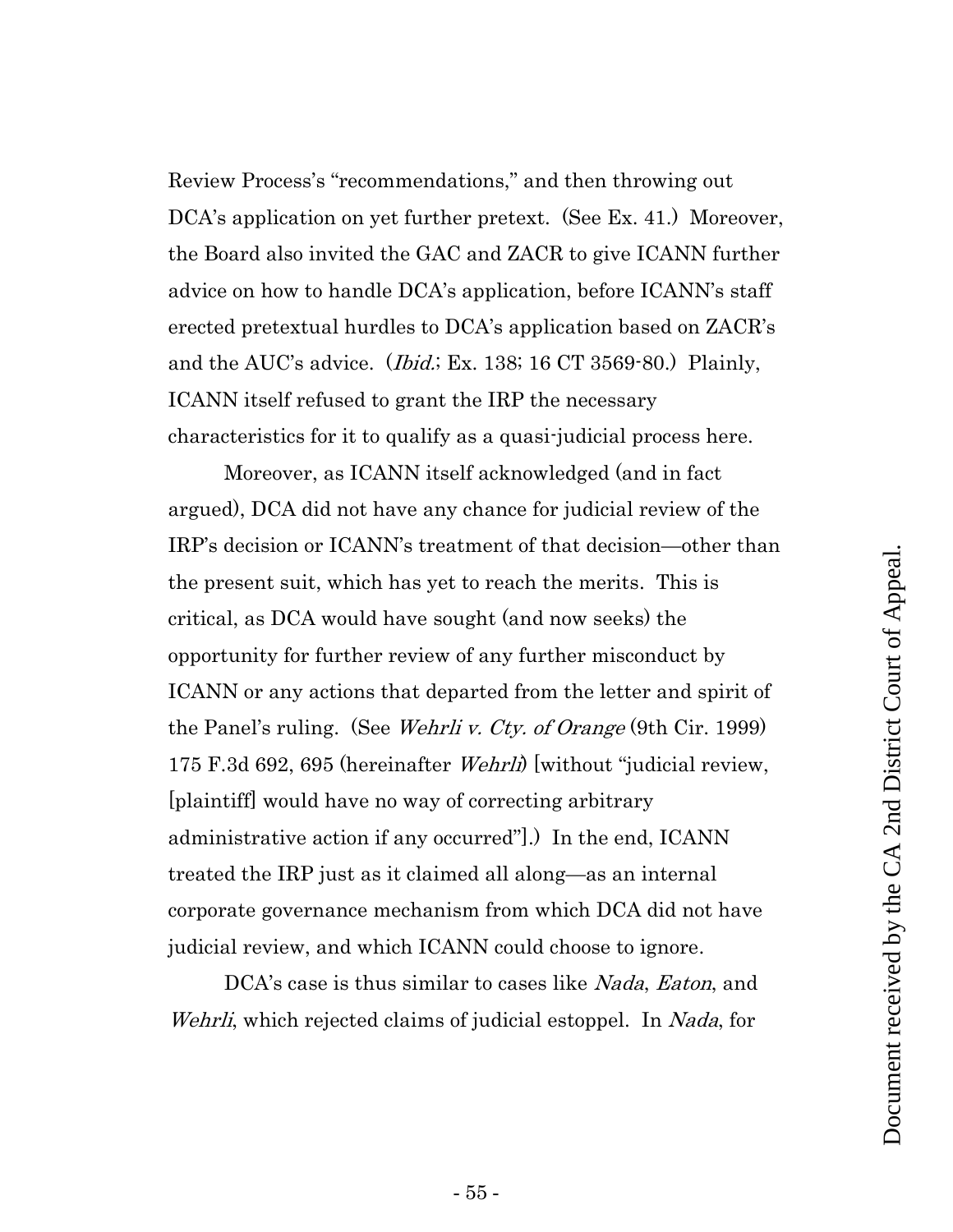example, the proceeding at issue "had many of the hallmarks of a judicial or quasi-judicial-proceeding: it was adversarial; the parties submitted briefs making arguments and citing to evidence; the parties could respond to each other's arguments; the parties could submit the opinions of experts; etc." (*Nada*, supra, 73 F. Supp. 3d at p. 1216.) But, as the court explained, the proceeding was **not** quasi-judicial because "it lacked the most" important hallmark—the ability to make a decision" that would bind the parties. (*Id.* at pp. 1216-17.) Though the proceeding could issue "a nonbinding (albeit written) recommendation," the parties "could accept or reject" that recommendation. (Id. at p. 1217.) Similarly, in *Eaton*, a proceeding was not "of a judicial nature" because the parties "could choose to ignore [it]"—even though the relevant party, in that case, "chose to follow" the outcome and "recommendation" of the proceeding. (*Eaton, supra,* 2007 WL 1500724, at \*1, \*5.) And, in Wehrli, the court determined that collateral estoppel could not apply if the prior proceeding lacked any chance of judicial review. (Wehrli, supra, 175 F.3d at p. 695.)

As in those cases, the IRP panel issued a decision that was written. But ICANN then took the view that it could choose to accept or reject that "recommendation," thereby precluding the IRP from assuming a quasi-judicial nature, just as the cases above held. Just like *Eaton*, ICANN purported to "accept" the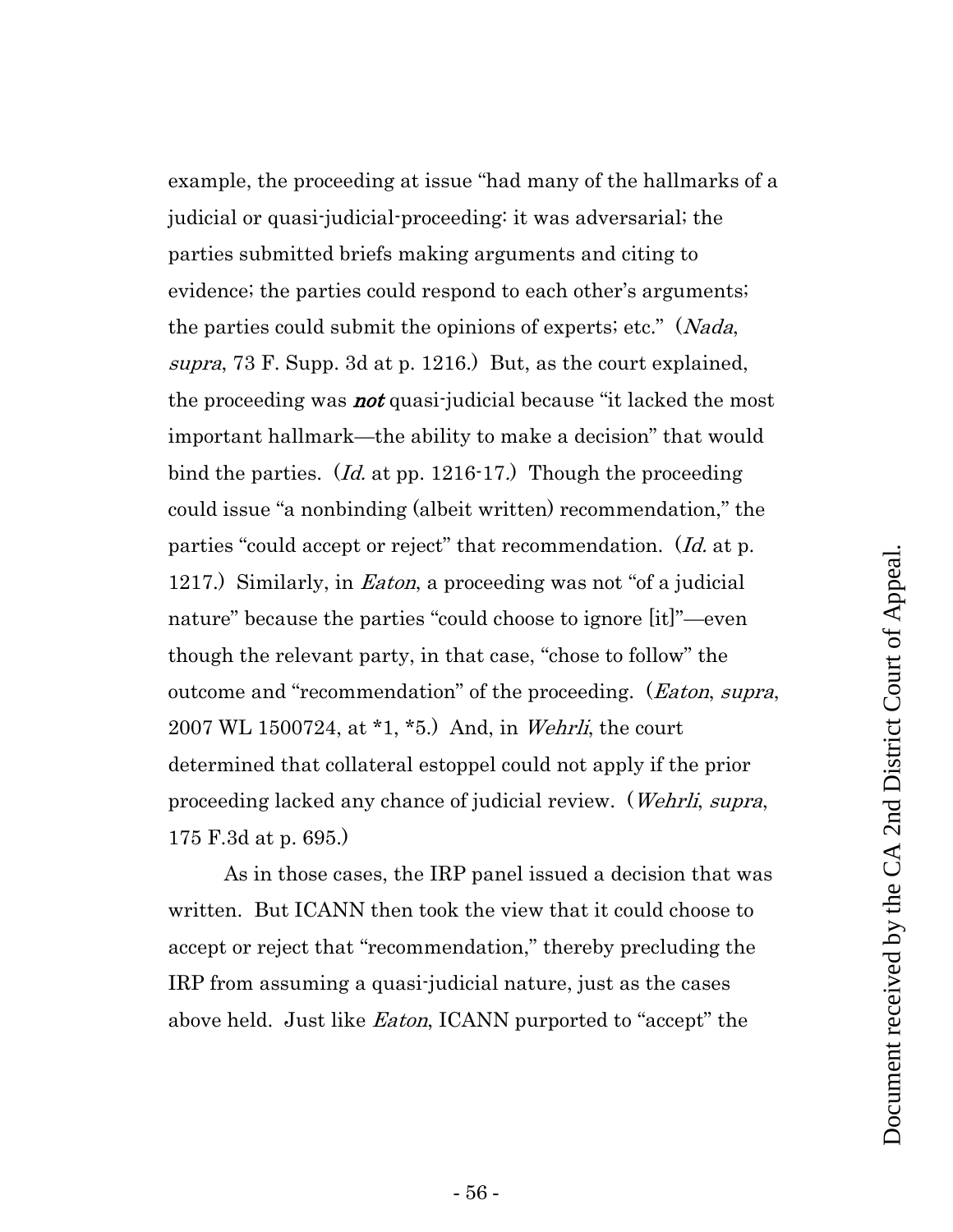IRP's recommendation (with additions that DCA contests). But, as Eaton held, pretending to accept the IRP's recommendation did not render the IRP quasi-judicial, when ICANN also claimed the power to wholly ignore the IRP. Last, DCA had no recourse to the courts to claim that ICANN's decision was arbitrary or erroneous (other than the present lawsuit, which ICANN has steadfastly claimed should never reach the merits).

The trial court thus legally erred twice over in finding that the IRP here qualified as "quasi-judicial." **First**, it found that the IRP was binding solely because the IRP panel had said it was binding. (20 CT 4532.) But ICANN's own actions proved that statement illusory. That is not to say that ICANN's IRPs are never binding or can never be binding. Rather, the facts in this particular case establish that ICANN explicitly rejected the notion that **this** IRP was binding. Why else would ICANN's Board vote on whether to "accept" the decision?

**Second**, the trial court completely *ignored* DCA's lack of any chance for judicial review. That lack of judicial review is critical, especially when considering the cases that ICANN purports to marshal in its defense. In its trial brief, ICANN cited several cases that involved a hearing of some sort that the courts classified as quasi-judicial, even though the hearing was followed by a vote by the directors of an organization or the membership of a union. (E.g., *Risam v. Cty. of Los Angeles* (2002) 99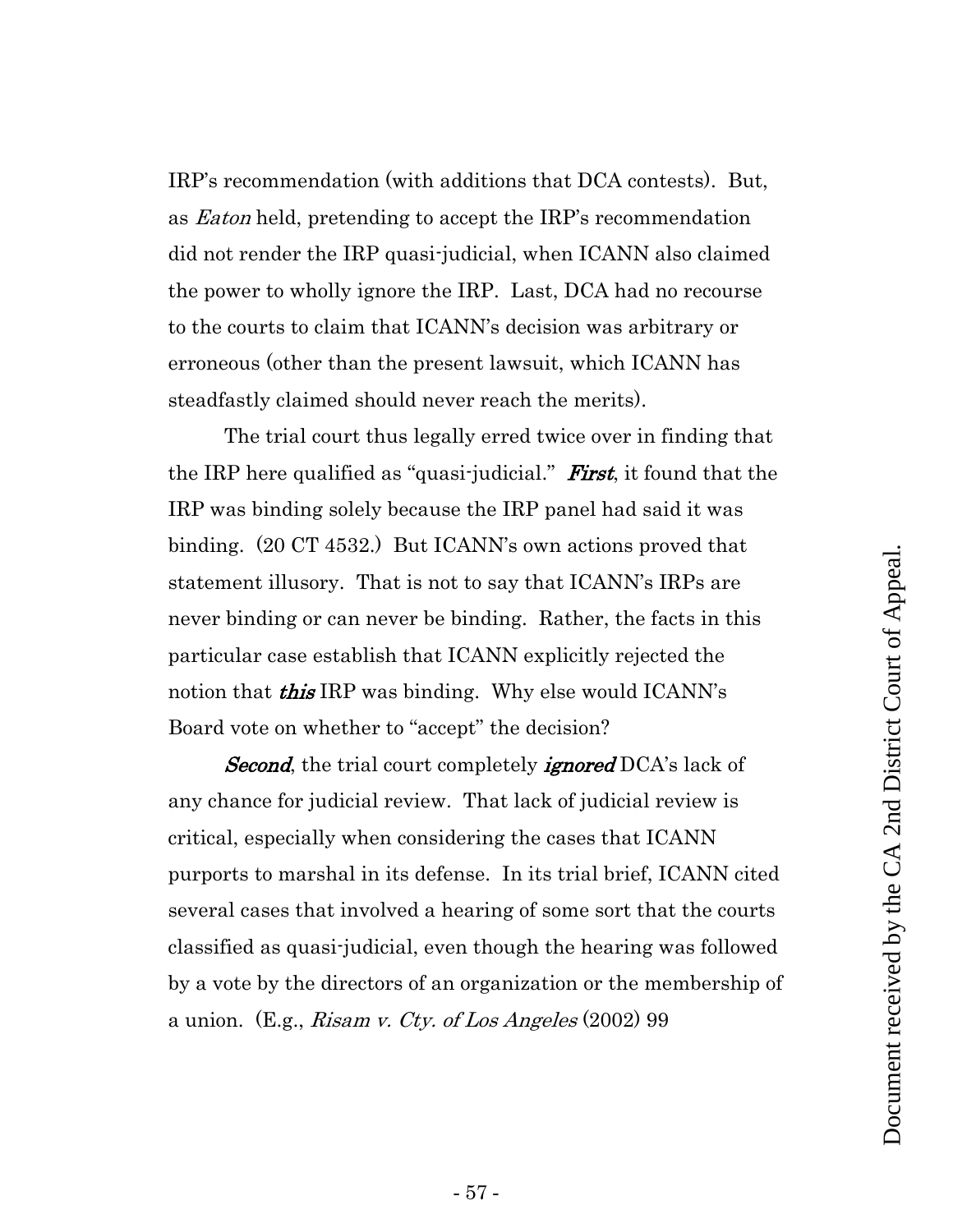Cal.App.4th 412, 418-19, 421-22 (hereinafter *Risam*); *Bray v. Int'l* Molders & Allied Workers Union (1984) 155 Cal.App.3d 608, 612, 616 (hereinafter Bray); Powers v. Northside Indep. Sch. Dist. (W.D. Tex., Jan. 27, 2016, No. A-14-CA-1004-SS) 2016 WL 8788185, at \*2-3, 5.) But each of those cases involved an opportunity for judicial review—indeed, Bray involved a party seeking administrative mandamus of the underlying proceeding, and Risam involved the application of collateral estoppel to a plaintiff who failed to appeal from an agency's decision. (*Bray*, supra, 155 Cal.App.3d at pp. 612, 616; Risam, supra, 99 Cal.App.4th at pp. 418-19, 421-22.) A proceeding is more likely to be "quasi-judicial" if an aggrieved party can seek redress from any arbitrary "implementation" by the directors or membership. Here, by contrast, ICANN is invoking judicial estoppel precisely to **prevent** any judicial review of its actions.

If anything, it would be fundamentally unfair to say that DCA cannot now sue ICANN for contriving to subvert the outcome of the IRP. To do so would allow ICANN to have it both ways, by sabotaging the outcome of DCA's IRP while seeking to deny DCA a day in court.

## <span id="page-57-0"></span>III. DCA Did Not "Succeed" On Any Prior Position It Took.

Third, the IRP panel never concluded that DCA could not sue ICANN or that the litigation waiver was binding and enforceable. As the courts have repeatedly held, judicial estoppel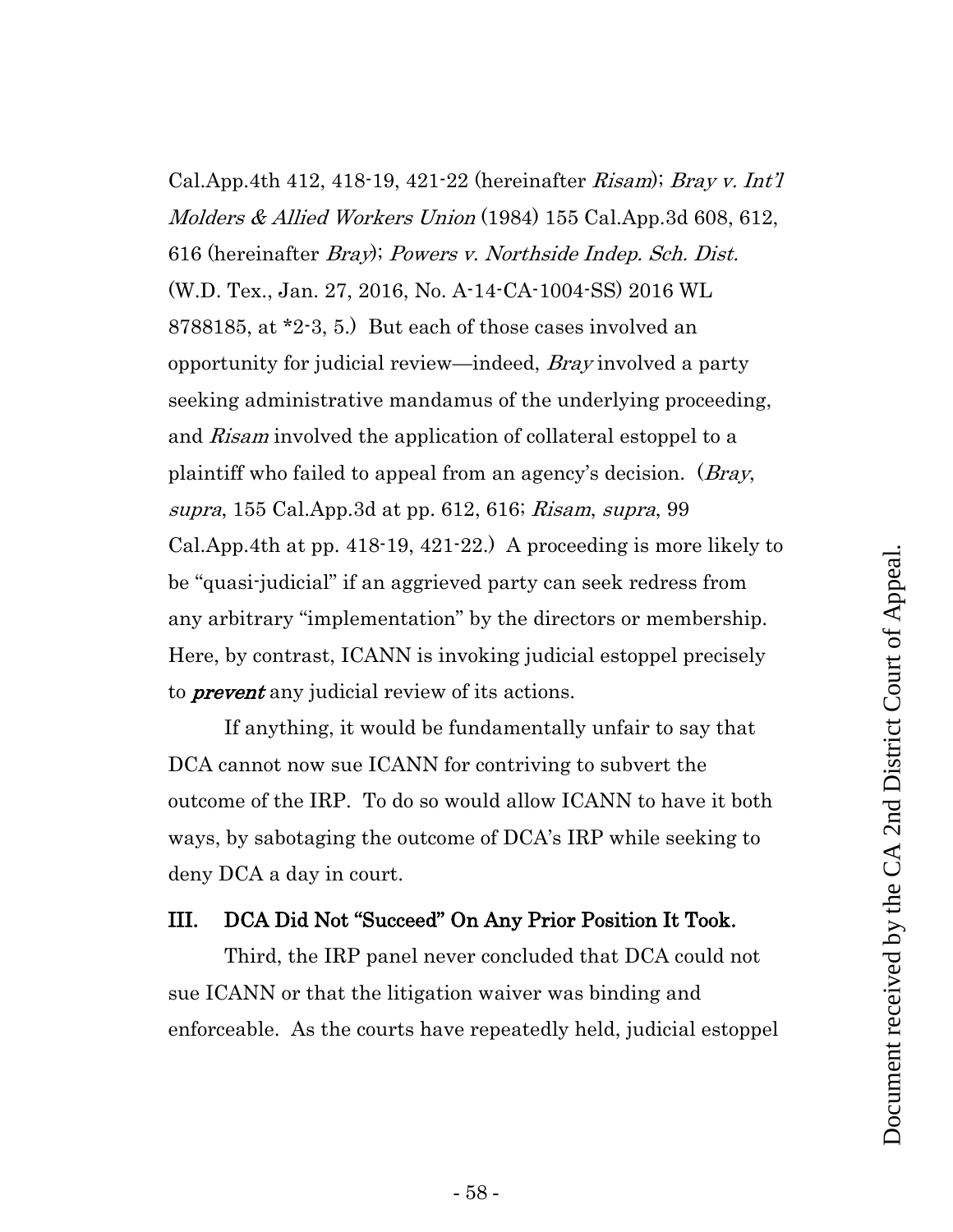applies only if "the party to be estopped was **successful** in asserting the first position." (E.g., The Swahn Grp., Inc. v. Segal  $(2010)$  183 Cal.App.4th 831, 845 (hereinafter *The Swahn Grp.*), emphasis added.) "Success" is not merely "prevailing" in the earlier proceedings—it requires that the former "tribunal adopted the position or accepted it as true." (*The Swahn Grp., supra,* 183) Cal.App.4th at p. 845, quoting Jackson, supra, 60 Cal.App.4th at p. 183.) Success is also required because "[a]bsent success . . . a party's later inconsistent position introduces no risk of inconsistent court determinations, and thus poses little threat to judicial integrity." (*Id.* at p. 846, quoting *New Hampshire v.* Maine (2001) 532 U.S. 742, 750, internal quotations omitted.) Thus, judicial estoppel applies only if the "party has succeeded in persuading a court to accept that party's earlier position, so that judicial acceptance of an inconsistent position in a later proceeding would create 'the perception that either the first or second court was misled." (*Ibid.*)

DCA was not "successful" in this sense. Though DCA obtained a procedure that mimicked an international arbitration, the IRP neither concluded that the litigation waiver was binding nor adopted such a position as true. DCA made many arguments about the IRP's procedural safeguards—most of which dealt with principles of international law, fairness, and ICANN's own Bylaws and Articles of Incorporation. (E.g., Ex. 15, at pp. 4-11,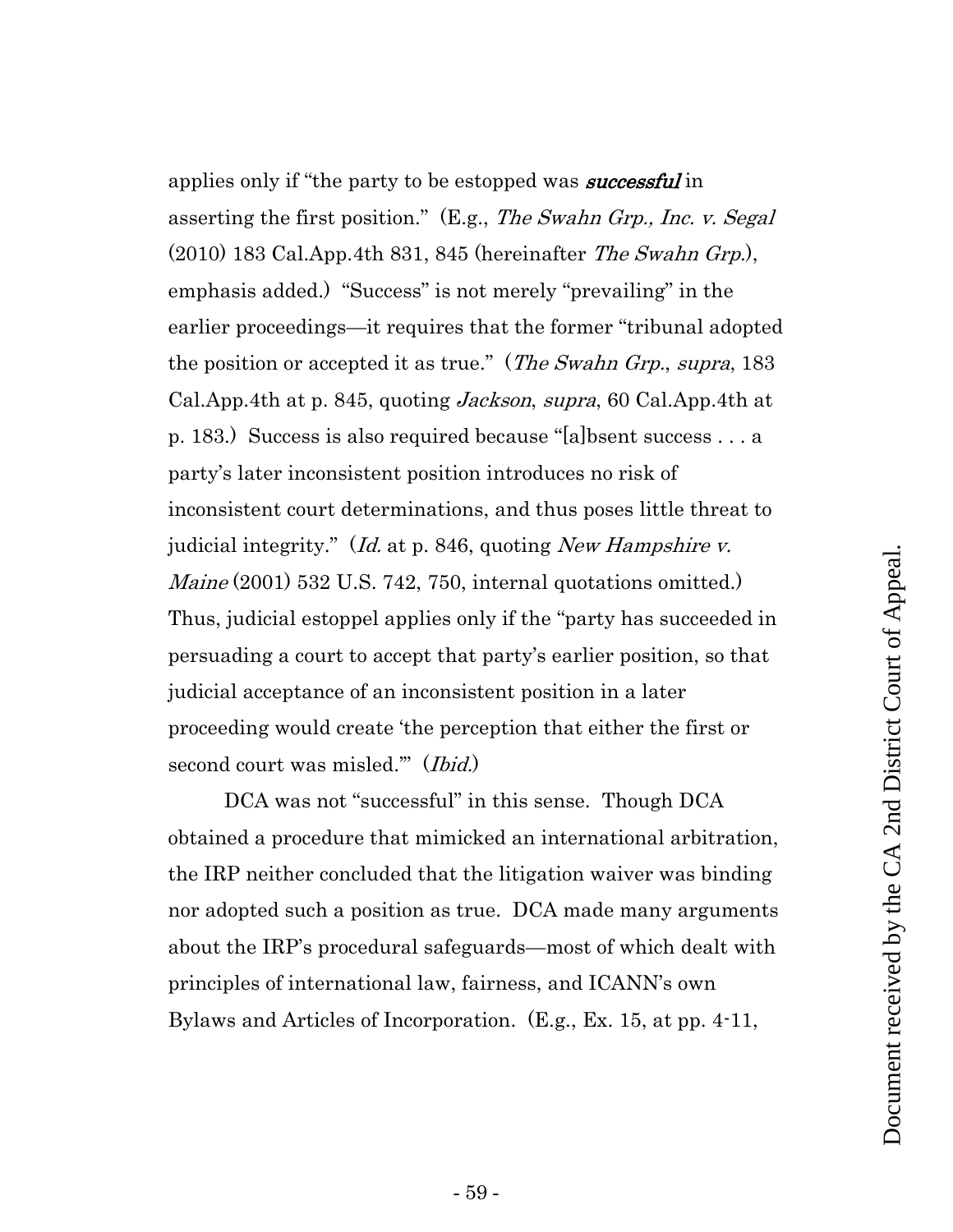14-32; Ex. 16, at pp. 6-11.) When granting DCA's request, the IRP panel largely rested on those arguments, devoting dozens of paragraphs to those arguments and only one to the litigation waiver. (See Ex. 18, at pp. 8-12, 14-15.) And when discussing the litigation waiver, the panel said only that it was "**assuming** the foregoing waiver . . . is valid and enforceable"—i.e., the Panel **assumed**, but did not **conclude** that the waiver was valid and enforceable. (*Id.* at p. 11.)

Therefore, DCA did not "succeed[] in persuading a court to accept" the position that the litigation waiver was valid or enforceable, or that DCA could never sue ICANN on  $\mathbf{any}$  future claims in **any** circumstances. (*The Swahn Grp., supra,* 183 Cal.App.4th at p. 845.) Indeed, it never even suggested that the litigation waiver would apply to ICANN's future conduct. Allowing DCA to sue in this case thus poses no "risk of inconsistent court determinations" or "perception that either the first or second court was misled." (Id. at p. 846.) Especially because of ICANN's bait-and-switch, there is no risk to the judiciary's integrity to allow DCA to finally have its day in court.

In ruling to the contrary, the trial court noted only the following: that the IRP panel, when issuing its procedural declarations, said that it would grant DCA's requests "[b]ased on the foregoing," referring to the determinations it had already made regarding the Bylaws, Articles of Incorporation, principles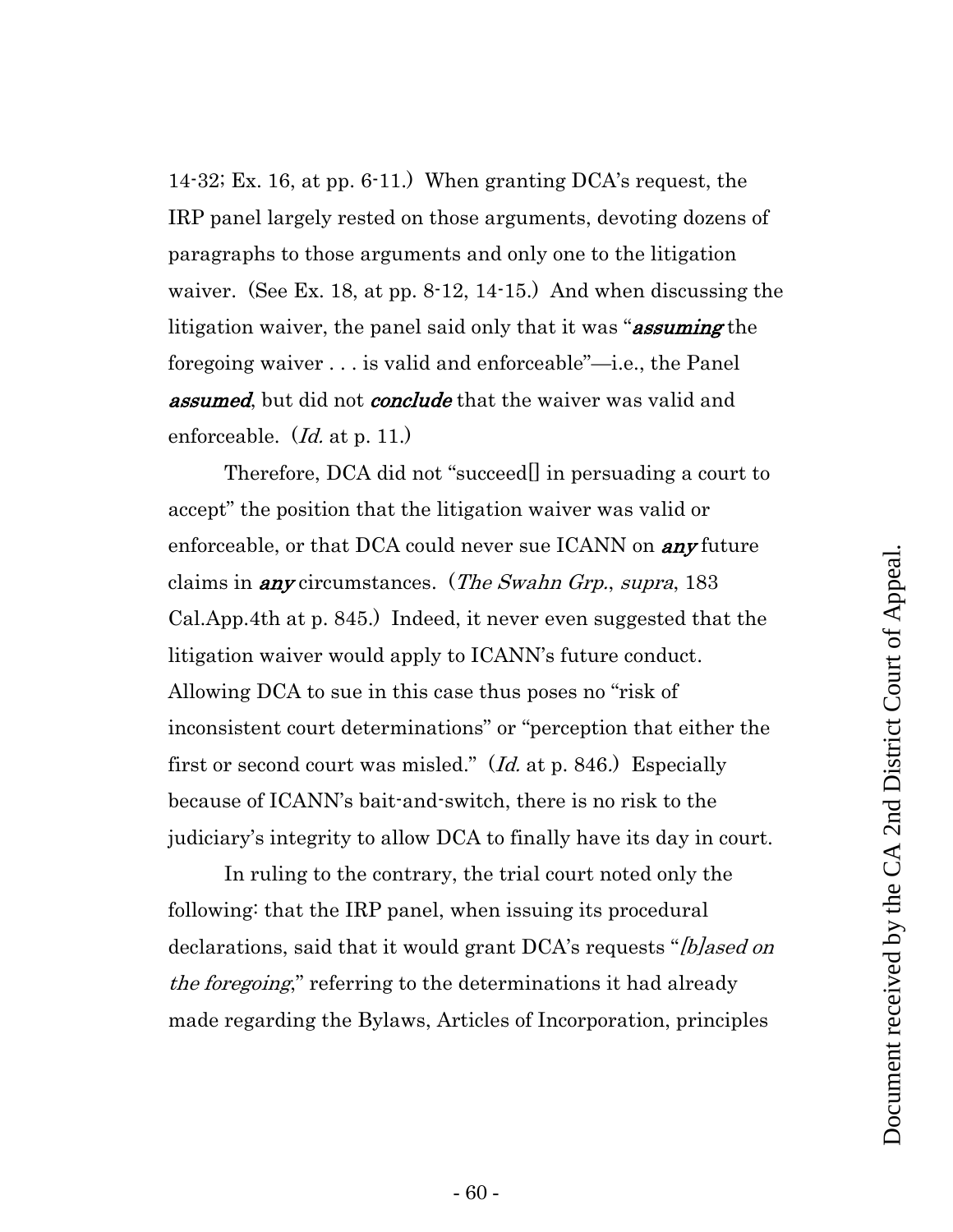of fairness—and the assumption it took regarding the validity of the litigation waiver. (20 CT 4533-34.) But merely saying "based on the foregoing" does not change an assumption to a conclusion. The trial court never explained (nor could it) how a non-binding IRP panel's reference to an assumption transforms the assumption into an adopted position that would risk inconsistent determinations and undermine the judiciary's integrity.

#### <span id="page-60-0"></span>IV. DCA's Positions Were Not Taken In Bad Faith.

Fourth, ICANN has also failed to show that DCA's prior position "was not taken as a result of ignorance, fraud, or mistake." (Lee v. W. Kern Water Dist.  $(2016)$  5 Cal.App.5th 606, 630 (hereinafter Lee).) As courts have explained, the "point of this element is to ensure that the bar of judicial estoppel operates only to prevent bad faith or intentional wrongdoing resulting in a miscarriage of justice." (*Ibid.*, citing *Haley v. Dow Lewis Motors*, Inc. (1999) 72 Cal.App.4th 497, 509-11.) Accordingly, courts have rejected claims of judicial estoppel where the party's prior position "could be attributed to oversight or neglect as easily as to some ulterior motive." (Kelsey v. Waste Mgmt. of Alameda Cty. (1999) 76 Cal.App.4th 590, 599.) Indeed, judicial estoppel is meant to ensure that parties "did not act with the intent to play fast and loose with the courts." (Cloud v. Northrop Grumman Corp. (1998) 67 Cal.App.4th 995, 1018 (hereinafter Cloud).) But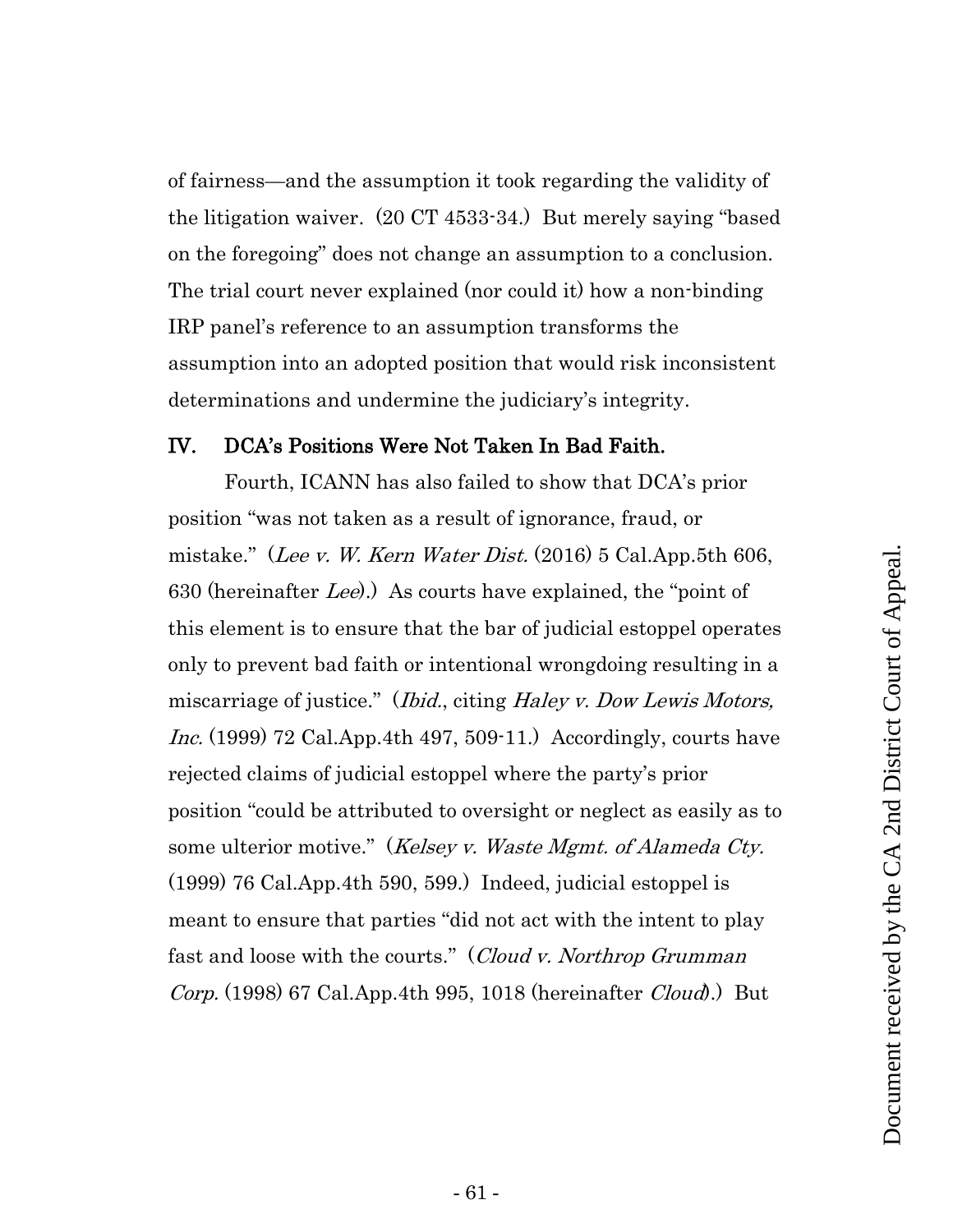it "is not meant to be a technical defense for litigants seeking to derail potentially meritorious claims." (*Ibid.*, emphasis added.)

Applying judicial estoppel here plainly undermines the purpose of this element. There is no evidence—nor did the trial court find—that DCA acted out of "bad faith or intentional wrongdoing" such that allowing DCA a day in court would "result<sup>[]</sup> in a miscarriage of justice." (Lee, supra, 5 Cal.App.5th at p. 630.) In fact, the evidence shows that DCA relied in good faith on ICANN's representations regarding the very mechanism that ICANN itself had created to allow for third-party review of its conduct. Instead, the trial court rested its conclusion on the fact that DCA had referenced its inability to sue about seven times, and that Ms. Bekele had said she was unsure whether the waiver was enforceable in 2009. (20 CT 4534-35.) Moreover, the trial court (like ICANN) concluded that judicial estoppel applies even if a party was mistaken about the law.  $Id$  at pp. 4535-36.)

None of that establishes that DCA acted out of bad faith, or with the intent to mislead the courts. As explained above, each of DCA's statements about the scope of the waiver were to secure a fair and binding process that, in hindsight, ICANN later undermined. DCA was led to invoke the IRP precisely because ICANN had represented both that it would participate in good faith in the IRP and that the IRP panel could hold ICANN accountable after affording due process. But, at every turn,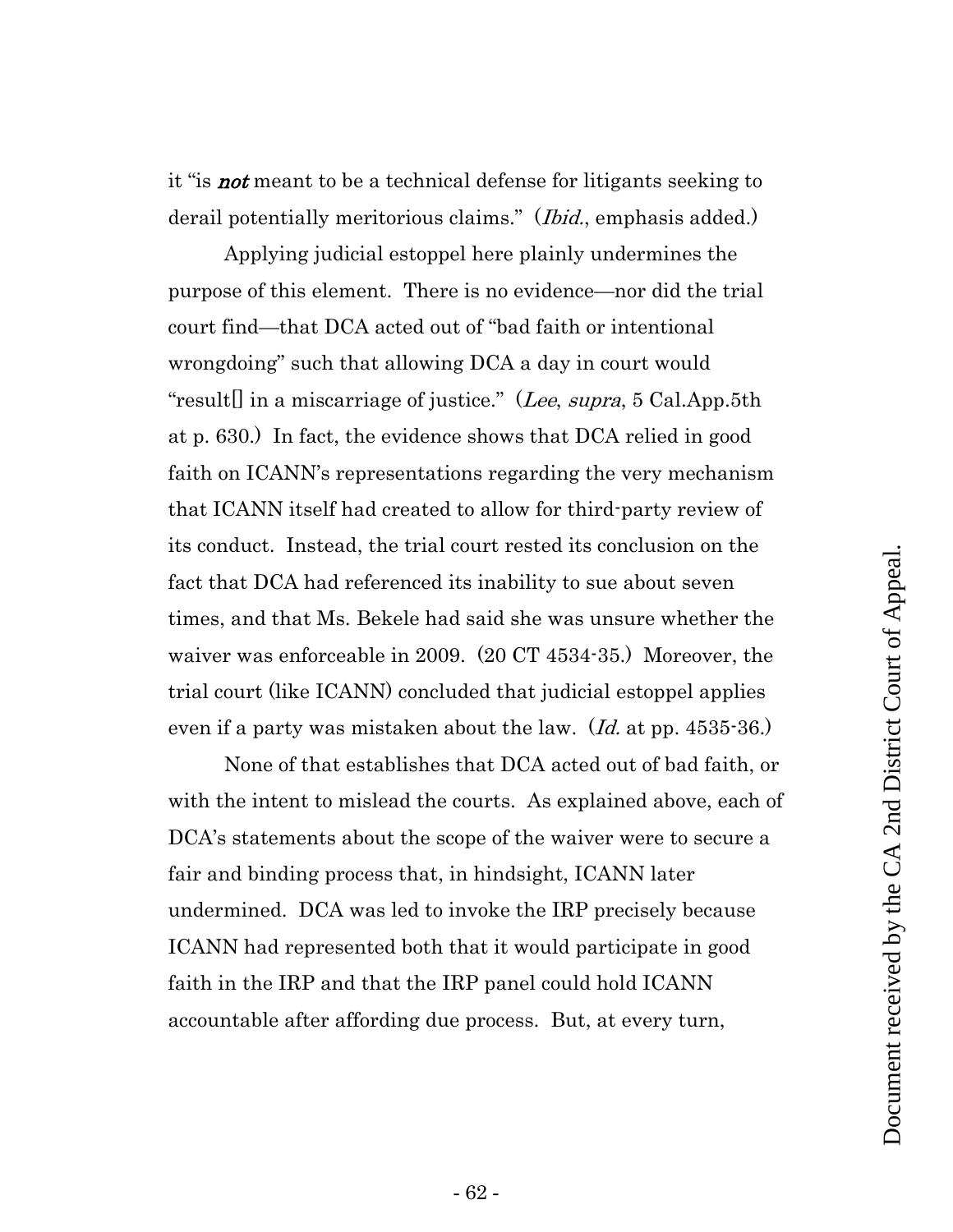ICANN sought to undermine and nullify that process. The only reason DCA had to even reference the waiver was ICANN's own misconduct and attempt to railroad a result through the IRP without any meaningful procedural safeguards, in flat contravention of its promises to follow rules from the International Centre for Dispute Resolution and ICANN's own Bylaws.

Moreover, far from accepting accountability, ICANN disrespected the IRP by treating its ruling as non-binding and then contriving further pretexts for excluding DCA's application. Only once DCA realized that it could never have obtained real accountability from an IRP, and that ICANN would never abide by its promises, did it bring the present lawsuit.

Thus, far from playing fast and loose with the courts, DCA has been trying to obtain one thing this whole time—a day before a neutral, binding forum with judicial review that can hold ICANN accountable for its misdeeds.

#### <span id="page-62-0"></span>V. The Equities Compel Reversal.

Last, if nothing else, this is not a case where applying the harsh remedy of judicial estoppel is equitable or just. On the contrary, the lower court's sweeping application of the doctrine after a second trial on judicial estoppel by a second judge after years of delay—inequitably and unjustly precluded DCA from holding ICANN to account for its abusive and anticompetitive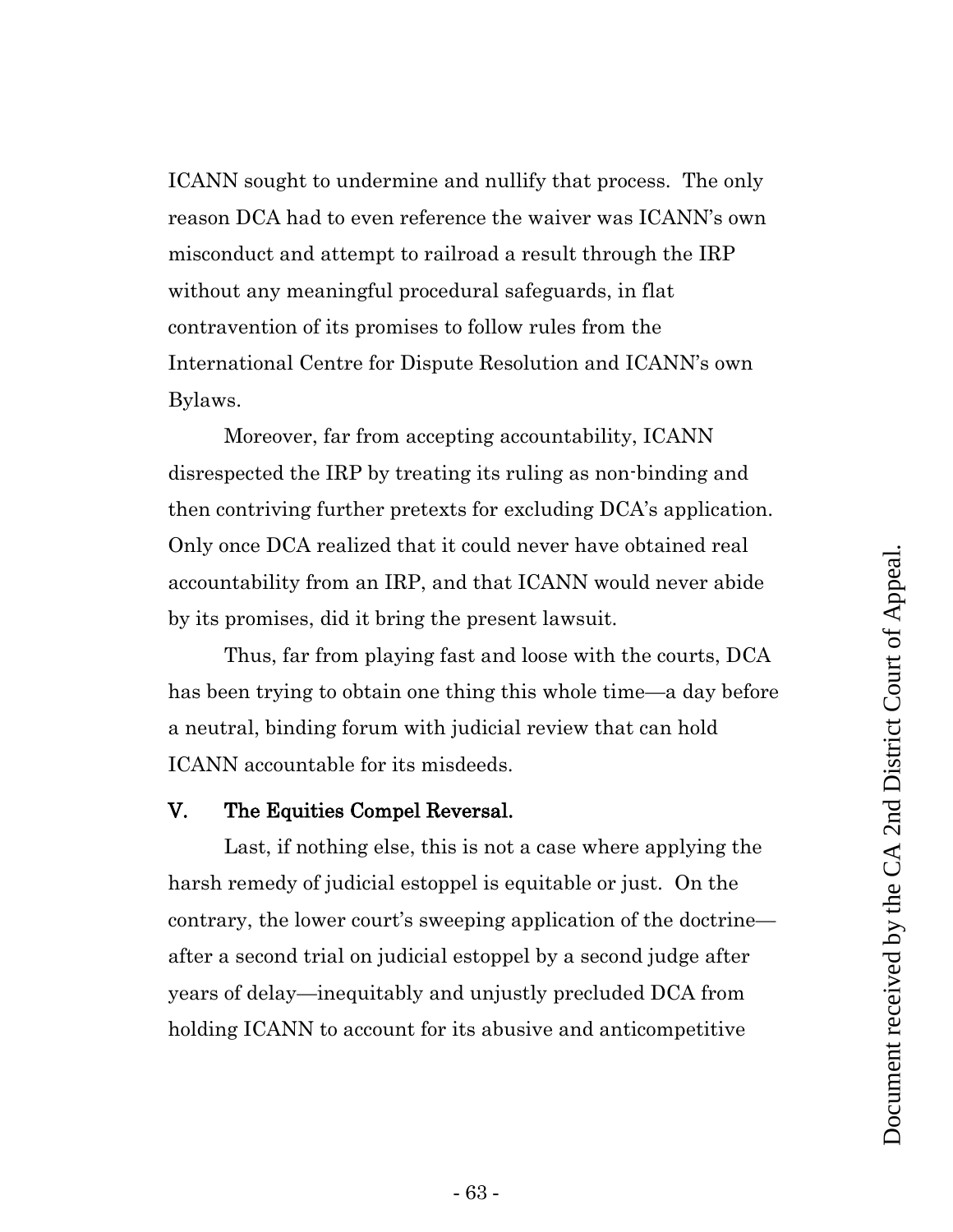conduct in a phase-two merits trial. Though appellate courts review "[t]he exercise of discretion for an equitable determination . . . under an abuse of discretion standard," the trial court below gave **no reasons** at all why judicial estoppel was warranted beyond the traditional four-factor test. (See *Miller, supra,* 213 Cal.App.4th at p. 10; 20 CT 4536.) That failure to consider the equities is itself a manifest abuse of discretion. And, as this court and others have repeatedly said, judicial estoppel does not turn on a mechanical test—it is an equitable doctrine that, "even where all necessary elements are present, is discretionary." (See Gottlieb v. Kest  $(2006)$  141 Cal.App.4th 110, 132 (hereinafter Gottlieb); Jogani, supra, 141 Cal.App.4th at p. 170.) Here, the lower court completely ignored this Court's warnings that, "[b]ecause of its harsh consequences, the doctrine should be applied with caution and limited to *egregious* circumstances." (See *Gottlieb, supra*, 141 Cal.App.4th at p. 132, emphasis added.)

Before judicial estoppel is applied, there must be some showing that the party's "inconsistent behavior will otherwise result in a miscarriage of justice." (*Daar & Newman, supra,* 129 Cal.App.4th at p. 491.) The "doctrine rests on the principle that litigation is not a war game unmoored from conceptions of ethics, truth, and justice." (*Ferraro, supra*, 161 Cal.App.4th at p. 558.) Because it is rooted in equity not formalism, judicial estoppel "is not meant to be a technical defense for litigants seeking to derail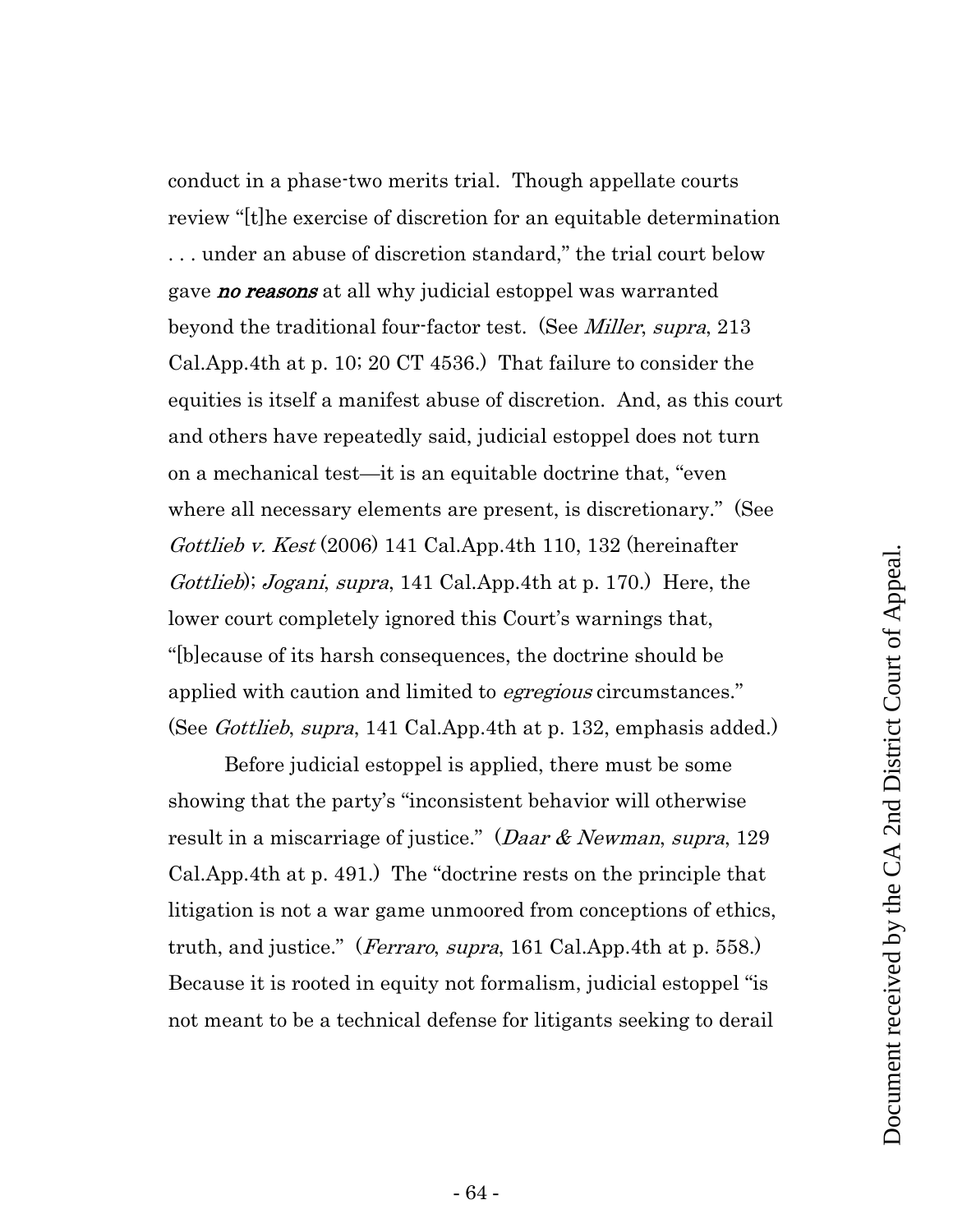potentially meritorious claims." (Cloud, supra, 67 Cal.App.4th at p. 1018.)

If anything, applying judicial estoppel here would achieve the very evils that judicial estoppel seeks to avoid. As detailed above, ICANN has consistently sought to invoke every conceivable technical and procedural defense to prevent DCA from litigating its case on the merits in court. Before the IRP panel, ICANN first sought to short-circuit the proceedings by delegating .AFRICA before a panel was even convened—and then tried to railroad the proceedings to get a decision before DCA could even get discovery, let alone a hearing or witness testimony. ICANN then purported to "accept" the IRP panel's recommendations, yet engaged in further procedural games as pretext for throwing out DCA's application anyway. And, when DCA sued in California state court, ICANN tried to block DCA's entire suit first because of the litigation waiver (which failed), and then because of judicial estoppel. This Court should not countenance ICANN's effort to deploy judicial estoppel as yet another "technical defense . . . to derail" DCA's claims. (See Cloud, supra, 67 Cal.App.4th at p. 1018.)

In contrast to ICANN's strategy of doing anything possible to avoid litigation on the merits, DCA from the start has consistently sought to resolve its dispute with ICANN before a real, binding tribunal. Far from playing "fast and loose with the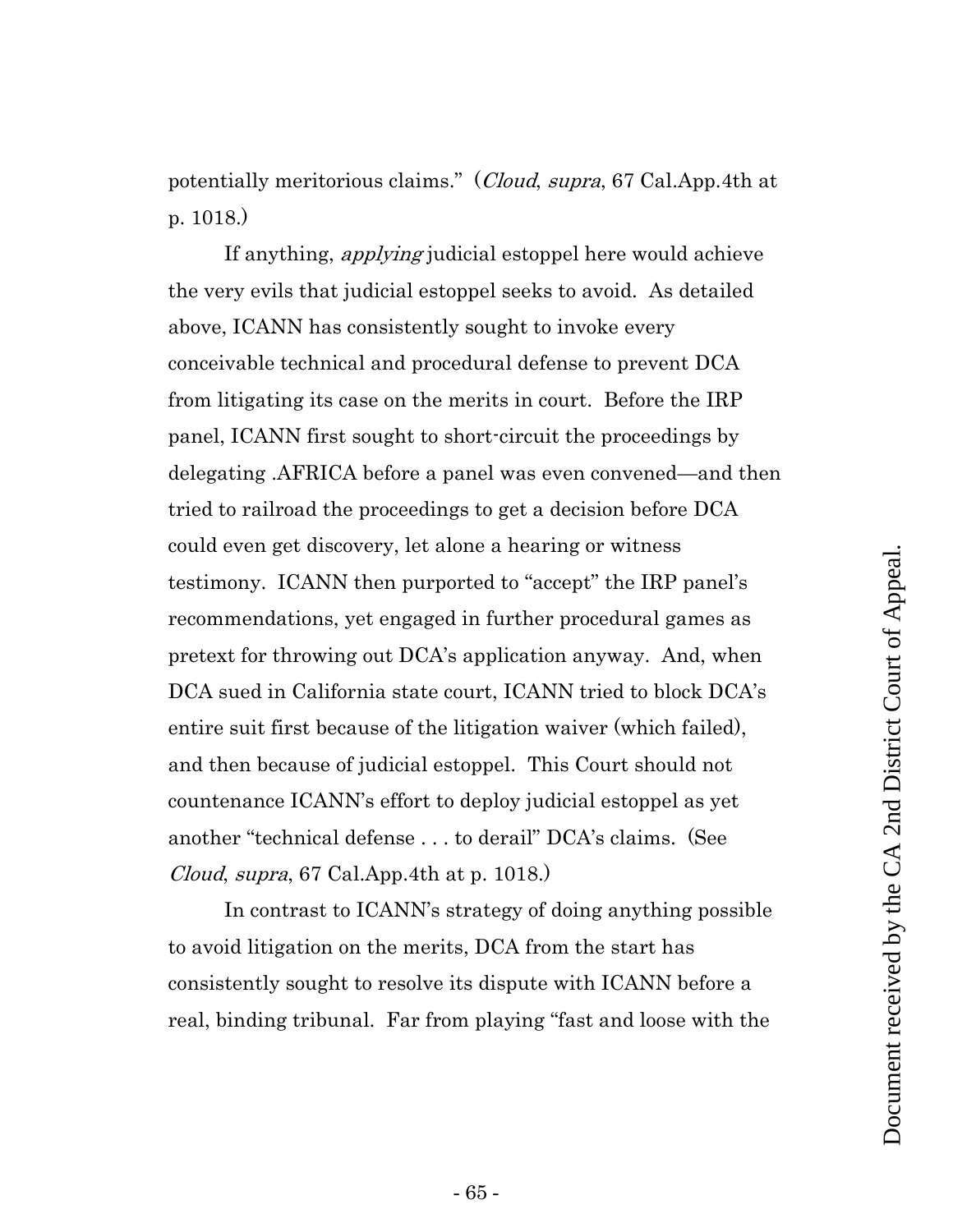courts," DCA has been up front: it acknowledged the statements it made before the IRP panel, but argued that those statements were about different claims and different conduct than those at issue in this lawsuit. (See *ibid.*; 19 CT 4260-63; 20 CT 4454-56.) No miscarriage of justice would result from letting DCA have its day in court. Indeed, DCA has never gotten the chance to litigate much of the conduct and most of the claims it has raised in this lawsuit, and the IRP panel did not even purport to decide that DCA was barred from any lawsuit. If anything, denying DCA its day in court would be a miscarriage of justice, rewarding ICANN for its gamesmanship.

Thus, the trial court's application of judicial estoppel was a clear abuse of discretion. Nowhere did the trial court explain why judicial estoppel was warranted; it instead provided a rote recitation of the necessary factors and then found them satisfied—without ever balancing the equities or considering its discretion not to apply the strong medicine of judicial estoppel. (See 20 CT 4526-36.) That decision harshly prohibits DCA from suing ICANN *at all* and *on any claim* when (1) DCA had referenced the litigation waiver only as ICANN was trying to short-circuit the IRP process to avoid accountability, (2) ICANN still avoided any real accountability from the IRP by treating the panel's decision as non-binding, while considering the GAC's advice anyway and developing another pretext to exclude DCA's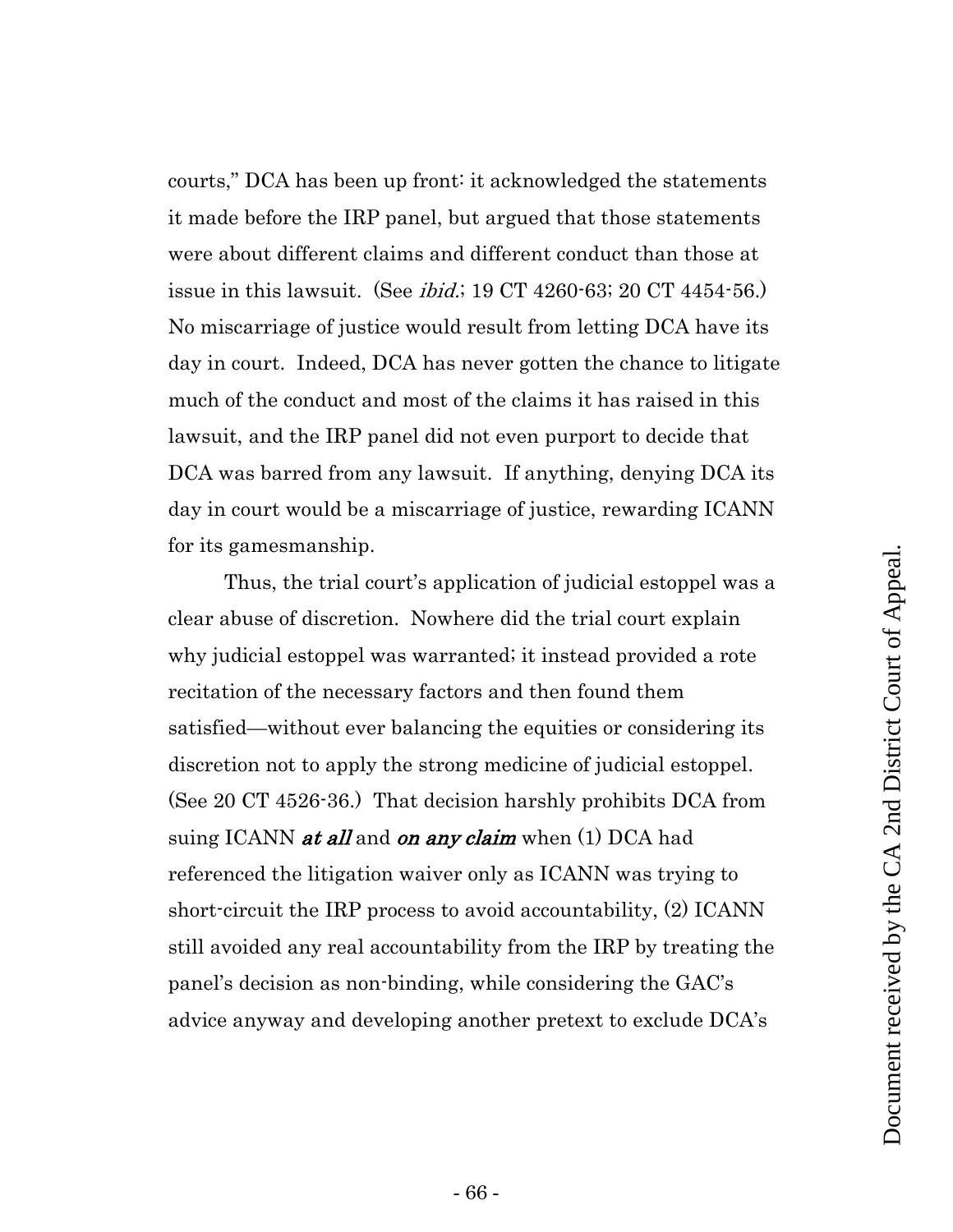application, and (3) ICANN has now invoked DCA's concerns about a potential lack of accountability as yet another way to avoid any chance of accountability. At bottom, all DCA wishes to do is litigate its case on the merits before a tribunal with the power to hold ICANN accountable—and there is nothing unjust about giving it that chance.

#### <span id="page-66-0"></span>VI. ICANN Should Not Have Been Awarded Costs.

The court below granted ICANN costs only because it was deemed to have been a prevailing party. (See 2 CT(2nd) 525-28; Cal. Code Civ. Proc. §§ 1032, 1033.5.) However, as shown in this brief, ICANN was not entitled to judicial estoppel, and thus should never have prevailed. Accordingly, because this Court should reverse the award of ICANN's costs. (Merced Cty. Taxpayers' Ass'n v. Cardella (1990) 218 Cal.App.3d 396, 402 ["An order awarding costs falls with a reversal of the judgment on which it is based."].)

#### **CONCLUSION**

<span id="page-66-1"></span>For all the foregoing reasons, DCA respectfully requests that this Court reverse the decision below and allow DCA to litigate its claims on the merits at trial.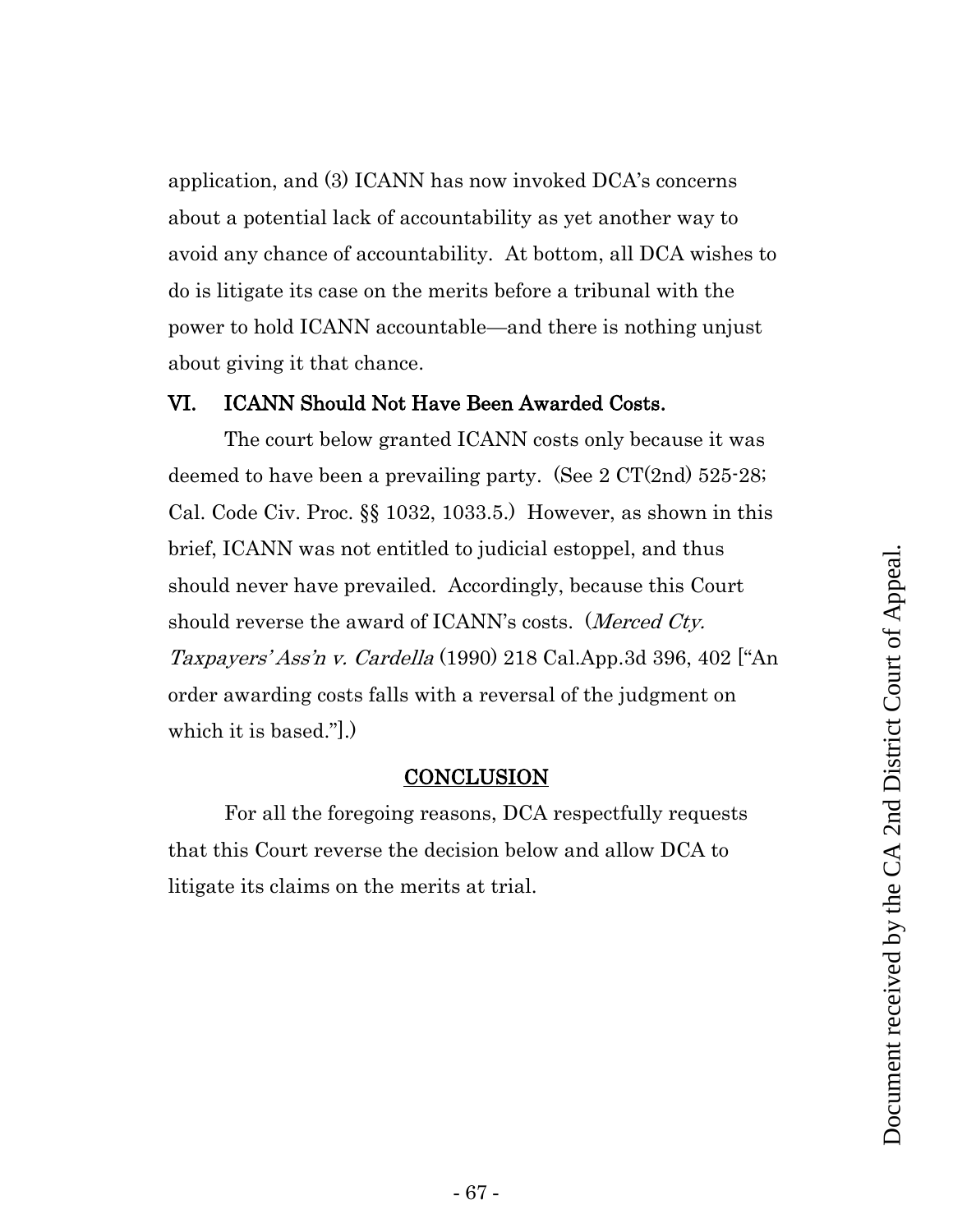Dated: October 30, 2020

Arif H. Ali<br>(admitted *pro hac vice*) arif.ali@dechert.com DECHERT LLP 1900 K Street, NW Washington, DC 20006 Tel: 202 261 3300 Fax: 202 261 3333

Michael H. McGinley<br>(admitted *pro hac vice*) michael.mcginley@dechert.com DECHERT LLP 2929 Arch Street Philadelphia, PA 19104 Tel: 215 994 4000 Fax: 215 994 2222

By: /s/ Anna Q. Do

Anna Q. Do (Bar No. 281327) anna.do@dechert.com DECHERT LLP 633 West 5th Street Suite 4900 Los Angeles, CA 90071 Telephone: 213 808 5708 Facsimile: 213 808 5760

# Attorneys for Appellant DOTCONNECTAFRICA Attorneys for Appellant<br>
DOTCONNECTAFRICA<br>
TRUST<br>
TRUST<br>
THE CA 2ND DOCUMENT COURT OF A 2ND DISTRICT COURT OF A 2ND DISTRICT OF A 2ND DISTRICT OF A 2ND DISTRICT OF A 2ND DISTRICT OF A 2ND DISTRICT OF A 2ND DISTRICT OF A 2N